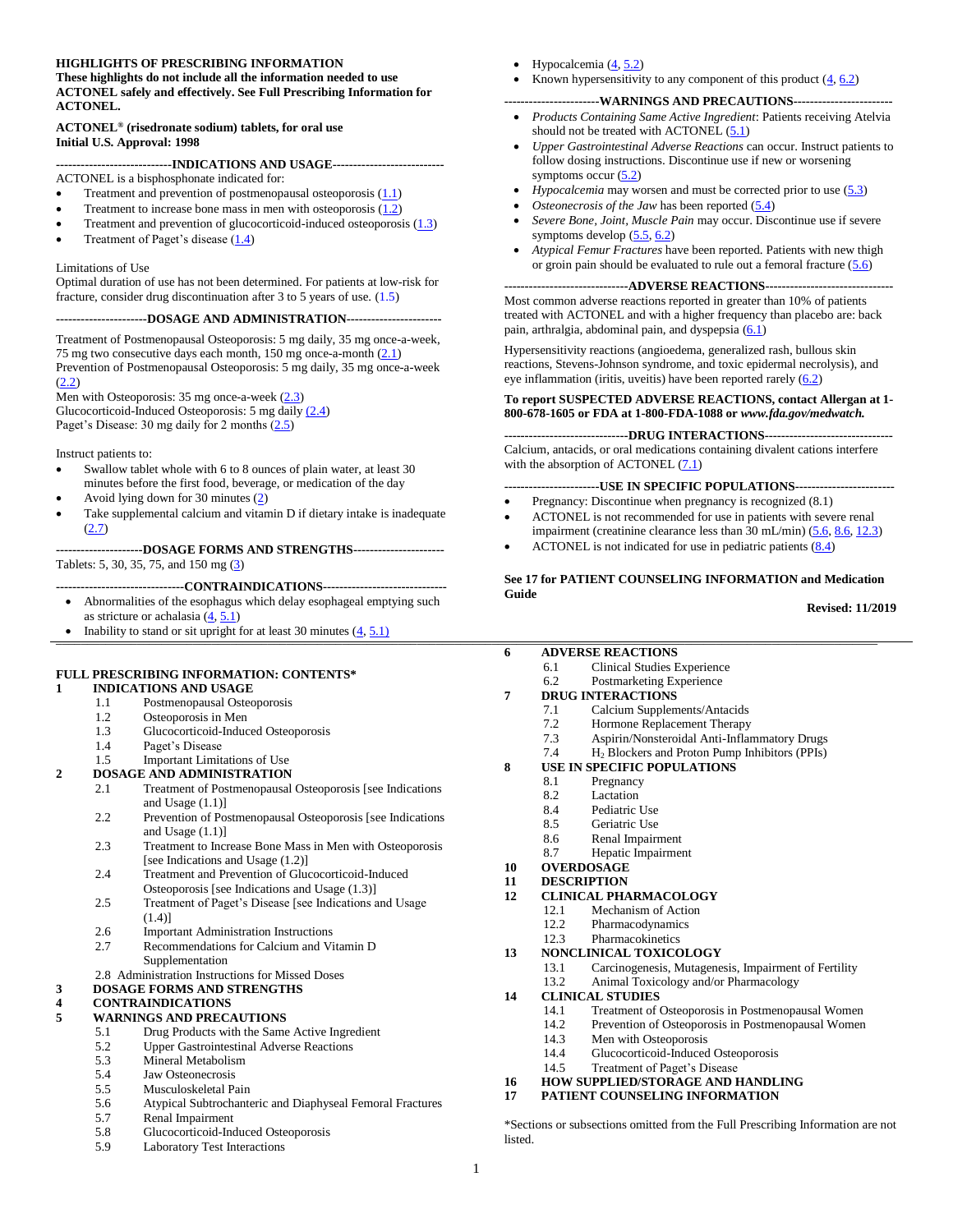# **FULL PRESCRIBING INFORMATION**

# <span id="page-1-7"></span>**1 INDICATIONS AND USAGE**

# <span id="page-1-0"></span>**1.1 Postmenopausal Osteoporosis**

ACTONEL is indicated for the treatment and prevention of osteoporosis in postmenopausal women. In postmenopausal women with osteoporosis, ACTONEL reduces the incidence of vertebral fractures and a composite endpoint of nonvertebral osteoporosis-related fractures [*see [Clinical Studies \(14.1,](#page-23-2) [14.2\)](#page-28-0)*].

## <span id="page-1-1"></span>**1.2 Osteoporosis in Men**

ACTONEL is indicated for treatment to increase bone mass in men with osteoporosis.

# <span id="page-1-2"></span>**1.3 Glucocorticoid-Induced Osteoporosis**

ACTONEL is indicated for the treatment and prevention of glucocorticoid-induced osteoporosis in men and women who are either initiating or continuing systemic glucocorticoid treatment (daily dosage of greater than or equal to 7.5 mg of prednisone or equivalent) for chronic diseases. Patients treated with glucocorticoids should receive adequate amounts of calcium and vitamin D.

# <span id="page-1-3"></span>**1.4 Paget's Disease**

ACTONEL is indicated for treatment of Paget's disease of bone in men and women.

# <span id="page-1-4"></span>**1.5 Important Limitations of Use**

The optimal duration of use has not been determined. The safety and effectiveness of ACTONEL for the treatment of osteoporosis are based on clinical data of three years duration. All patients on bisphosphonate therapy should have the need for continued therapy re-evaluated on a periodic basis. Patients at low-risk for fracture should be considered for drug discontinuation after 3 to 5 years of use. Patients who discontinue therapy should have their risk for fracture re-evaluated periodically.

# <span id="page-1-6"></span>**2 DOSAGE AND ADMINISTRATION**

# <span id="page-1-5"></span>**2.1 Treatment of Postmenopausal Osteoporosis** [*see [Indications and](#page-1-0) Usage (1.1)*]

The recommended regimen is:

- one 5 mg tablet orally, taken daily or
- one 35 mg tablet orally, taken once-a-week or
- one 75 mg tablet orally, taken on two consecutive days for a total of two tablets each month

or

• one 150 mg tablet orally, taken once-a-month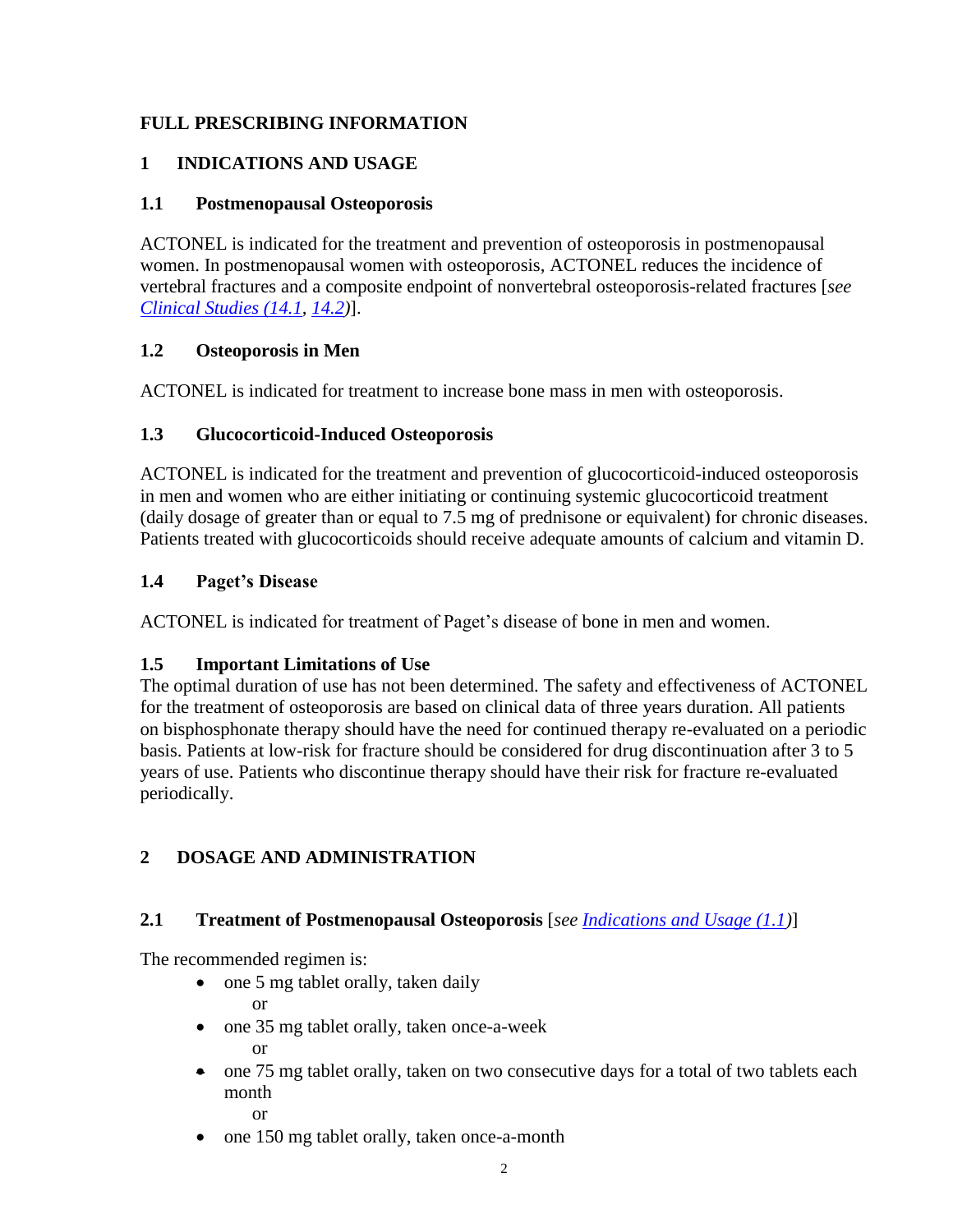# <span id="page-2-0"></span>**2.2 Prevention of Postmenopausal Osteoporosis** [*see [Indications and Usage \(1.1\)](#page-1-0)*]

The recommended regimen is:

- one 5 mg tablet orally, taken daily or
- one 35 mg tablet orally, taken once-a-week
	- or
- alternatively, one 75 mg tablet orally, taken on two consecutive days for a total of two tablets each month may be considered or
- alternatively, one 150 mg tablet orally, taken once-a-month may be considered

# <span id="page-2-1"></span>**2.3 Treatment to Increase Bone Mass in Men with Osteoporosis** [*see [Indications and](#page-1-1)  [Usage \(1.2\)](#page-1-1)*]

The recommended regimen is:

• one 35 mg tablet orally, taken once-a-week

# <span id="page-2-2"></span>**2.4 Treatment and Prevention of Glucocorticoid-Induced Osteoporosis** [*see [Indications](#page-1-2)  [and Usage \(1.3\)](#page-1-2)*]

The recommended regimen is:

• one 5 mg tablet orally, taken daily

# <span id="page-2-3"></span>**2.5 Treatment of Paget's Disease** [*see [Indications and Usage \(1.4\)](#page-1-3)*]

The recommended treatment regimen is 30 mg orally once daily for 2 months. Retreatment may be considered (following post-treatment observation of at least 2 months) if relapse occurs, or if treatment fails to normalize serum alkaline phosphatase. For retreatment, the dose and duration of therapy are the same as for initial treatment. No data are available on more than 1 course of retreatment.

# <span id="page-2-4"></span>**2.6 Important Administration Instructions**

Instruct patients to do the following:

- Take ACTONEL at least 30 minutes before the first food or drink of the day other than water, and before taking any oral medication or supplementation, including calcium, antacids, or vitamins to maximize absorption and clinical benefit, [*see [Drug](#page-15-0)  [Interactions \(7.1\)](#page-15-0)*]. Avoid the use of water with supplements, including mineral water, because they may have a higher concentration of calcium.
- Swallow ACTONEL tablets whole with a full glass of plain water (6 to 8 ounces). Avoid lying down for 30 minutes after taking the medication [*see [Warnings and](#page-4-1)  [Precautions \(5.1\)](#page-4-1)*]. Do not chew or suck the tablet because of a potential for oropharyngeal ulceration.
- Do not eat or drink anything except plain water, or take other medications for at least 30 minutes after taking ACTONEL.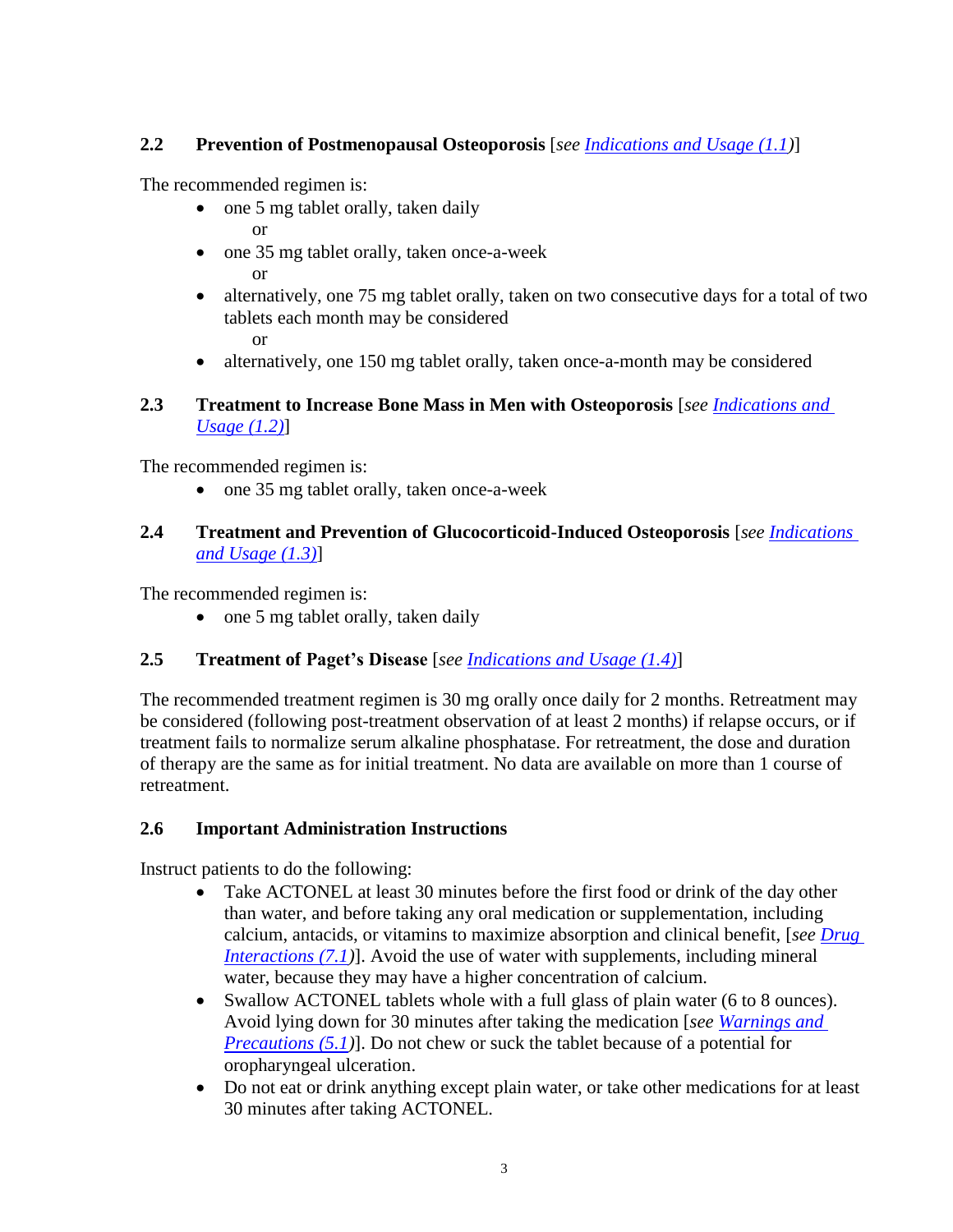## <span id="page-3-0"></span>**2.7 Recommendations for Calcium and Vitamin D Supplementation**

Instruct patients to take supplemental calcium and vitamin D if their dietary intake is inadequate; and to take calcium supplements, antacids, magnesium-based supplements or laxatives, and iron preparations at a different time of the day as they interfere with the absorption of ACTONEL.

## <span id="page-3-2"></span>**2.8 Administration Instructions for Missed Doses**

Instruct patients about missing ACTONEL doses as follows:

- If a dose of ACTONEL 35 mg once-a-week is missed:
	- o Take 1 tablet on the morning after they remember and return to taking 1 tablet once-aweek, as originally scheduled on their chosen day.
	- o Do not take 2 tablets on the same day.
- If one or both tablets of ACTONEL 75 mg on two consecutive days per month are missed, and the next month's scheduled doses are more than 7 days away:
	- o If both tablets are missed, take one ACTONEL 75 mg tablet in the morning after the day it is remembered and then the other tablet on the next consecutive morning.
	- o If only one ACTONEL 75 mg tablet is missed, take the missed tablet in the morning after the day it is remembered
	- o Return to taking their ACTONEL 75 mg on two consecutive days per month as originally scheduled.
	- o Do not take more than two 75 mg tablets within 7 days.
- If one or both tablets of ACTONEL 75 mg on two consecutive days per month are missed, and the next month's scheduled doses are within 7 days:
	- o Wait until their next month's scheduled doses and then continue taking ACTONEL 75 mg on two consecutive days per month as originally scheduled.
- If the dose of ACTONEL 150 mg once-a-month is missed, and the next month's scheduled dose is more than 7 days away:
	- o Take the missed tablet in the morning after the day it is remembered and then return to taking their ACTONEL 150 mg once-a-month as originally scheduled.
	- o Do not take more than one 150 mg tablet within 7 days.
- If the dose of ACTONEL 150 mg once-a-month is missed, and the next month's scheduled dose is within 7 days:
	- o Wait until their next month's scheduled dose and then continue taking ACTONEL 150 mg once-a-month as originally scheduled.

# <span id="page-3-1"></span>**3 DOSAGE FORMS AND STRENGTHS**

- 5 mg film-coated, oval, yellow tablet with RSN on 1 face and 5 mg on the other.
- 30 mg film-coated, oval, white tablet with RSN on 1 face and 30 mg on the other.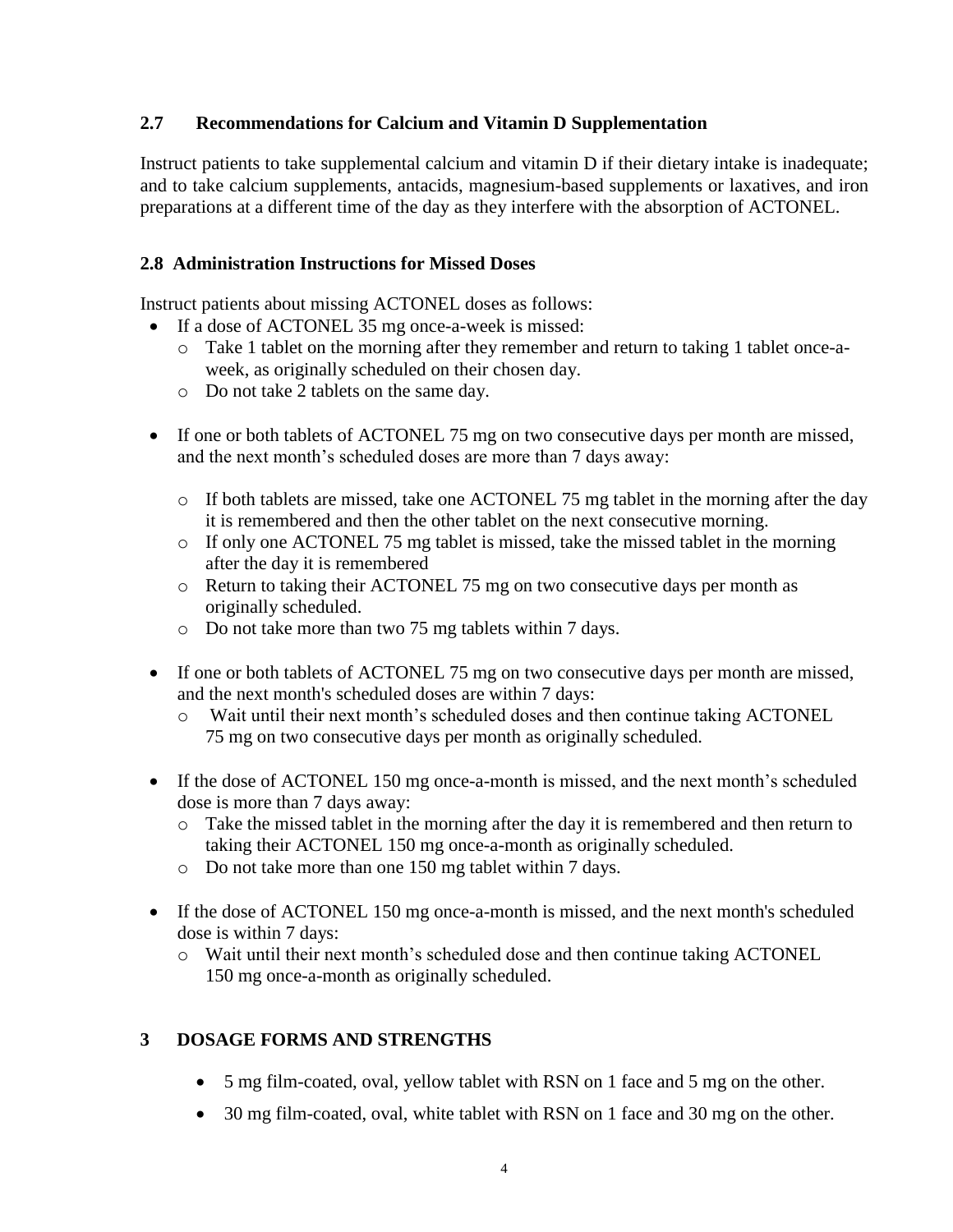- 35 mg film-coated, oval, orange tablet with RSN on 1 face and 35 mg on the other.
- 75 mg film-coated, oval, pink tablet with RSN on 1 face and 75 mg on the other.
- 150 mg film-coated, oval, blue tablet with RSN on 1 face and 150 mg on the other.

# <span id="page-4-0"></span>**4 CONTRAINDICATIONS**

ACTONEL is contraindicated in patients with the following conditions:

- Abnormalities of the esophagus which delay esophageal emptying such as stricture or achalasia [*see [Warnings and Precautions \(5.1\)](#page-4-1)*]
- Inability to stand or sit upright for at least 30 minutes [*see [Dosage and Administration \(2\)](#page-1-6), [Warnings and Precautions \(5.1\)](#page-4-1)*]
- Hypocalcemia [*see [Warnings and Precautions \(5.2\)](#page-4-2)*]
- Known hypersensitivity to ACTONEL or any of its excipients. Angioedema, generalized rash, bullous skin reactions, Stevens-Johnson syndrome and toxic epidermal necrolysis have been reported [*see [Adverse Reactions \(6.2\)](#page-14-0)*]

# <span id="page-4-3"></span>**5 WARNINGS AND PRECAUTIONS**

# <span id="page-4-1"></span>**5.1 Drug Products with the Same Active Ingredient**

ACTONEL contains the same active ingredient found in Atelvia<sup>®</sup>. A patient being treated with Atelvia should not receive ACTONEL.

# <span id="page-4-2"></span>**5.2 Upper Gastrointestinal Adverse Reactions**

ACTONEL, like other bisphosphonates administered orally, may cause local irritation of the upper gastrointestinal mucosa. Because of these possible irritant effects and a potential for worsening of the underlying disease, caution should be used when ACTONEL is given to patients with active upper gastrointestinal problems (such as known Barrett's esophagus, dysphagia, other esophageal diseases, gastritis, duodenitis or ulcers) [*see [Contraindications \(4\)](#page-4-0), [Adverse Reactions \(6.1\),](#page-6-1) [Information for Patients \(17.1\)](#page-34-1)*].

Esophageal adverse experiences, such as esophagitis, esophageal ulcers and esophageal erosions, occasionally with bleeding and rarely followed by esophageal stricture or perforation, have been reported in patients receiving treatment with oral bisphosphonates. In some cases, these have been severe and required hospitalization. Physicians should therefore be alert to any signs or symptoms signaling a possible esophageal reaction and patients should be instructed to discontinue ACTONEL and seek medical attention if they develop dysphagia, odynophagia, retrosternal pain or new or worsening heartburn.

The risk of severe esophageal adverse experiences appears to be greater in patients who lie down after taking oral bisphosphonates and/or who fail to swallow it with the recommended full glass (6 to 8 ounces) of water, and/or who continue to take oral bisphosphonates after developing symptoms suggestive of esophageal irritation. Therefore, it is very important that the full dosing instructions are provided to, and understood by, the patient [*see [Dosage and Administration \(2\)](#page-1-6)*].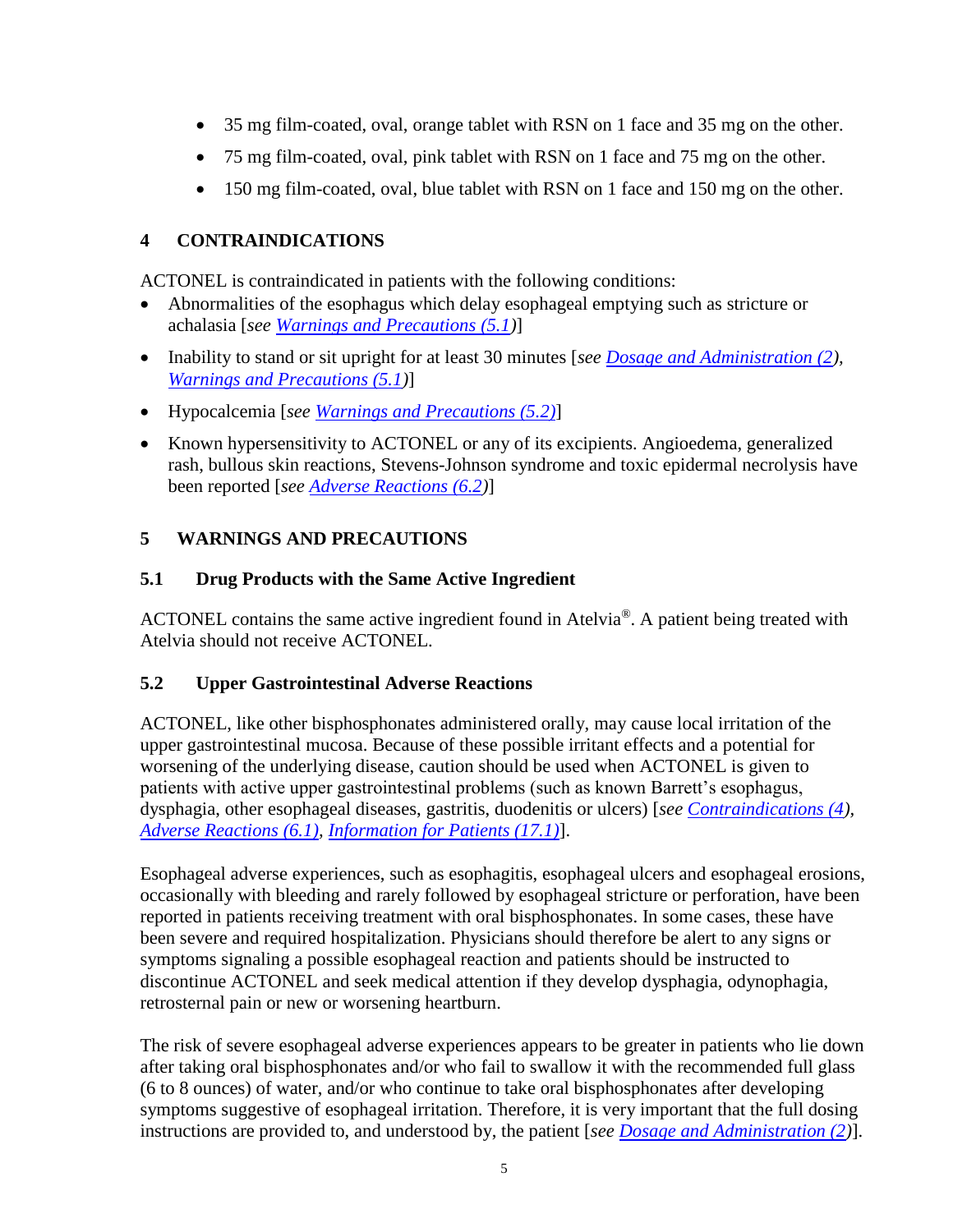In patients who cannot comply with dosing instructions due to mental disability, therapy with ACTONEL should be used under appropriate supervision.

There have been post-marketing reports of gastric and duodenal ulcers with oral bisphosphonate use, some severe and with complications, although no increased risk was observed in controlled clinical trials.

# <span id="page-5-0"></span>**5.3 Mineral Metabolism**

Hypocalcemia has been reported in patients taking ACTONEL. Treat hypocalcemia and other disturbances of bone and mineral metabolism before starting ACTONEL therapy. Instruct patients to take supplemental calcium and vitamin D if their dietary intake is inadequate. Adequate intake of calcium and vitamin D is important in all patients, especially in patients with Paget's disease in whom bone turnover is significantly elevated [*see [Contraindications \(4\),](#page-4-0) [Adverse Reactions \(6.1\)](#page-6-1), [Information for Patients \(17.1\)](#page-34-1)*].

# <span id="page-5-1"></span>**5.4 Jaw Osteonecrosis**

Osteonecrosis of the jaw (ONJ), which can occur spontaneously, is generally associated with tooth extraction and/or local infection with delayed healing, and has been reported in patients taking bisphosphonates, including ACTONEL. Known risk factors for osteonecrosis of the jaw include invasive dental procedures (for example, tooth extraction, dental implants, boney surgery), diagnosis of cancer, concomitant therapies (for example, chemotherapy, corticosteroids, angiogenesis inhibitors), poor oral hygiene, and co-morbid disorders (for example, periodontal and/or other pre-existing dental disease, anemia, coagulopathy, infection, ill-fitting dentures). The risk of ONJ may increase with duration of exposure to bisphosphonates.

For patients requiring invasive dental procedures, discontinuation of bisphosphonate treatment may reduce the risk for ONJ. Clinical judgment of the treating physician and/or oral surgeon should guide the management plan of each patient based on individual benefit/risk assessment.

Patients who develop osteonecrosis of the jaw while on bisphosphonate therapy should receive care by an oral surgeon. In these patients, extensive dental surgery to treat ONJ may exacerbate the condition. Discontinuation of bisphosphonate therapy should be considered based on individual benefit/risk assessment [*see [Adverse Reactions \(6.2\)](#page-14-0)*].

# <span id="page-5-2"></span>**5.5 Musculoskeletal Pain**

In postmarketing experience, there have been reports of severe and occasionally incapacitating bone, joint, and/or muscle pain in patients taking bisphosphonates [*see [Adverse Reactions \(6.2\)](#page-14-0)*]. The time to onset of symptoms varied from one day to several months after starting the drug. Most patients had relief of symptoms after stopping medication. A subset had recurrence of symptoms when rechallenged with the same drug or another bisphosphonate. Consider discontinuing use if severe symptoms develop.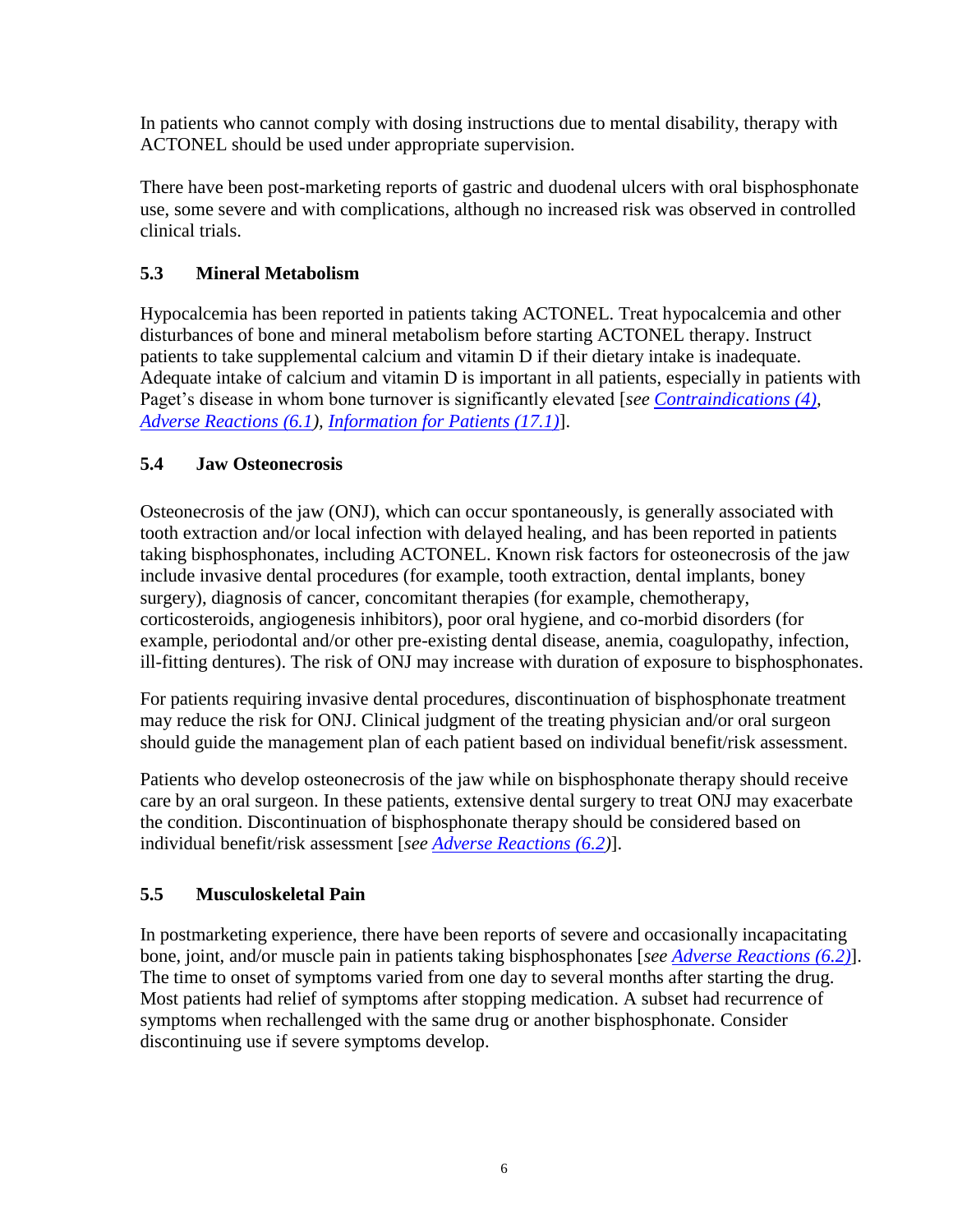# <span id="page-6-0"></span>**5.6 Atypical Subtrochanteric and Diaphyseal Femoral Fractures**

Atypical, low-energy, or low trauma fractures of the femoral shaft have been reported in bisphosphonate-treated patients. These fractures can occur anywhere in the femoral shaft from just below the lesser trochanter to above the supracondylar flare and are traverse or short oblique in orientation without evidence of comminution. Causality has not been established as these fractures also occur in osteoporotic patients who have not been treated with bisphosphonates.

Atypical femur fractures most commonly occur with minimal or no trauma to the affected area. They may be bilateral and many patients report prodromal pain in the affected area, usually presenting as dull, aching thigh pain, weeks to months before a complete fracture occurs. A number of reports note that patients were also receiving treatment with glucocorticoids (for example, prednisone) at the time of fracture.

Any patient with a history of bisphosphonate exposure who presents with thigh or groin pain should be suspected of having an atypical fracture and should be evaluated to rule out an incomplete femur fracture. Patients presenting with an atypical fracture should also be assessed for symptoms and signs of fracture in the contralateral limb. Interruption of bisphosphonate therapy should be considered, pending a risk/benefit assessment, on an individual basis.

# <span id="page-6-2"></span>**5.7 Renal Impairment**

ACTONEL is not recommended for use in patients with severe renal impairment (creatinine clearance less than 30 mL/min).

# <span id="page-6-3"></span>**5.8 Glucocorticoid-Induced Osteoporosis**

Before initiating ACTONEL treatment for the treatment and prevention of glucocorticoidinduced osteoporosis, the sex steroid hormonal status of both men and women should be ascertained and appropriate replacement considered.

# <span id="page-6-4"></span>**5.9 Laboratory Test Interactions**

Bisphosphonates are known to interfere with the use of bone-imaging agents. Specific studies with ACTONEL have not been performed.

# <span id="page-6-5"></span>**6 ADVERSE REACTIONS**

# <span id="page-6-1"></span>**6.1 Clinical Studies Experience**

Because clinical trials are conducted under widely varying conditions, adverse reaction rates observed in the clinical trials of a drug cannot be directly compared to rates in the clinical trials of another drug and may not reflect the rates observed in practice.

# **Treatment of Postmenopausal Osteoporosis**

# Daily Dosing

The safety of ACTONEL 5 mg once daily in the treatment of postmenopausal osteoporosis was assessed in four randomized, double-blind, placebo-controlled multinational trials of 3232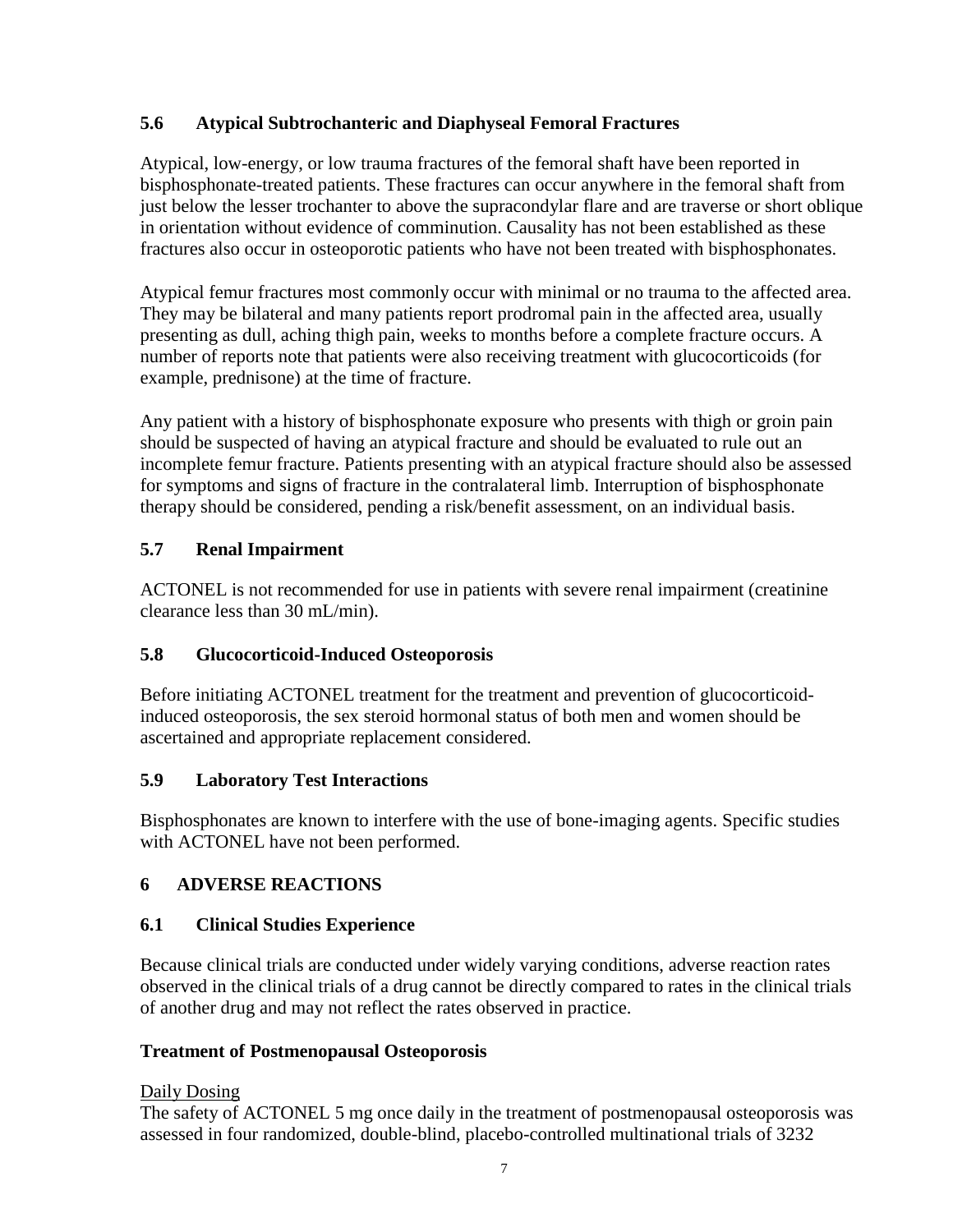women aged 38 to 85 years with postmenopausal osteoporosis. The duration of the trials was up to three years, with 1619 patients exposed to placebo and 1613 patients exposed to ACTONEL 5 mg. Patients with pre-existing gastrointestinal disease and concomitant use of non-steroidal antiinflammatory drugs, proton pump inhibitors, and  $H_2$  antagonists were included in these clinical trials. All women received 1000 mg of elemental calcium plus vitamin D supplementation up to 500 international units per day if their 25-hydroxyvitamin  $D_3$  level was below normal at baseline.

The incidence of all-cause mortality was 2.0% in the placebo group and 1.7% in the ACTONEL 5 mg daily group. The incidence of serious adverse events was 24.6% in the placebo group and 27.2% in the ACTONEL 5 mg group. The percentage of patients who withdrew from the study due to adverse events was 15.6% in the placebo group and 14.8% in the ACTONEL 5 mg group. The most common adverse reactions reported in greater than 10 percent of subjects were: back pain, arthralgia, abdominal pain and dyspepsia. [Table 1](#page-8-0) lists adverse events from the Phase 3 postmenopausal osteoporosis trials reported in greater than or equal to 5% of patients. Adverse events are shown without attribution of causality.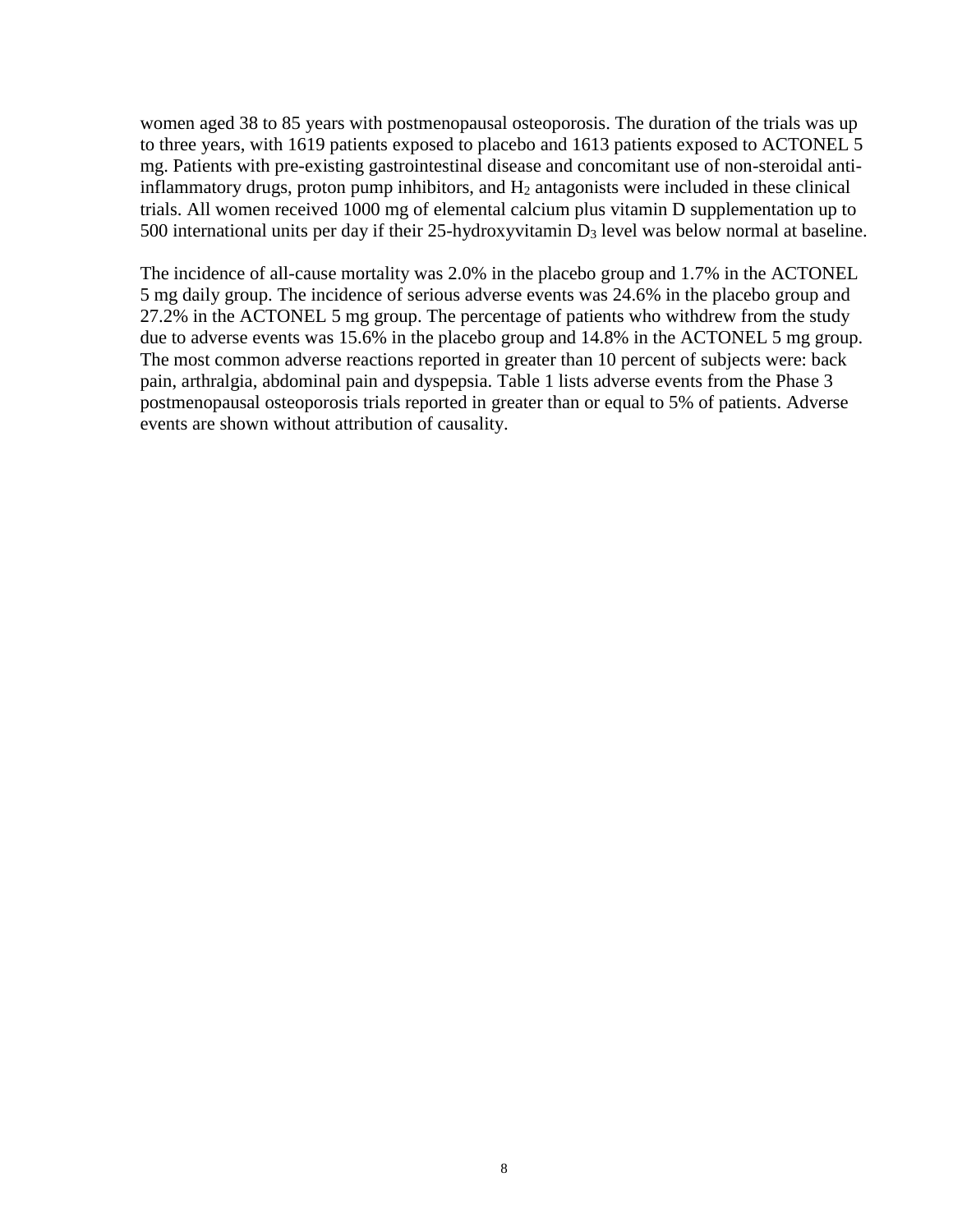<span id="page-8-0"></span>

| Adverse Events Occurring at a Frequency greater than or equal to 5% in Either<br><b>Treatment Group Combined Phase 3 Postmenopausal Osteoporosis Treatment Trials</b> |                              |                            |  |  |  |
|-----------------------------------------------------------------------------------------------------------------------------------------------------------------------|------------------------------|----------------------------|--|--|--|
|                                                                                                                                                                       | <b>Placebo</b><br>$N = 1619$ | 5 mg ACTONEL<br>$N = 1613$ |  |  |  |
| <b>Body System</b>                                                                                                                                                    | $\frac{0}{0}$                | $\frac{0}{0}$              |  |  |  |
| Body as a Whole                                                                                                                                                       |                              |                            |  |  |  |
| Infection                                                                                                                                                             | 29.9                         | 31.1                       |  |  |  |
| <b>Back Pain</b>                                                                                                                                                      | 26.1                         | 28.0                       |  |  |  |
| Accidental Injury                                                                                                                                                     | 16.8                         | 16.9                       |  |  |  |
| Pain                                                                                                                                                                  | 14.0                         | 14.1                       |  |  |  |
| Abdominal Pain                                                                                                                                                        | 9.9                          | 12.2                       |  |  |  |
| Flu Syndrome                                                                                                                                                          | 11.6                         | 10.5                       |  |  |  |
| Headache                                                                                                                                                              | 10.8                         | 9.9                        |  |  |  |
| Asthenia                                                                                                                                                              | 4.5                          | 5.4                        |  |  |  |
| Neck Pain                                                                                                                                                             | 4.7                          | 5.4                        |  |  |  |
| <b>Chest Pain</b>                                                                                                                                                     | 5.1                          | 5.0                        |  |  |  |
| Allergic Reaction                                                                                                                                                     | 5.9                          | 3.8                        |  |  |  |
| Cardiovascular System                                                                                                                                                 |                              |                            |  |  |  |
| Hypertension                                                                                                                                                          | 9.8                          | 10.5                       |  |  |  |
| Digestive System                                                                                                                                                      |                              |                            |  |  |  |
| Constipation                                                                                                                                                          | 12.6                         | 12.9                       |  |  |  |
| Diarrhea                                                                                                                                                              | 10.0                         | 10.8                       |  |  |  |
| Dyspepsia                                                                                                                                                             | 10.6                         | 10.8                       |  |  |  |
| Nausea                                                                                                                                                                | 11.2                         | 10.5                       |  |  |  |
| Metabolic & Nutritional Disorders                                                                                                                                     |                              |                            |  |  |  |
| Peripheral Edema                                                                                                                                                      | 8.8                          | 7.7                        |  |  |  |
| Musculoskeletal System                                                                                                                                                |                              |                            |  |  |  |
| Arthralgia                                                                                                                                                            | 22.1                         | 23.7                       |  |  |  |
| Arthritis                                                                                                                                                             | 10.1                         | 9.6                        |  |  |  |
| <b>Traumatic Bone Fracture</b>                                                                                                                                        | 12.3                         | 9.3                        |  |  |  |
| Joint Disorder                                                                                                                                                        | 5.3                          | 7.0                        |  |  |  |
| Myalgia                                                                                                                                                               | 6.2                          | 6.7                        |  |  |  |
| <b>Bone Pain</b>                                                                                                                                                      | 4.8                          | 5.3                        |  |  |  |
| Nervous System                                                                                                                                                        |                              |                            |  |  |  |
| <b>Dizziness</b>                                                                                                                                                      | 5.7                          | 7.1                        |  |  |  |
| Depression                                                                                                                                                            | 6.1                          | 6.8                        |  |  |  |
| Insomnia                                                                                                                                                              | 4.6                          | 5.0                        |  |  |  |
| <b>Respiratory System</b>                                                                                                                                             |                              |                            |  |  |  |
| <b>Bronchitis</b>                                                                                                                                                     | 10.4                         | 10.0                       |  |  |  |
| <b>Sinusitis</b>                                                                                                                                                      | 9.1                          | 8.7                        |  |  |  |
| Rhinitis                                                                                                                                                              | 5.1                          | 6.2                        |  |  |  |
| Pharyngitis                                                                                                                                                           | 5.0                          | 6.0                        |  |  |  |
|                                                                                                                                                                       | 6.3                          | 5.9                        |  |  |  |
| <b>Increased Cough</b>                                                                                                                                                |                              |                            |  |  |  |
| Skin and Appendages                                                                                                                                                   |                              |                            |  |  |  |
| Rash                                                                                                                                                                  | 7.1                          | 7.9                        |  |  |  |
| <b>Special Senses</b>                                                                                                                                                 |                              |                            |  |  |  |
| Cataract                                                                                                                                                              | 5.7                          | 6.5                        |  |  |  |
| <b>Urogenital System</b>                                                                                                                                              |                              |                            |  |  |  |
| <b>Urinary Tract Infection</b>                                                                                                                                        | 10.4                         | 11.1                       |  |  |  |

**Table 1 Adverse Events Occurring at a Frequency greater than or equal to 5% in Either**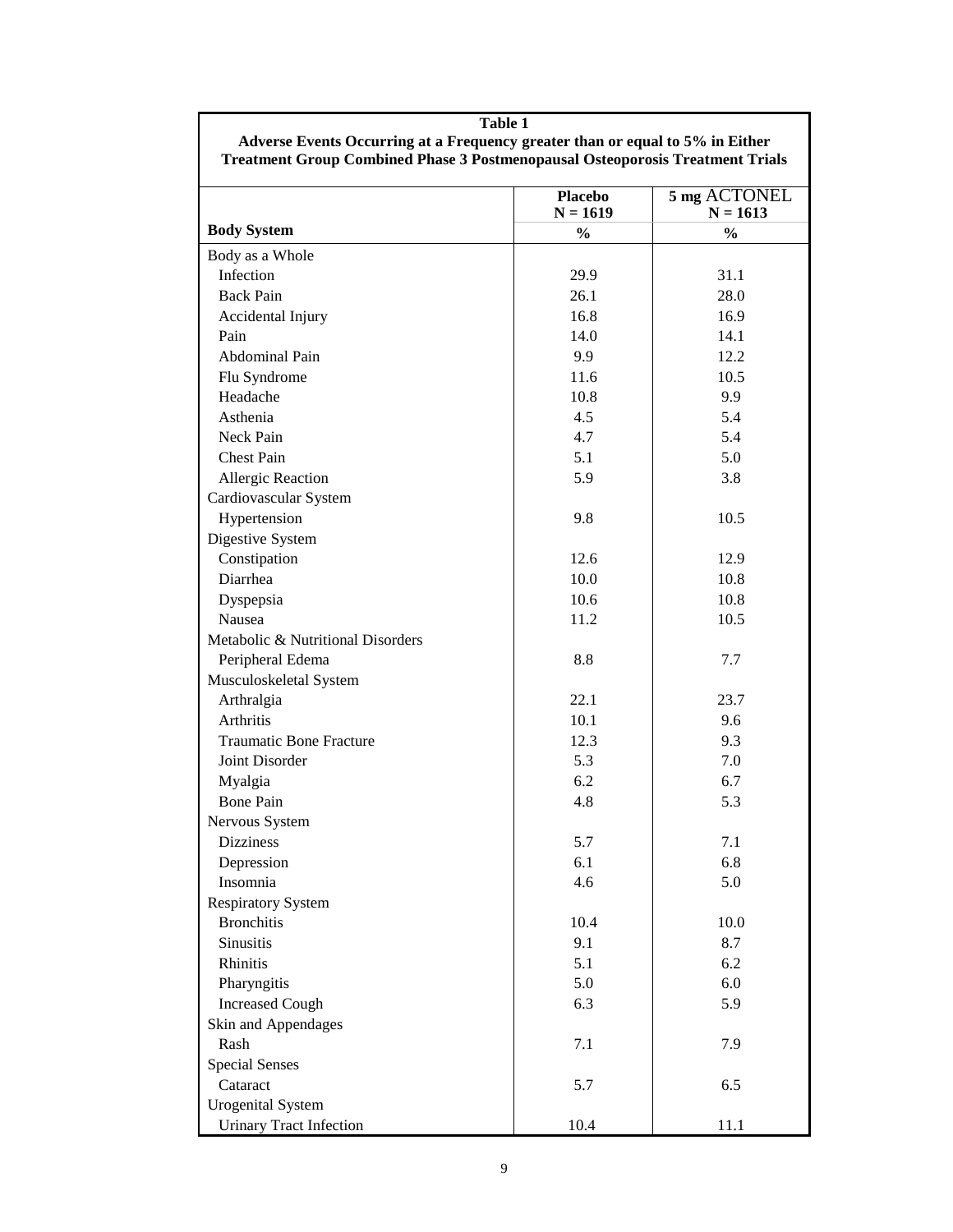*Gastrointestinal Adverse Events*: The incidence of adverse events in the placebo and ACTONEL 5 mg daily groups were: abdominal pain (9.9% versus 12.2%), diarrhea (10.0% versus 10.8%), dyspepsia (10.6% versus 10.8%), and gastritis (2.3% versus 2.7%). Duodenitis and glossitis have been reported uncommonly in the ACTONEL 5 mg daily group (0.1% to 1%). In patients with active upper gastrointestinal disease at baseline, the incidence of upper gastrointestinal adverse events was similar between the placebo and ACTONEL 5 mg daily groups.

*Musculoskeletal Adverse Events*: The incidence of adverse events in the placebo and ACTONEL 5 mg daily groups were: back pain (26.1% versus 28.0%), arthralgia (22.1% versus 23.7%), myalgia (6.2% versus 6.7%), and bone pain (4.8% versus 5.3%).

*Laboratory Test Findings*: Throughout the Phase 3 studies, transient decreases from baseline in serum calcium (less than 1%) and serum phosphate (less than 3%) and compensatory increases in serum PTH levels (less than 30%) were observed within 6 months in patients in osteoporosis clinical trials treated with ACTONEL 5 mg once daily. There were no significant differences in serum calcium, phosphate, or PTH levels between placebo and ACTONEL 5 mg once daily at 3 years. Serum calcium levels below 8 mg/dL were observed in 18 patients, 9 (0.5%) in each treatment arm (placebo and ACTONEL 5 mg once daily). Serum phosphorus levels below 2 mg/dL were observed in 14 patients, 3 (0.2%) treated with placebo and 11 (0.6%) treated with ACTONEL 5 mg once daily. There have been rare reports (less than 0.1%) of abnormal liver function tests.

*Endoscopic Findings*: In the ACTONEL clinical trials, endoscopic evaluation was encouraged in any patient with moderate-to-severe gastrointestinal complaints, while maintaining the blind. Endoscopies were performed on equal numbers of patients between the placebo and treated groups [75 (14.5%) placebo; 75 (11.9%) ACTONEL]. Clinically important findings (perforations, ulcers, or bleeding) among this symptomatic population were similar between groups (51% placebo; 39% ACTONEL).

### Once-a-Week Dosing

The safety of ACTONEL 35 mg once-a-week in the treatment of postmenopausal osteoporosis was assessed in a 1-year, double-blind, multicenter study comparing ACTONEL 5 mg daily and ACTONEL 35 mg once-a-week in postmenopausal women aged 50 to 95 years. The duration of the trials was one year, with 480 patients exposed to ACTONEL 5 mg daily and 485 exposed to ACTONEL 35 mg once-a-week. Patients with pre-existing gastrointestinal disease and concomitant use of non-steroidal anti-inflammatory drugs, proton pump inhibitors, and  $H_2$ antagonists were included in these clinical trials. All women received 1000 mg of elemental calcium plus vitamin D supplementation up to 500 international units per day if their 25 hydroxyvitamin  $D_3$  level was below normal at baseline.

The incidence of all-cause mortality was 0.4% in the ACTONEL 5 mg daily group and 1.0% in the ACTONEL 35 mg once-a-week group. The incidence of serious adverse events was 7.1% in the ACTONEL 5 mg daily group and 8.2% in the ACTONEL 35 mg once-a-week group. The percentage of patients who withdrew from the study due to adverse events was 11.9% in the ACTONEL 5 mg daily group and 11.5% in the ACTONEL 35 mg once-a-week group. The overall safety and tolerability profiles of the two dosing regimens were similar.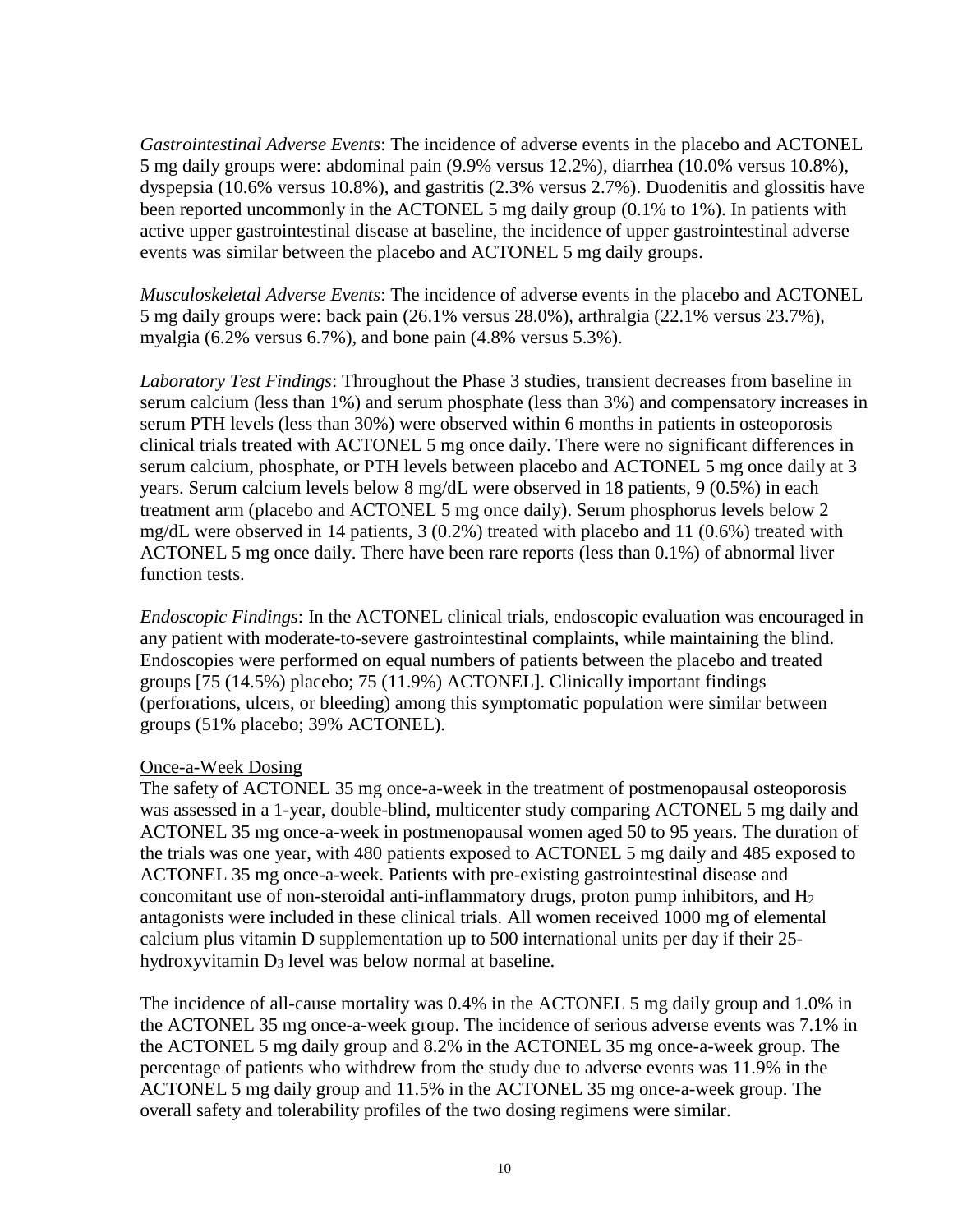*Gastrointestinal Adverse Events*: The incidence of gastrointestinal adverse events was similar between the ACTONEL 5 mg daily group and the ACTONEL 35 mg once-a-week group: dyspepsia (6.9% versus 7.6%), diarrhea (6.3% versus 4.9%), and abdominal pain (7.3% versus 7.6%).

*Musculoskeletal Adverse Events*: Arthralgia was reported in 11.5% of patients in the ACTONEL 5 mg daily group and 14.2% of patients in the ACTONEL 35 mg once-a-week group. Myalgia was reported by 4.6% of patients in the ACTONEL 5 mg daily group and 6.2% of patients in the ACTONEL 35 mg once-a-week group.

*Laboratory Test Findings*: The mean percent changes from baseline at 12 months were similar between the ACTONEL 5 mg daily and ACTONEL 35 mg once-a-week groups, respectively, for serum calcium (0.4% versus 0.7%), phosphate (-3.8% versus -2.6%) and PTH (6.4% versus 4.2%).

### Monthly Dosing

### *Two Consecutive Days per Month*

The safety of ACTONEL 75 mg administered on two consecutive days per month for the treatment of postmenopausal osteoporosis was assessed in a double-blind, multicenter study in postmenopausal women aged 50 to 86 years. The duration of the trial was two years; 613 patients were exposed to ACTONEL 5 mg daily and 616 were exposed to ACTONEL 75 mg two consecutive days per month. Patients with pre-existing gastrointestinal disease and concomitant use of non-steroidal anti-inflammatory drugs, proton pump inhibitors, and  $H_2$  antagonists were included in this clinical trial. All women received 1000 mg of elemental calcium plus 400 to 800 international units of vitamin D supplementation per day.

The incidence of all-cause mortality was 1.0% for the ACTONEL 5 mg daily group and 0.5% for the ACTONEL 75 mg two consecutive days per month group. The incidence of serious adverse events was 10.8% in the ACTONEL 5 mg daily group and 14.4% in the ACTONEL 75 mg two consecutive days per month group. The percentage of patients who withdrew from treatment due to adverse events was 14.2% in the ACTONEL 5 mg daily group and 13.0% in the ACTONEL 75 mg two consecutive days per month group. The overall safety and tolerability profiles of the two dosing regimens were similar.

*Acute Phase Reactions*: Symptoms consistent with acute phase reaction have been reported with bisphosphonate use. The overall incidence of acute phase reaction was 3.6% of patients on ACTONEL 5 mg daily and 7.6% of patients on ACTONEL 75 mg two consecutive days per month. These incidence rates are based on reporting of any of 33 acute phase reaction-like symptoms within 5 days of the first dose. Fever or influenza-like illness with onset within the same period were reported by 0.0% of patients on ACTONEL 5 mg daily and 0.6% of patients on ACTONEL 75 mg two consecutive days per month.

*Gastrointestinal Adverse Events*: The ACTONEL 75 mg two consecutive days per month group resulted in a higher incidence of discontinuation due to vomiting (1.0% versus 0.2%) and diarrhea (1.0% versus 0.3%) compared to the ACTONEL 5 mg daily group. Most of these events occurred within a few days of dosing.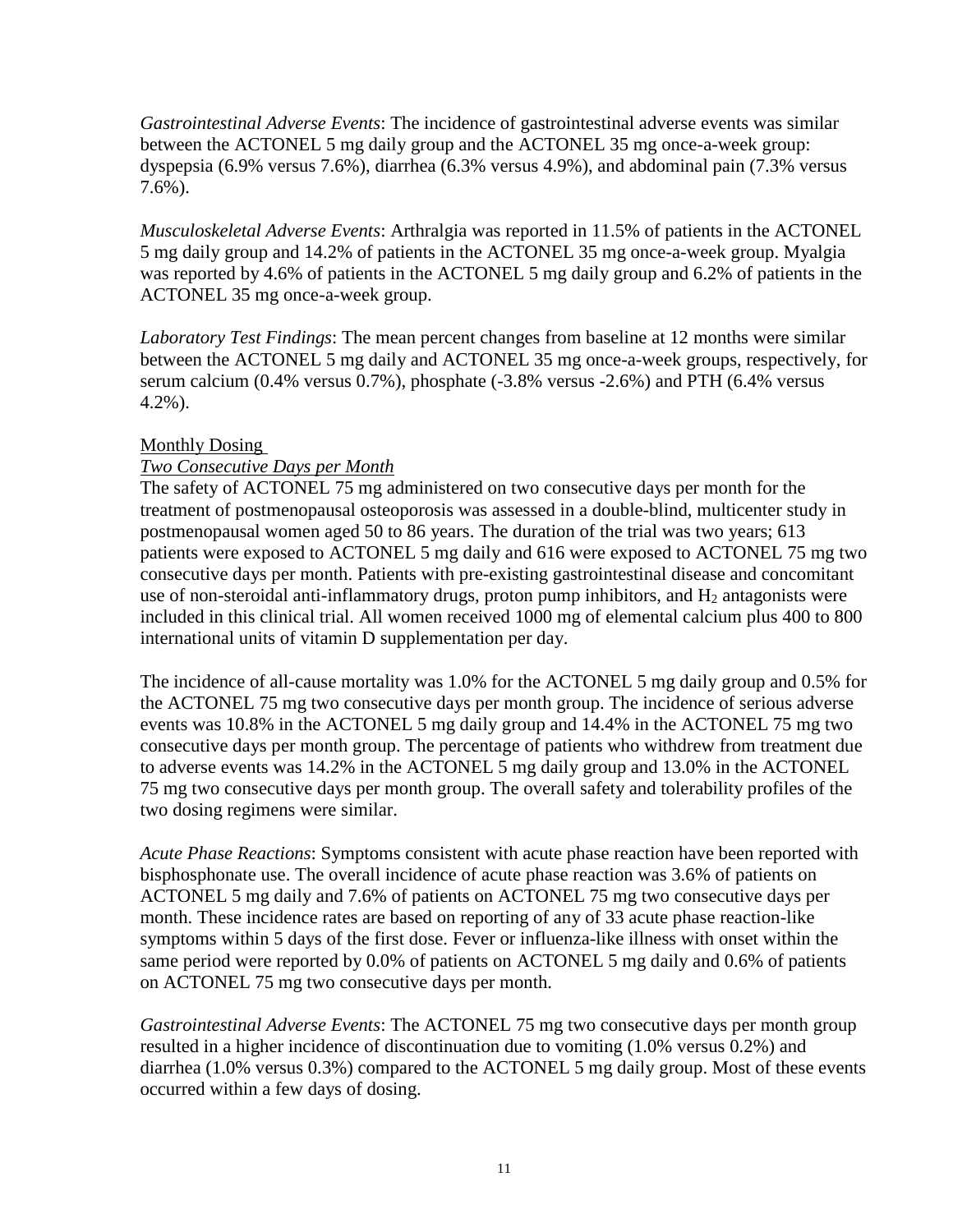*Ocular Adverse Events*: None of the patients treated with ACTONEL 75 mg two consecutive days per month reported ocular inflammation such as uveitis, scleritis, or iritis; 1 patient treated with ACTONEL 5 mg daily reported uveitis.

*Laboratory Test Findings*: When ACTONEL 5 mg daily and ACTONEL 75 mg two consecutive days per month were compared in postmenopausal women with osteoporosis, the mean percent changes from baseline at 24 months were 0.2% and 0.8% for serum calcium, -1.9% and -1.3% for phosphate, and -10.4% and -17.2% for PTH, respectively. Compared to the ACTONEL 5 mg daily group, ACTONEL 75 mg two consecutive days per month resulted in a slightly higher incidence of hypocalcemia at the end of the first month of treatment (4.5% versus 3.0%). Thereafter, the incidence of hypocalcemia with these regimens was similar at approximately 2%.

### *Once-a-Month*

The safety of ACTONEL 150 mg administered once-a-month for the treatment of postmenopausal osteoporosis was assessed in a double-blind, multicenter study in postmenopausal women aged 50 to 88 years. The duration of the trial was one year, with 642 patients exposed to ACTONEL 5 mg daily and 650 exposed to ACTONEL 150 mg once-amonth. Patients with pre-existing gastrointestinal disease and concomitant use of non-steroidal anti-inflammatory drugs, proton pump inhibitors, and  $H_2$  antagonists were included in this clinical trial. All women received 1000 mg of elemental calcium plus up to 1000 international units of vitamin D supplementation per day.

The incidence of all-cause mortality was 0.5% for the ACTONEL 5 mg daily group and 0.0% for the ACTONEL 150 mg once-a-month group. The incidence of serious adverse events was 4.2% in the ACTONEL 5 mg daily group and 6.2% in the ACTONEL 150 mg once-a-month group. The percentage of patients who withdrew from treatment due to adverse events was 9.5% in the ACTONEL 5 mg daily group and 8.6% in the ACTONEL 150 mg once-a-month group. The overall safety and tolerability profiles of the two dosing regimens were similar.

*Acute Phase Reactions*: Symptoms consistent with acute phase reaction have been reported with bisphosphonate use. The overall incidence of acute phase reaction was 1.1% in the ACTONEL 5 mg daily group and 5.2% in the ACTONEL 150 mg once-a-month group. These incidence rates are based on reporting of any of 33 acute phase reaction-like symptoms within 3 days of the first dose and for a duration of 7 days or less. Fever or influenza-like illness with onset within the same period were reported by 0.2% of patients on ACTONEL 5 mg daily and 1.4% of patients on ACTONEL 150 mg once-a-month.

*Gastrointestinal Adverse Events*: A greater percentage of patients experienced diarrhea with ACTONEL 150 mg once-a-month compared to 5 mg daily (8.2% versus 4.7%, respectively). The ACTONEL 150 mg once-a-month group resulted in a higher incidence of discontinuation due to abdominal pain upper (2.5% versus 1.4%) and diarrhea (0.8% versus 0.0%) compared to the ACTONEL 5 mg daily regimen. All of these events occurred within a few days of the first dose. The incidence of vomiting that led to discontinuation was the same in both groups (0.3% versus 0.3%).

*Ocular Adverse Events*: None of the patients treated with ACTONEL 150 mg once-a-month reported ocular inflammation such as uveitis, scleritis, or iritis; 2 patients treated with ACTONEL 5 mg daily reported iritis.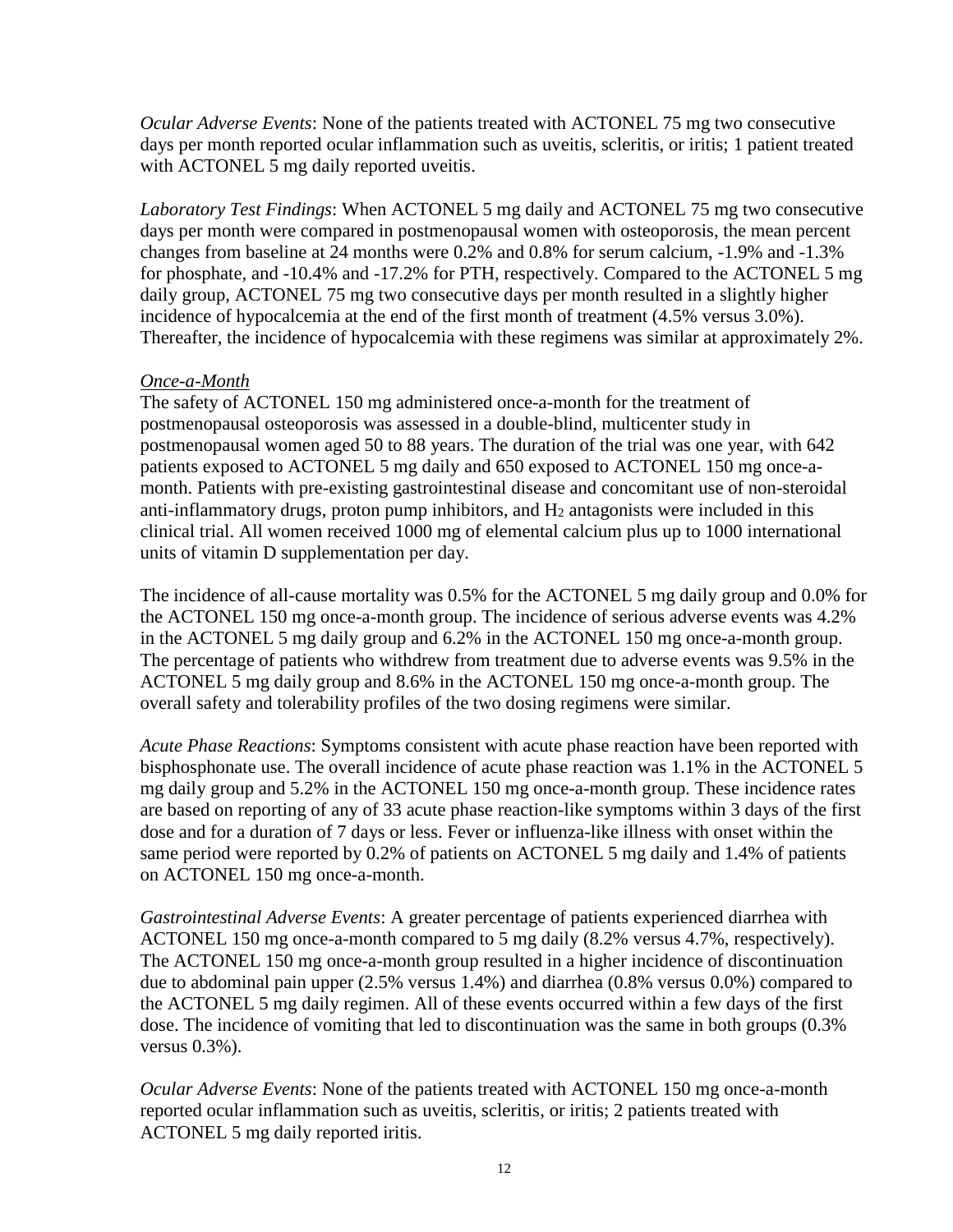*Laboratory Test Findings*: When ACTONEL 5 mg daily and ACTONEL 150 mg once-a-month were compared in postmenopausal women with osteoporosis, the mean percent changes from baseline at 12 months were 0.1% and 0.3% for serum calcium, -2.3% and -2.3% for phosphate, and 8.3% and 4.8% for PTH, respectively. Compared to the ACTONEL 5 mg daily regimen, ACTONEL 150 mg once-a-month resulted in a slightly higher incidence of hypocalcemia at the end of the first month of treatment (0.2% versus 2.2%). Thereafter, the incidence of hypocalcemia with these regimens was similar at approximately 2%.

### **Prevention of Postmenopausal Osteoporosis**

### Daily Dosing

The safety of ACTONEL 5 mg daily in the prevention of postmenopausal osteoporosis was assessed in two randomized, double-blind, placebo-controlled trials. In one study of postmenopausal women aged 37 to 82 years without osteoporosis, the use of estrogen replacement therapy in both placebo- and ACTONEL-treated patients was included. The duration of the trial was one year, with 259 exposed to placebo and 261 patients exposed to ACTONEL 5 mg. The second study included postmenopausal women aged 44 to 63 years without osteoporosis. The duration of the trial was one year, with 125 exposed to placebo and 129 patients exposed to ACTONEL 5 mg. All women received 1000 mg of elemental calcium per day.

In the trial with estrogen replacement therapy, the incidence of all-cause mortality was 1.5% for the placebo group and 0.4% for the ACTONEL 5 mg group. The incidence of serious adverse events was 8.9% in the placebo group and 5.4% in the ACTONEL 5 mg group. The percentage of patients who withdrew from treatment due to adverse events was 18.9% in the placebo group and 10.3% in the ACTONEL 5 mg group. Constipation was reported by 1.9% of the placebo group and 6.5% of ACTONEL 5 mg group.

In the second trial, the incidence of all-cause mortality was 0.0% for both groups. The incidence of serious adverse events was 17.6% in the placebo group and 9.3% in the ACTONEL 5 mg group. The percentage of patients who withdrew from treatment due to adverse events was 6.4% in the placebo group and 5.4% in the ACTONEL 5 mg group. Nausea was reported by 6.4% of patients in the placebo group and 13.2% of patients in the ACTONEL 5 mg group.

### Once-a-Week Dosing

There were no deaths in a 1-year, double-blind, placebo-controlled study of ACTONEL 35 mg once-a-week for prevention of bone loss in 278 postmenopausal women without osteoporosis. More treated subjects on ACTONEL reported arthralgia (placebo 7.8%; ACTONEL 13.9%), myalgia (placebo 2.1%; ACTONEL 5.1%), and nausea (placebo 4.3%; ACTONEL 7.3%) than subjects on placebo.

### **Treatment to Increase Bone Mass in Men with Osteoporosis**

In a 2-year, double-blind, multicenter study, 284 men with osteoporosis were treated with placebo ( $N = 93$ ) or ACTONEL 35 mg once-a-week ( $N = 191$ ). The overall safety and tolerability profile of ACTONEL in men with osteoporosis was similar to the adverse events reported in the ACTONEL postmenopausal osteoporosis clinical trials, with the addition of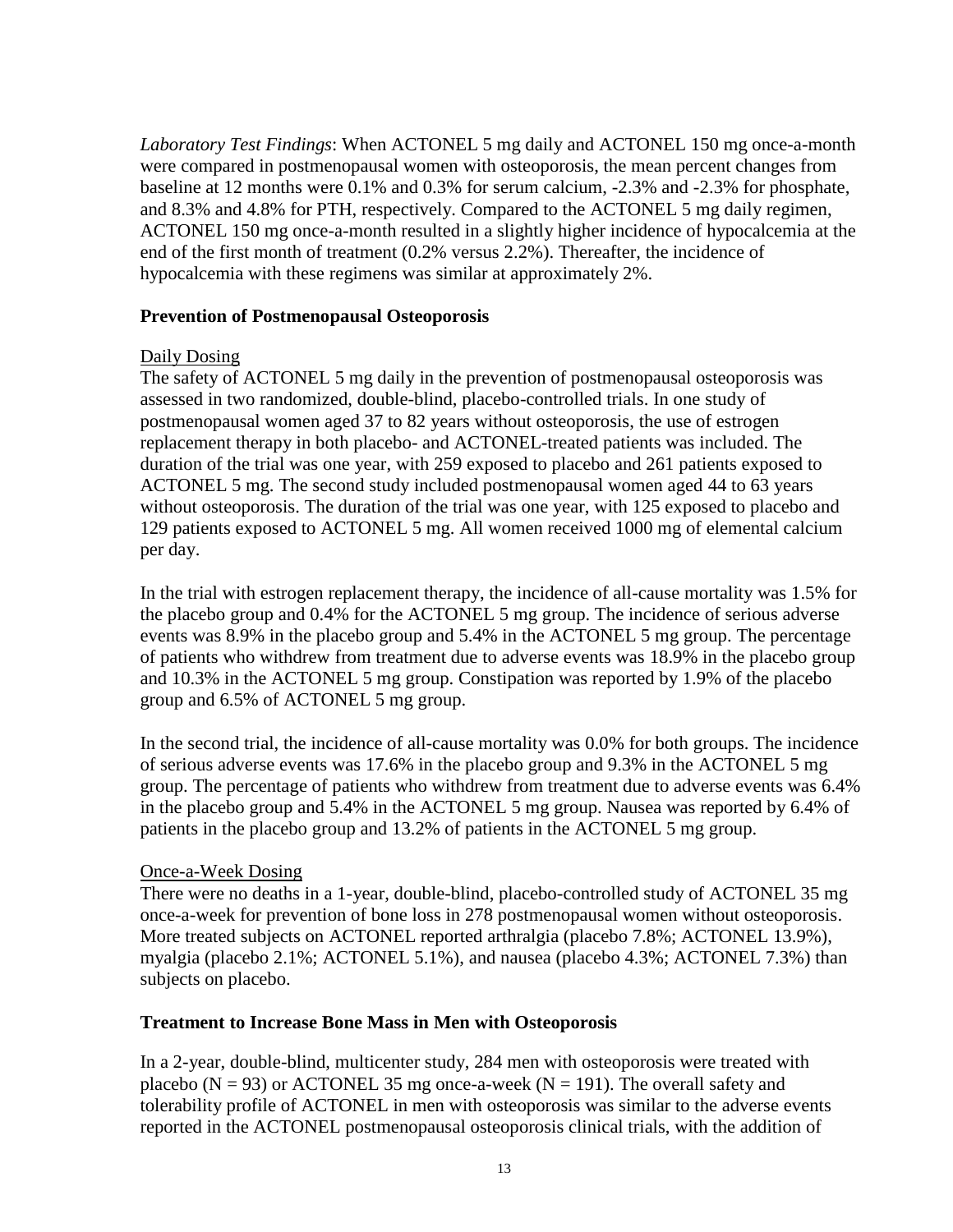benign prostatic hyperplasia (placebo 3%; ACTONEL 35 mg 5%), nephrolithiasis (placebo 0%; ACTONEL 35 mg 3%), and arrhythmia (placebo 0%; ACTONEL 35 mg 2%).

### **Treatment and Prevention of Glucocorticoid-Induced Osteoporosis**

The safety of ACTONEL 5 mg daily in the treatment and prevention of glucocorticoid-induced osteoporosis was assessed in two randomized, double-blind, placebo-controlled multinational trials of 344 patients [male (123) and female (221)] aged 18 to 85 years who had recently initiated oral glucocorticoid therapy (less than or equal to 3 months, prevention study) or were on long-term oral glucocorticoid therapy (greater than or equal to 6 months, treatment study). The duration of the trials was one year, with 170 patients exposed to placebo and 174 patients exposed to ACTONEL 5 mg daily. Patients in one study received 1000 mg elemental calcium plus 400 international units of vitamin D supplementation per day; patients in the other study received 500 mg calcium supplementation per day.

The incidence of all-cause mortality was 2.9% in the placebo group and 1.1% in the ACTONEL 5 mg daily group. The incidence of serious adverse events was 33.5% in the placebo group and 30.5% in the ACTONEL 5 mg daily group. The percentage of patients who withdrew from the study due to adverse events was 8.8% in the placebo group and 7.5% in the ACTONEL 5 mg daily group. Back pain was reported in 8.8% of patients in the placebo group and 17.8% of patients in the ACTONEL 5 mg daily group. Arthralgia was reported in 14.7% of patients in the placebo group and 24.7% of patients in the ACTONEL 5 mg daily group.

## **Treatment of Paget's Disease**

ACTONEL has been studied in 392 patients with Paget's disease of bone. As in trials of ACTONEL for other indications, the adverse experiences reported in the Paget's disease trials have generally been mild or moderate, have not required discontinuation of treatment, and have not appeared to be related to patient age, gender, or race.

The safety of ACTONEL was assessed in a randomized, double-blind, active-controlled study of 122 patients aged 34 to 85 years. The duration of the trial was 540 days, with 61 patients exposed to ACTONEL and 61 patients exposed to Didronel®. The adverse event profile was similar for ACTONEL and Didronel: 6.6% (4/61) of patients treated with ACTONEL 30 mg daily for 2 months discontinued treatment due to adverse events, compared to 8.2% (5/61) of patients treated with Didronel 400 mg daily for 6 months. [Table 2](#page-14-1) lists adverse events reported in greater than or equal to 5% of ACTONEL-treated patients in Phase 3 Paget's disease trials. Adverse events shown are considered to be possibly or probably causally related in at least one patient.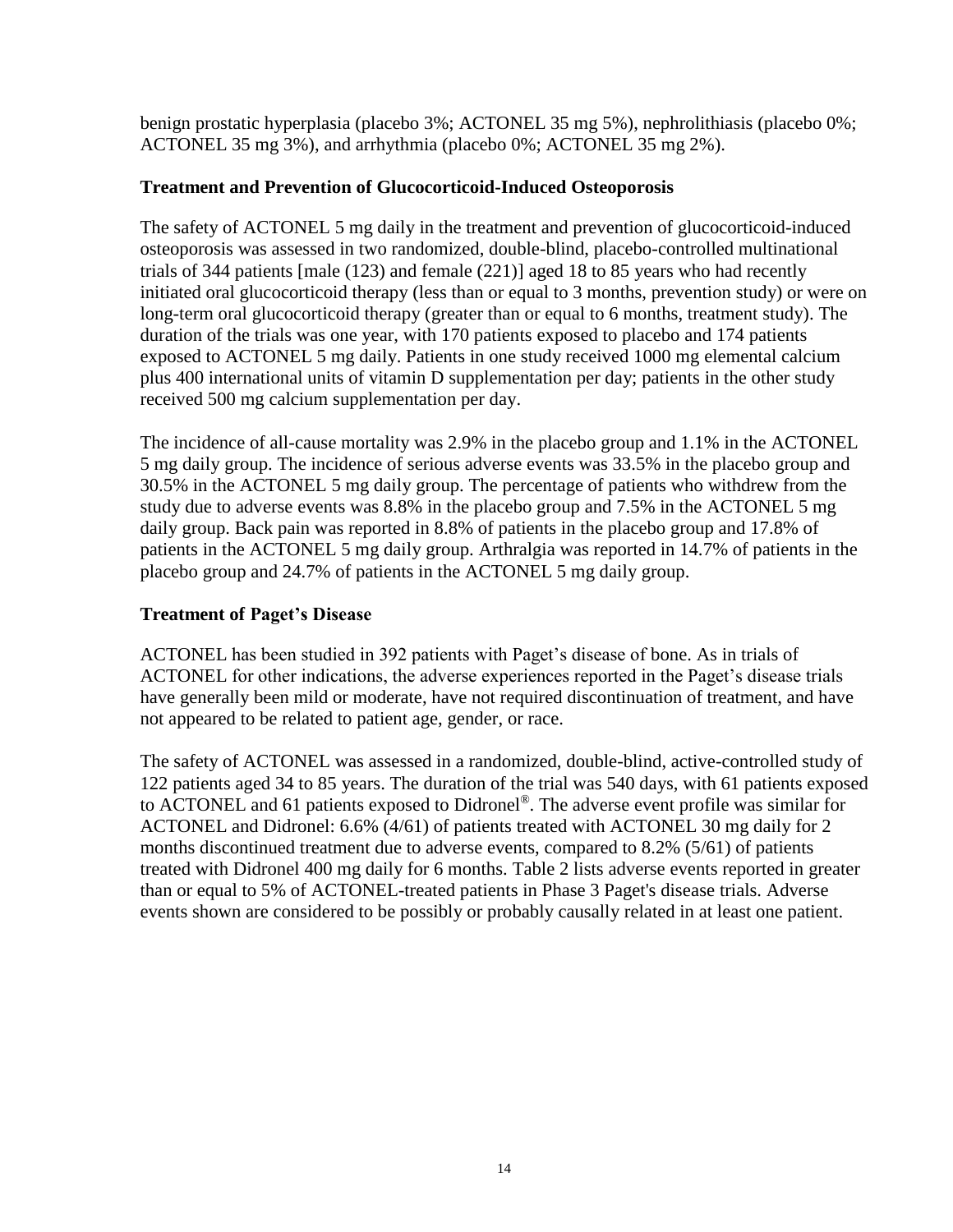<span id="page-14-1"></span>

| Table 2                                                                                                                  |                                             |                                        |  |  |  |  |
|--------------------------------------------------------------------------------------------------------------------------|---------------------------------------------|----------------------------------------|--|--|--|--|
| Adverse Events Reported in greater than or equal to 5% of ACTONEL-Treated<br>Patients* in Phase 3 Paget's Disease Trials |                                             |                                        |  |  |  |  |
|                                                                                                                          | $30$ mg/day<br>x 2 months<br><b>ACTONEL</b> | $400$ mg/day<br>x 6 months<br>Didronel |  |  |  |  |
|                                                                                                                          | $\frac{0}{0}$                               | $\%$                                   |  |  |  |  |
| <b>Body System</b>                                                                                                       | $(N = 61)$                                  | $(N = 61)$                             |  |  |  |  |
| Body as a Whole                                                                                                          |                                             |                                        |  |  |  |  |
| Flu Syndrome                                                                                                             | 9.8                                         | 1.6                                    |  |  |  |  |
| <b>Chest Pain</b>                                                                                                        | 6.6                                         | 3.3                                    |  |  |  |  |
| Gastrointestinal                                                                                                         |                                             |                                        |  |  |  |  |
| Diarrhea                                                                                                                 | 19.7                                        | 14.8                                   |  |  |  |  |
| Abdominal Pain                                                                                                           | 11.5                                        | 8.2                                    |  |  |  |  |
| Nausea                                                                                                                   | 9.8                                         | 9.8                                    |  |  |  |  |
| Constipation                                                                                                             | 6.6                                         | 8.2                                    |  |  |  |  |
| Metabolic and Nutritional Disorders                                                                                      |                                             |                                        |  |  |  |  |
| Peripheral Edema                                                                                                         | 8.2                                         | 6.6                                    |  |  |  |  |
| Musculoskeletal                                                                                                          |                                             |                                        |  |  |  |  |
| Arthralgia                                                                                                               | 32.8                                        | 29.5                                   |  |  |  |  |
| <b>Nervous</b>                                                                                                           |                                             |                                        |  |  |  |  |
| Headache                                                                                                                 | 18.0                                        | 16.4                                   |  |  |  |  |
| <b>Dizziness</b>                                                                                                         | 6.6                                         | 4.9                                    |  |  |  |  |
| Skin and Appendages                                                                                                      |                                             |                                        |  |  |  |  |
| Rash<br>11.5<br>8.2                                                                                                      |                                             |                                        |  |  |  |  |
| *Considered to be possibly or probably causally related in at least one patient.                                         |                                             |                                        |  |  |  |  |

*Gastrointestinal Adverse Events*: During the first year of the study (treatment and nontreatment follow-up), the proportion of patients who reported upper gastrointestinal adverse events was similar between the treatment groups; no patients reported severe upper gastrointestinal adverse events. The incidence of diarrhea was 19.7% in the ACTONEL group and 14.8% in the Didronel group; none were serious or resulted in withdrawal.

*Ocular Adverse Events*: Three patients who received ACTONEL 30 mg daily experienced acute iritis in 1 supportive study. All 3 patients recovered from their events; however, in 1 of these patients, the event recurred during ACTONEL treatment and again during treatment with pamidronate. All patients were effectively treated with topical steroids.

## <span id="page-14-0"></span>**6.2 Postmarketing Experience**

Because these adverse reactions are reported voluntarily from a population of uncertain size, it is not always possible to reliably estimate their frequency or establish a causal relationship to drug exposure.

### Hypersensitivity Reactions

Hypersensitivity and skin reactions have been reported, including angioedema, generalized rash, bullous skin reactions, Stevens-Johnson syndrome and toxic epidermal necrolysis.

### Gastrointestinal Adverse Events

Events involving upper gastrointestinal irritation, such as esophagitis and esophageal or gastric ulcers, have been reported [*see Warnings and [Precautions \(5.1\)](#page-4-1)*].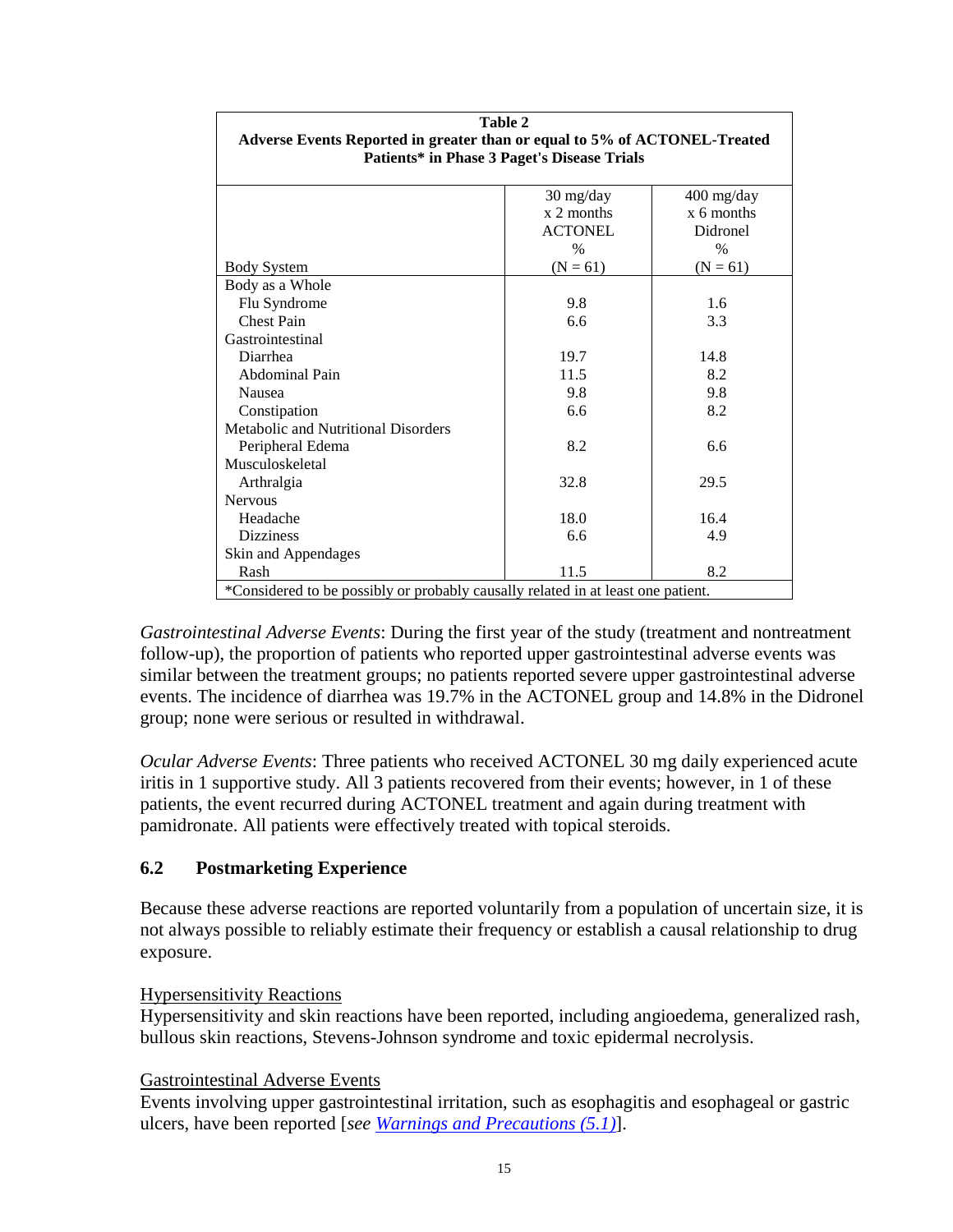Musculoskeletal Pain

Bone, joint, or muscle pain, described as severe or incapacitating, have been reported rarely [*see Warnings and [Precautions \(5.4\)](#page-5-2)*].

Eye Inflammation Reactions of eye inflammation including iritis and uveitis have been reported rarely.

Jaw Osteonecrosis Osteonecrosis of the jaw has been reported rarely [*see Warnings and [Precautions \(5.3\)](#page-5-1)*].

Pulmonary Asthma exacerbations

# <span id="page-15-1"></span>**7 DRUG INTERACTIONS**

No specific drug-drug interaction studies were performed. Risedronate is not metabolized and does not induce or inhibit hepatic microsomal drug-metabolizing enzymes (for example, Cytochrome P450).

# <span id="page-15-0"></span>**7.1 Calcium Supplements/Antacids**

Co-administration of ACTONEL and calcium, antacids, or oral medications containing divalent cations will interfere with the absorption of ACTONEL.

# <span id="page-15-2"></span>**7.2 Hormone Replacement Therapy**

One study of about 500 early postmenopausal women has been conducted to date in which treatment with ACTONEL 5 mg daily plus estrogen replacement therapy was compared to estrogen replacement therapy alone. Exposure to study drugs was approximately 12 to 18 months and the primary endpoint was change in BMD. If considered appropriate, ACTONEL may be used concomitantly with hormone replacement therapy.

# <span id="page-15-3"></span>**7.3 Aspirin/Nonsteroidal Anti-Inflammatory Drugs**

Of over 5700 patients enrolled in the ACTONEL Phase 3 osteoporosis studies, aspirin use was reported by 31% of patients, 24% of whom were regular users (3 or more days per week). Fortyeight percent of patients reported NSAID use, 21% of whom were regular users. Among regular aspirin or NSAID users, the incidence of upper gastrointestinal adverse experiences in placebotreated patients (24.8%) was similar to that in ACTONEL-treated patients (24.5%).

# <span id="page-15-4"></span>**7.4 H<sup>2</sup> Blockers and Proton Pump Inhibitors (PPIs)**

Of over 5700 patients enrolled in the ACTONEL Phase 3 osteoporosis studies, 21% used H<sup>2</sup> blockers and/or PPIs. Among these patients, the incidence of upper gastrointestinal adverse experiences in the placebo-treated patients was similar to that in ACTONEL-treated patients.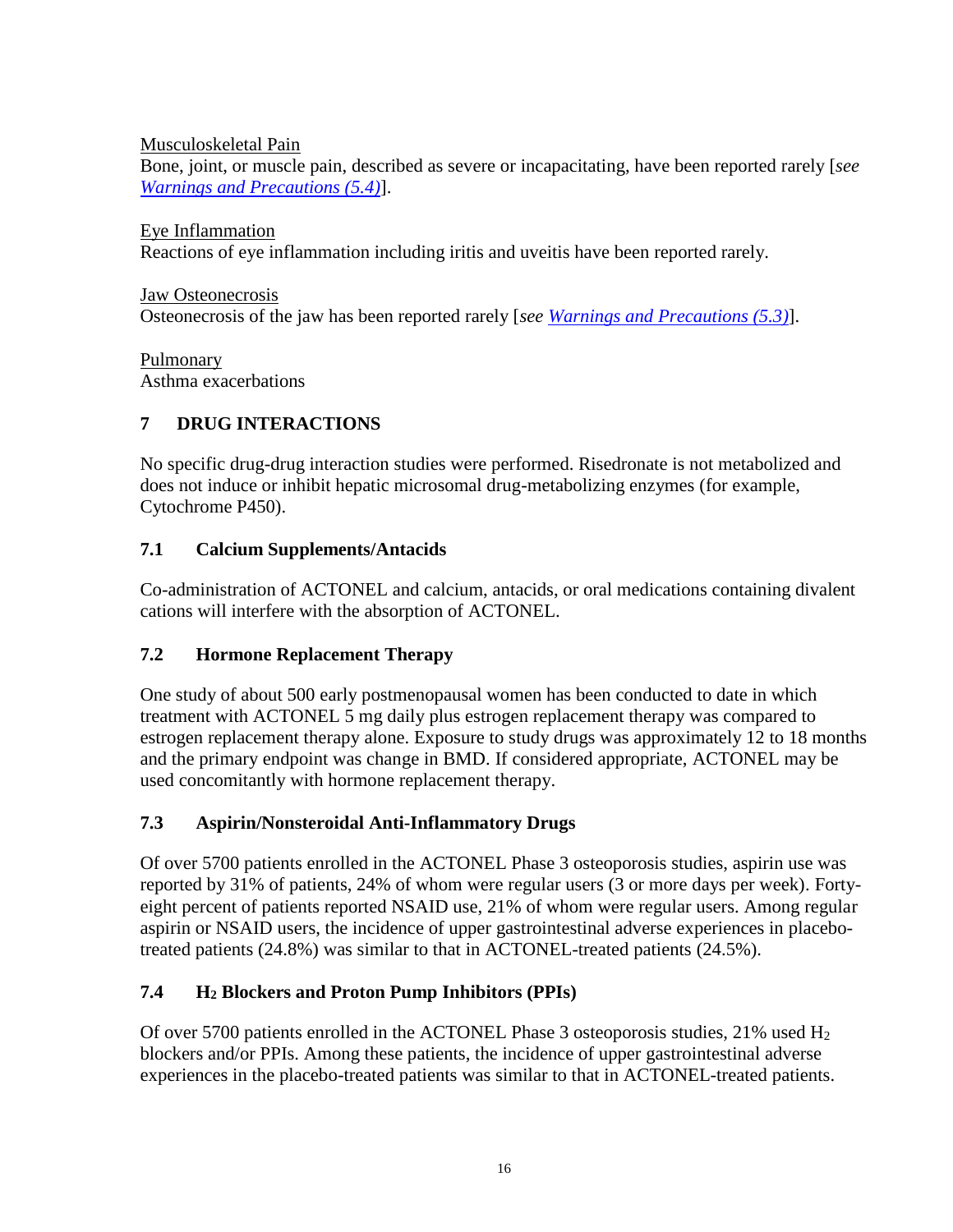## <span id="page-16-0"></span>**8 USE IN SPECIFIC POPULATIONS**

## <span id="page-16-1"></span>**8.1 Pregnancy**

### Risk Summary

Available data on the use of ACTONEL in pregnant women are insufficient to inform a drugassociated risk of adverse maternal or fetal outcomes. Discontinue ACTONEL when pregnancy is recognized.

In animal reproduction studies, daily oral administration of risedronate to pregnant rats during organogenesis decreased neonatal survival and body weight at doses approximately 5 and 26 times, respectively, the highest recommended human daily dose of 30 mg (based on body surface area, mg/m<sup>2</sup>). A low incidence of cleft palate was observed in fetuses of dams treated at doses approximately equal to the 30 mg human daily dose. Delayed skeletal ossification was observed in fetuses of dams treated at approximately 2.5 to 5 times the 30 mg human daily dose. Periparturient mortality due to maternal hypocalcemia occurred in dams and neonates upon daily oral administration of risedronate to pregnant rats during mating and/or gestation starting at doses equivalent to the 30 mg daily human dose.

Bisphosphonates are incorporated into the bone matrix, from which they are gradually released over a period of years. The amount of bisphosphonate incorporated into adult bone and available for release into the systemic circulation is directly related to the dose and duration of bisphosphonate use. Consequently, based on the mechanism of action of bisphosphonates, there is a potential risk of fetal harm, predominantly skeletal, if a woman becomes pregnant after completing a course of bisphosphonate therapy. The impact of variables such as time between cessation of bisphosphonate therapy to conception, the particular bisphosphonate used, and the route of administration (intravenous versus oral) on this risk has not been studied.

The estimated background risk of major birth defects and miscarriage for the indicated populations is unknown. All pregnancies have a background risk of birth defects, loss, or other adverse outcomes. In the U.S. general population, the estimated background risks of major birth defects and miscarriage in clinically recognized pregnancies is 2-4% and 15-20%, respectively.

### Data

### *Animal Data*

In animal studies, pregnant rats received risedronate sodium during organogenesis at doses equivalent to 1 to 26 times the 30 mg human daily dose (based on body surface area, mg/m<sup>2</sup>). Survival of neonates was decreased in dams treated during gestation with oral doses approximately 5 times the human dose, and body weight was decreased in neonates of dams treated with approximately 26 times the human dose. A low incidence of cleft palate was observed in fetuses of dams treated with oral doses approximately equal to the human dose. The number of fetuses exhibiting incomplete ossification of sternebrae or skull of dams treated with approximately 2.5 times the human dose was significantly increased compared to controls. Both incomplete ossification and unossified sternebrae were increased in fetuses of dams treated with oral doses approximately 5 times the human dose.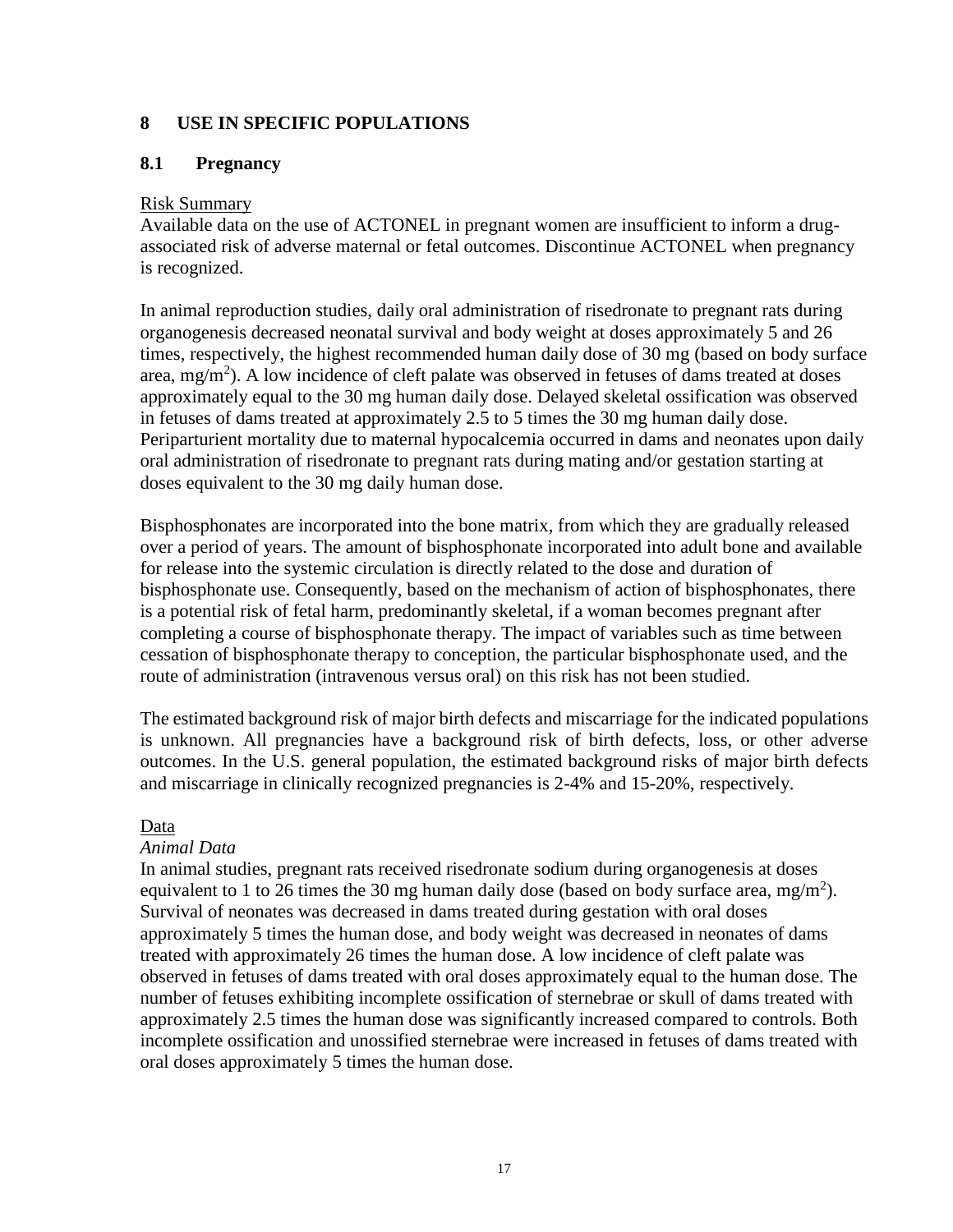No significant ossification effects were seen in fetuses of rabbits treated with oral doses approximately 7 times the human dose (the highest dose tested). However, 1 of 14 litters were aborted and 1 of 14 litters were delivered prematurely.

Periparturient mortality due to maternal hypocalcemia occurred in dams and neonates when pregnant rats were treated daily during mating and/or gestation with oral doses equivalent to the human dose or higher.

# <span id="page-17-1"></span>**8.2 Lactation**

## Risk Summary

There are no data on the presence of risedronate in human milk, the effects on the breastfed infant, or the effects on milk production. A small degree of lacteal transfer occurred in nursing rats. The concentration of the drug in animal milk does not necessarily predict the concentration of drug in human milk. However, when a drug is present in animal milk, it is likely that the drug will be present in human milk. The developmental and health benefits of breast-feeding should be considered along with the mother's clinical need for ACTONEL and any potential adverse effects on the breast-fed child from ACTONEL or from the underlying maternal condition.

# Data

## *Animal Data*

Risedronate was detected in neonates of lactating rats given a single oral dose of risedronate at 24-hours post-dosing, indicating a small degree of lacteal transfer.

# <span id="page-17-0"></span>**8.4 Pediatric Use**

ACTONEL is not indicated for use in pediatric patients.

The safety and effectiveness of risedronate was assessed in a one-year, randomized, doubleblind, placebo-controlled study of 143 pediatric patients (94 received risedronate) with osteogenesis imperfecta (OI). The enrolled population was predominantly patients with mild osteogenesis imperfecta (85% Type-I), aged 4 to less than 16 years, 50% male and 82% Caucasian, with a mean lumbar spine BMD Z-score of -2.08 (2.08 standard deviations below the mean for age-matched controls). Patients received either a 2.5 mg (less than or equal to 30 kg body weight) or 5 mg (greater than 30 kg body weight) daily oral dose. After one year, an increase in lumbar spine BMD in the risedronate group compared to the placebo group was observed. However, treatment with risedronate did not result in a reduction in the risk of fracture in pediatric patients with osteogenesis imperfecta. In ACTONEL-treated subjects, no mineralization defects were noted in paired bone biopsy specimens obtained at baseline and month 12.

The overall safety profile of risedronate in OI patients treated for up to 12 months was generally similar to that of adults with osteoporosis. However, there was an increased incidence of vomiting compared to placebo. In this study, vomiting was observed in 15% of children treated with risedronate and 6% of patients treated with placebo. Other adverse events reported in greater than or equal to 10% of patients treated with risedronate and with a higher frequency than placebo were: pain in the extremity (21% with risedronate versus 16% with placebo), headache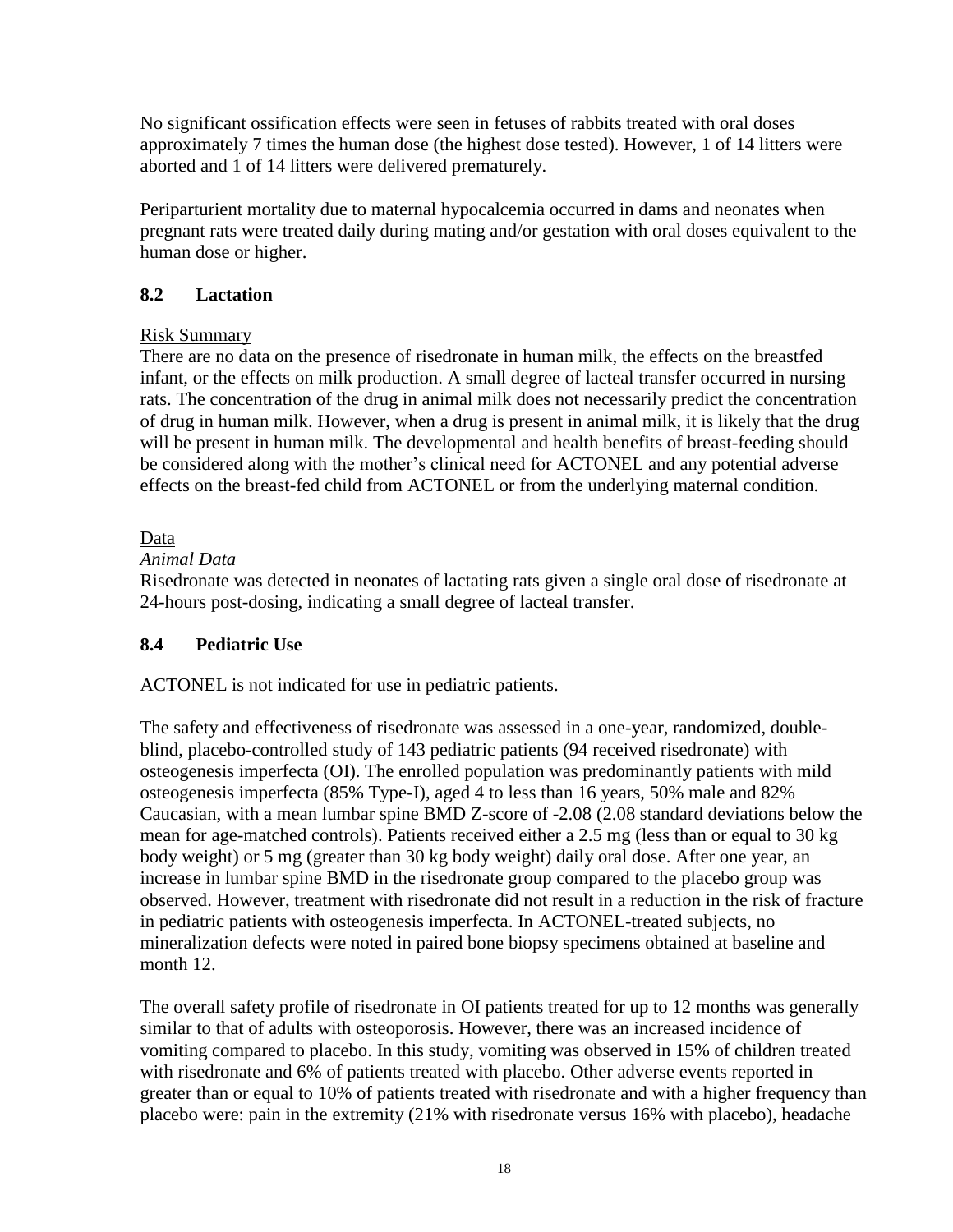(20% versus 8%), back pain (17% versus 10%), pain (15% versus 10%), upper abdominal pain (11% versus 8%), and bone pain (10% versus 4%).

# <span id="page-18-1"></span>**8.5 Geriatric Use**

Of the patients receiving ACTONEL in postmenopausal osteoporosis studies [*see [Clinical](#page-23-1)  [Studies \(14\)](#page-23-1)*], 47% were between 65 and 75 years of age, and 17% were over 75. The corresponding proportions were 26% and 11% in glucocorticoid-induced osteoporosis trials, and 40% and 26% in Paget's disease trials. No overall differences in efficacy between geriatric and younger patients were observed in these studies. In the male osteoporosis trial, 28% of patients receiving ACTONEL were between 65 and 75 years of age and 9% were over 75. The lumbar spine BMD response for ACTONEL compared to placebo was 5.6% for subjects less than 65 years and 2.9% for subjects greater than or equal to 65 years. No overall differences in safety between geriatric and younger patients were observed in the ACTONEL trials, but greater sensitivity of some older individuals cannot be ruled out.

# <span id="page-18-0"></span>**8.6 Renal Impairment**

ACTONEL is not recommended for use in patients with severe renal impairment (creatinine clearance less than 30 mL/min) because of lack of clinical experience. No dosage adjustment is necessary in patients with a creatinine clearance greater than or equal to 30 mL/min.

# <span id="page-18-2"></span>**8.7 Hepatic Impairment**

No studies have been performed to assess risedronate's safety or efficacy in patients with hepatic impairment. Risedronate is not metabolized in human liver preparations. Dosage adjustment is unlikely to be needed in patients with hepatic impairment.

# <span id="page-18-3"></span>**10 OVERDOSAGE**

Decreases in serum calcium and phosphorus following substantial overdose may be expected in some patients. Signs and symptoms of hypocalcemia may also occur in some of these patients. Milk or antacids containing calcium should be given to bind ACTONEL and reduce absorption of the drug.

In cases of substantial overdose, gastric lavage may be considered to remove unabsorbed drug. Standard procedures that are effective for treating hypocalcemia, including the administration of calcium intravenously, would be expected to restore physiologic amounts of ionized calcium and to relieve signs and symptoms of hypocalcemia.

Lethality after single oral doses was seen in female rats at 903 mg/kg and male rats at 1703 mg/kg. The minimum lethal dose in mice and rabbits was 4000 mg/kg and 1000 mg/kg, respectively. These values represent 320 to 620 times the 30 mg human dose based on surface area (mg/m<sup>2</sup>).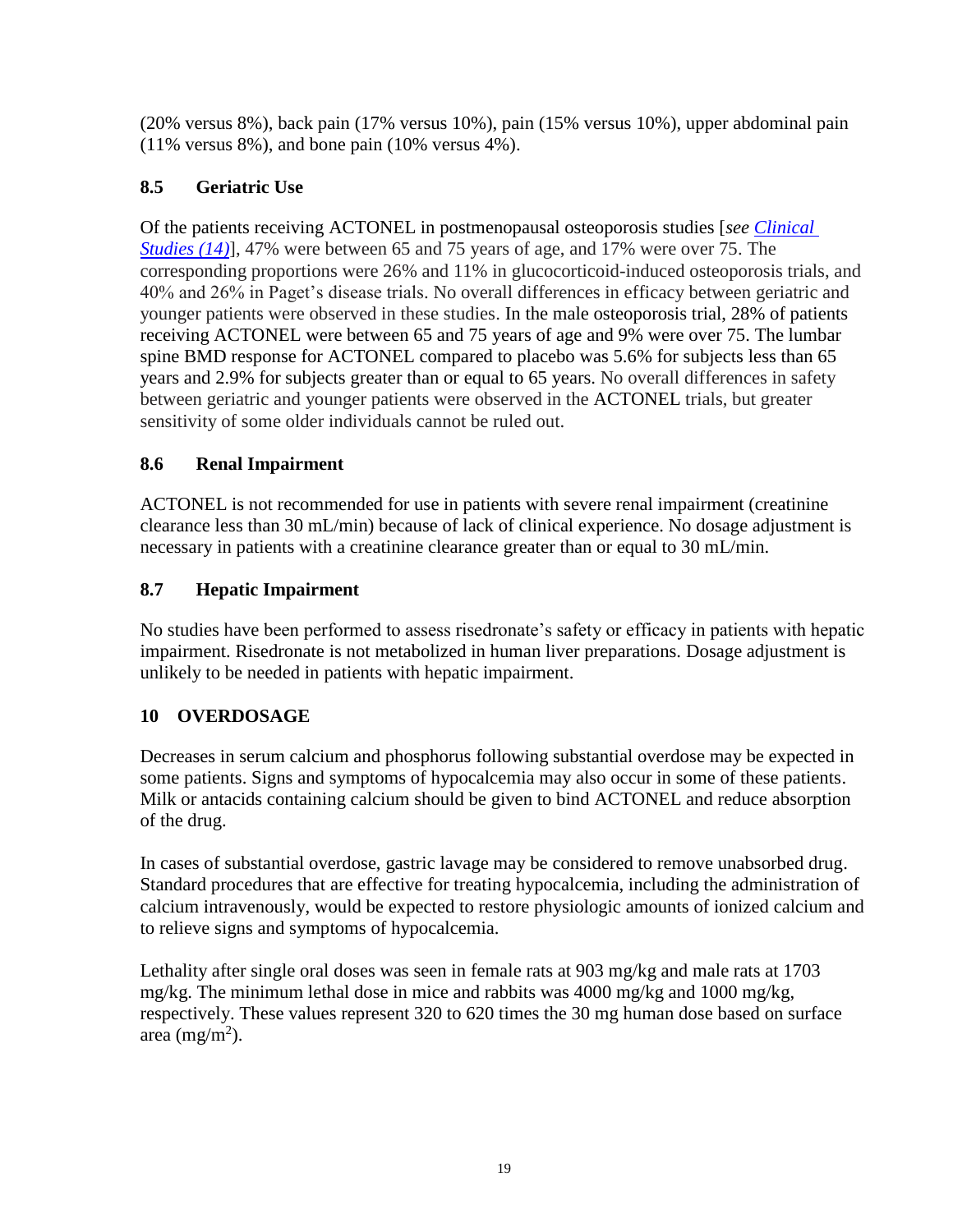### <span id="page-19-0"></span>**11 DESCRIPTION**

ACTONEL (risedronate sodium) tablets is a pyridinyl bisphosphonate that inhibits osteoclastmediated bone resorption and modulates bone metabolism. Each ACTONEL tablet for oral administration contains the equivalent of 5, 30, 35, 75, or 150 mg of anhydrous risedronate sodium in the form of the hemi-pentahydrate with small amounts of monohydrate. The empirical formula for risedronate sodium hemi-pentahydrate is  $C_7H_{10}NO_7P_2Na$  •2.5 H<sub>2</sub>O. The chemical name of risedronate sodium is [1-hydroxy-2-(3-pyridinyl)ethylidene]bis[phosphonic acid] monosodium salt. The chemical structure of risedronate sodium hemi-pentahydrate is the following:



Molecular Weight: Anhydrous: 305.10 Hemi-pentahydrate: 350.13

Risedronate sodium is a fine, white to off-white, odorless, crystalline powder. It is soluble in water and in aqueous solutions, and essentially insoluble in common organic solvents.

### Inactive Ingredients

All dose strengths contain: crospovidone, hydroxypropyl cellulose, hypromellose, magnesium stearate, microcrystalline cellulose, polyethylene glycol, silicon dioxide, titanium dioxide. Dose strength-specific ingredients include: 5 mg—ferric oxide yellow, lactose monohydrate; 30 mg—lactose monohydrate; 35 mg—ferric oxide red, ferric oxide yellow, lactose monohydrate; 75 mg—ferric oxide red; 150 mg—FD&C blue #2 aluminum lake.

## <span id="page-19-1"></span>**12 CLINICAL PHARMACOLOGY**

### <span id="page-19-2"></span>**12.1 Mechanism of Action**

ACTONEL has an affinity for hydroxyapatite crystals in bone and acts as an antiresorptive agent. At the cellular level, ACTONEL inhibits osteoclasts. The osteoclasts adhere normally to the bone surface, but show evidence of reduced active resorption (for example, lack of ruffled border). Histomorphometry in rats, dogs, and minipigs showed that ACTONEL treatment reduces bone turnover (activation frequency, that is, the rate at which bone remodeling sites are activated) and bone resorption at remodeling sites.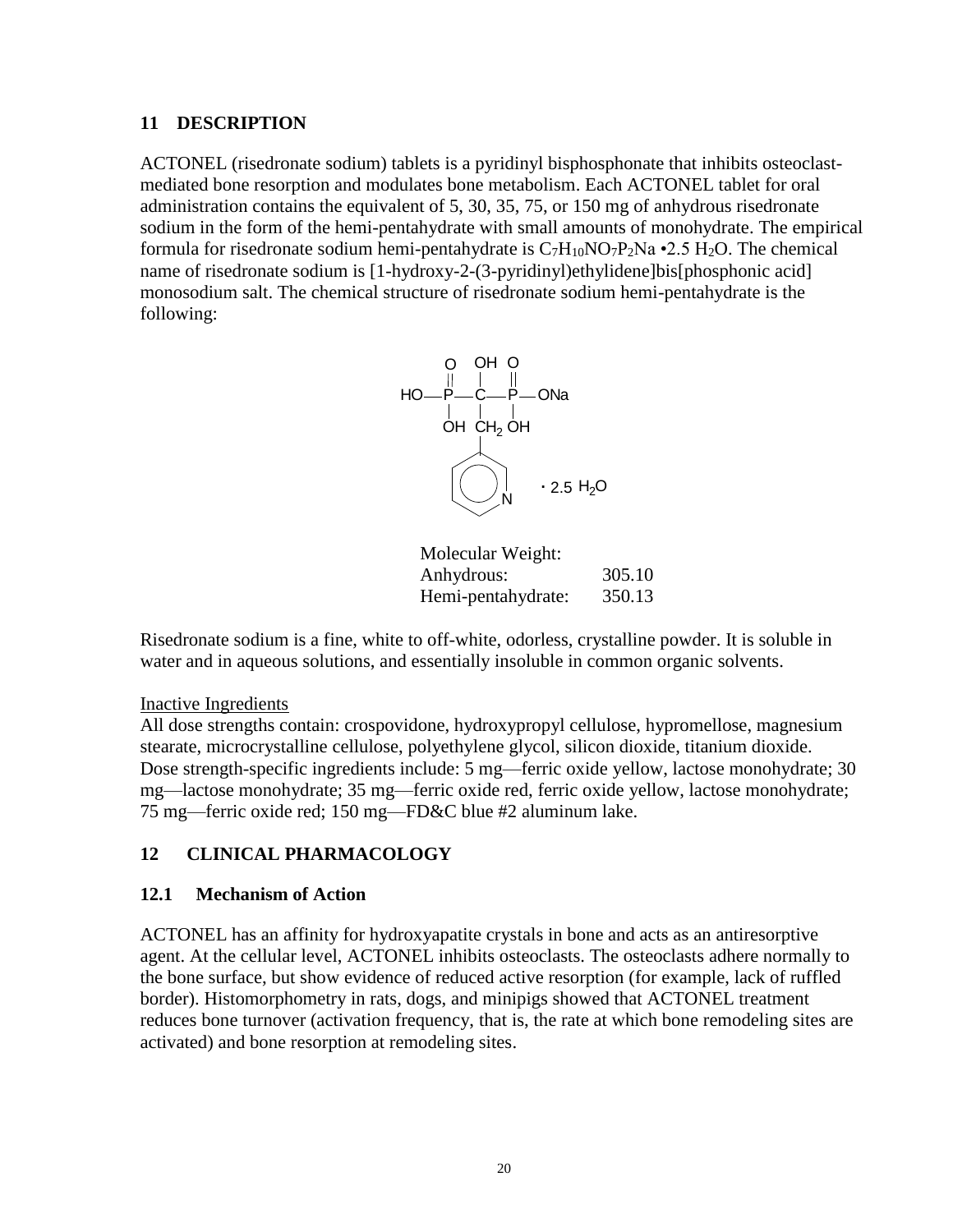### <span id="page-20-0"></span>**12.2 Pharmacodynamics**

ACTONEL treatment decreases the elevated rate of bone turnover that is typically seen in postmenopausal osteoporosis. In clinical trials, administration of ACTONEL to postmenopausal women resulted in decreases in biochemical markers of bone turnover, including urinary deoxypyridinoline/creatinine and urinary collagen cross-linked N-telopeptide (markers of bone resorption) and serum bone-specific alkaline phosphatase (a marker of bone formation). At the 5 mg dose, decreases in deoxypyridinoline/creatinine were evident within 14 days of treatment. Changes in bone formation markers were observed later than changes in resorption markers, as expected, due to the coupled nature of bone resorption and bone formation; decreases in bonespecific alkaline phosphatase of about 20% were evident within 3 months of treatment. Bone turnover markers reached a nadir of about 40% below baseline values by the sixth month of treatment and remained stable with continued treatment for up to 3 years. Bone turnover is decreased as early as 14 days and maximally within about 6 months of treatment, with achievement of a new steady-state that more nearly approximates the rate of bone turnover seen in premenopausal women. In a 1-year study comparing daily versus weekly oral dosing regimens of ACTONEL for the treatment of osteoporosis in postmenopausal women, ACTONEL 5 mg daily and ACTONEL 35 mg once-a-week decreased urinary collagen cross-linked N-telopeptide by 60% and 61%, respectively. In addition, serum bone-specific alkaline phosphatase was also reduced by 42% and 41% in the ACTONEL 5 mg daily and ACTONEL 35 mg once-a-week groups, respectively. When postmenopausal women with osteoporosis were treated for 1 year with ACTONEL 5 mg daily or ACTONEL 75 mg two consecutive days per month, urinary collagen cross-linked N-telopeptide was decreased by 54% and 52%, respectively, and serum bone-specific alkaline phosphatase was reduced by 36% and 35%, respectively. In a 1–year study comparing ACTONEL 5 mg daily versus ACTONEL 150 mg once-a-month in women with postmenopausal osteoporosis, urinary collagen cross-linked N-telopeptide was decreased by 52% and 49%, respectively, and serum bone-specific alkaline phosphatase was reduced by 31% and 32%, respectively.

### Osteoporosis in Men

In a 2-year study of men with osteoporosis, treatment with ACTONEL 35 mg once-a-week resulted in a mean decrease from baseline compared to placebo of 16% (placebo 20%; ACTONEL 35 mg 37%) for the bone resorption marker urinary collagen cross-linked Ntelopeptide, 45% (placebo -6%; ACTONEL 35 mg 39%) for the bone resorption marker serum C-telopeptide, and 27% (placebo -2%; ACTONEL 35 mg 25%) for the bone formation marker serum bone-specific alkaline phosphatase.

### Glucocorticoid-Induced Osteoporosis

Osteoporosis with glucocorticoid use occurs as a result of inhibited bone formation and increased bone resorption resulting in net bone loss. ACTONEL decreases bone resorption without directly inhibiting bone formation.

In two 1-year clinical trials in the treatment and prevention of glucocorticoid-induced osteoporosis, ACTONEL 5 mg decreased urinary collagen cross-linked N-telopeptide (a marker of bone resorption), and serum bone-specific alkaline phosphatase (a marker of bone formation) by 50% to 55% and 25% to 30%, respectively, within 3 to 6 months after initiation of therapy.

## Paget's Disease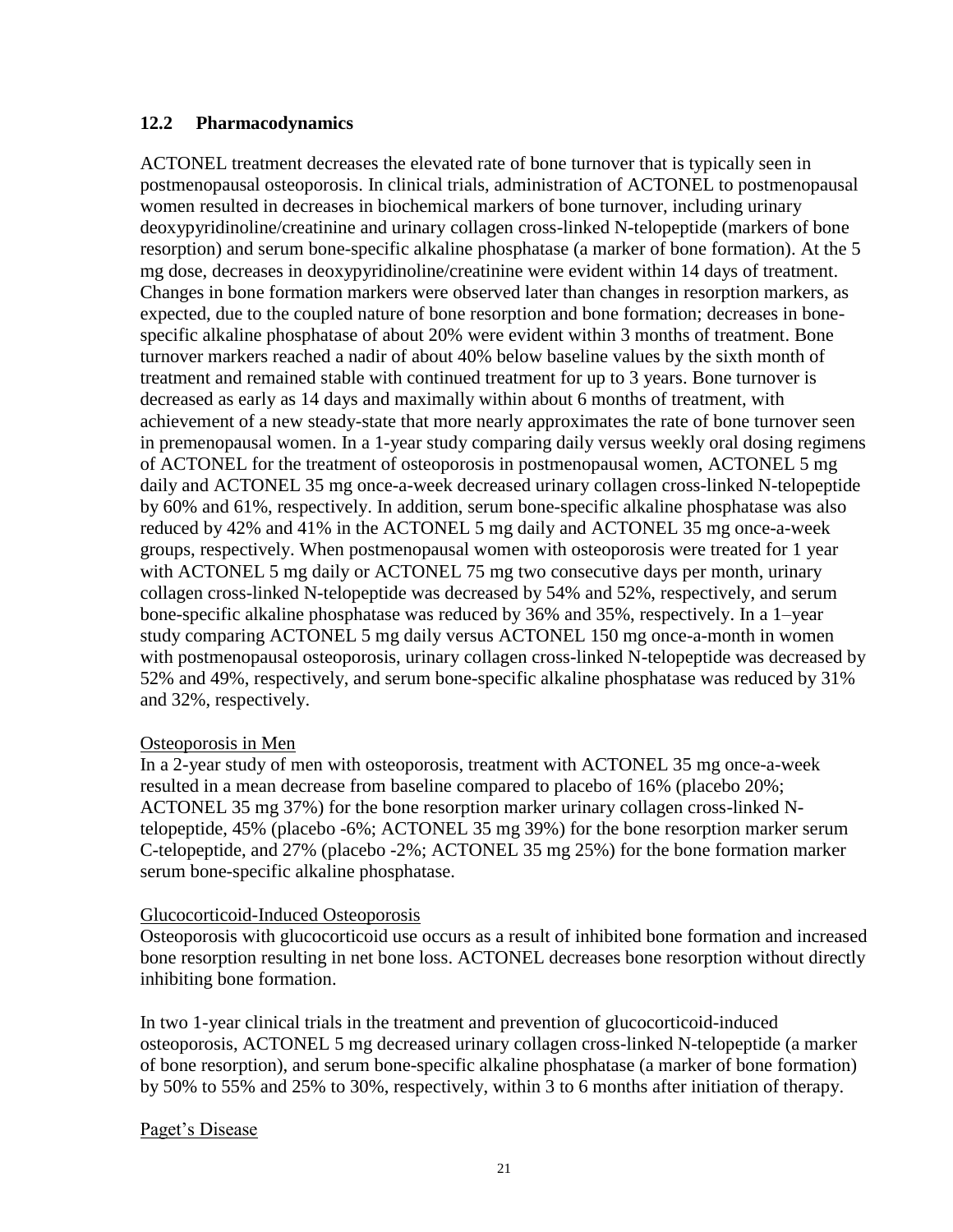Paget's disease of bone is a chronic, focal skeletal disorder characterized by greatly increased and disordered bone remodeling. Excessive osteoclastic bone resorption is followed by osteoblastic new bone formation, leading to the replacement of the normal bone architecture by disorganized, enlarged, and weakened bone structure.

In pagetic patients treated with ACTONEL 30 mg daily for 2 months, bone turnover returned to normal in a majority of patients as evidenced by significant reductions in serum alkaline phosphatase (a marker of bone formation), and in urinary hydroxyproline/creatinine and deoxypyridinoline/creatinine (markers of bone resorption).

# <span id="page-21-0"></span>**12.3 Pharmacokinetics**

## Absorption

Based on simultaneous modeling of serum and urine data, peak absorption after an oral dose is achieved at approximately 1 hour  $(T_{max})$  and occurs throughout the upper gastrointestinal tract. The fraction of the dose absorbed is independent of dose over the range studied (single dose, from 2.5 mg to 30 mg; multiple dose, from 2.5 mg to 5 mg). Steady-state conditions in the serum are observed within 57 days of daily dosing. Mean absolute oral bioavailability of the 30 mg tablet is 0.63% (90% CI: 0.54% to 0.75%) and is comparable to a solution.

## *Food Effect*

The extent of absorption of a 30 mg dose (three 10 mg tablets) when administered 0.5 hours before breakfast is reduced by 55% compared to dosing in the fasting state (no food or drink for 10 hours prior to or 4 hours after dosing). Dosing 1 hour prior to breakfast reduces the extent of absorption by 30% compared to dosing in the fasting state. Dosing either 0.5 hours prior to breakfast or 2 hours after dinner (evening meal) results in a similar extent of absorption. ACTONEL is effective when administered at least 30 minutes before breakfast.

## **Distribution**

The mean steady-state volume of distribution for risedronate is 13.8 L/kg in humans. Human plasma protein binding of drug is about 24%. Preclinical studies in rats and dogs dosed intravenously with single doses of  $[14C]$  risedronate indicate that approximately 60% of the dose is distributed to bone. The remainder of the dose is excreted in the urine. After multiple oral dosing in rats, the uptake of risedronate in soft tissues was in the range of 0.001% to 0.01%.

## Metabolism

There is no evidence of systemic metabolism of risedronate.

### Excretion

In young healthy subjects, approximately half of the absorbed dose of risedronate was excreted in urine within 24 hours, and 85% of an intravenous dose was recovered in the urine over 28 days. Based on simultaneous modeling of serum and urine data, mean renal clearance was 105 mL/min ( $CV = 34\%$ ) and mean total clearance was 122 mL/min ( $CV = 19\%$ ), with the difference primarily reflecting nonrenal clearance or clearance due to adsorption to bone. The renal clearance is not concentration dependent, and there is a linear relationship between renal clearance and creatinine clearance. Unabsorbed drug is eliminated unchanged in feces. In osteopenic postmenopausal women, the terminal exponential half-life was 561 hours, mean renal clearance was 52 mL/min (CV = 25%), and mean total clearance was 73 mL/min (CV = 15%).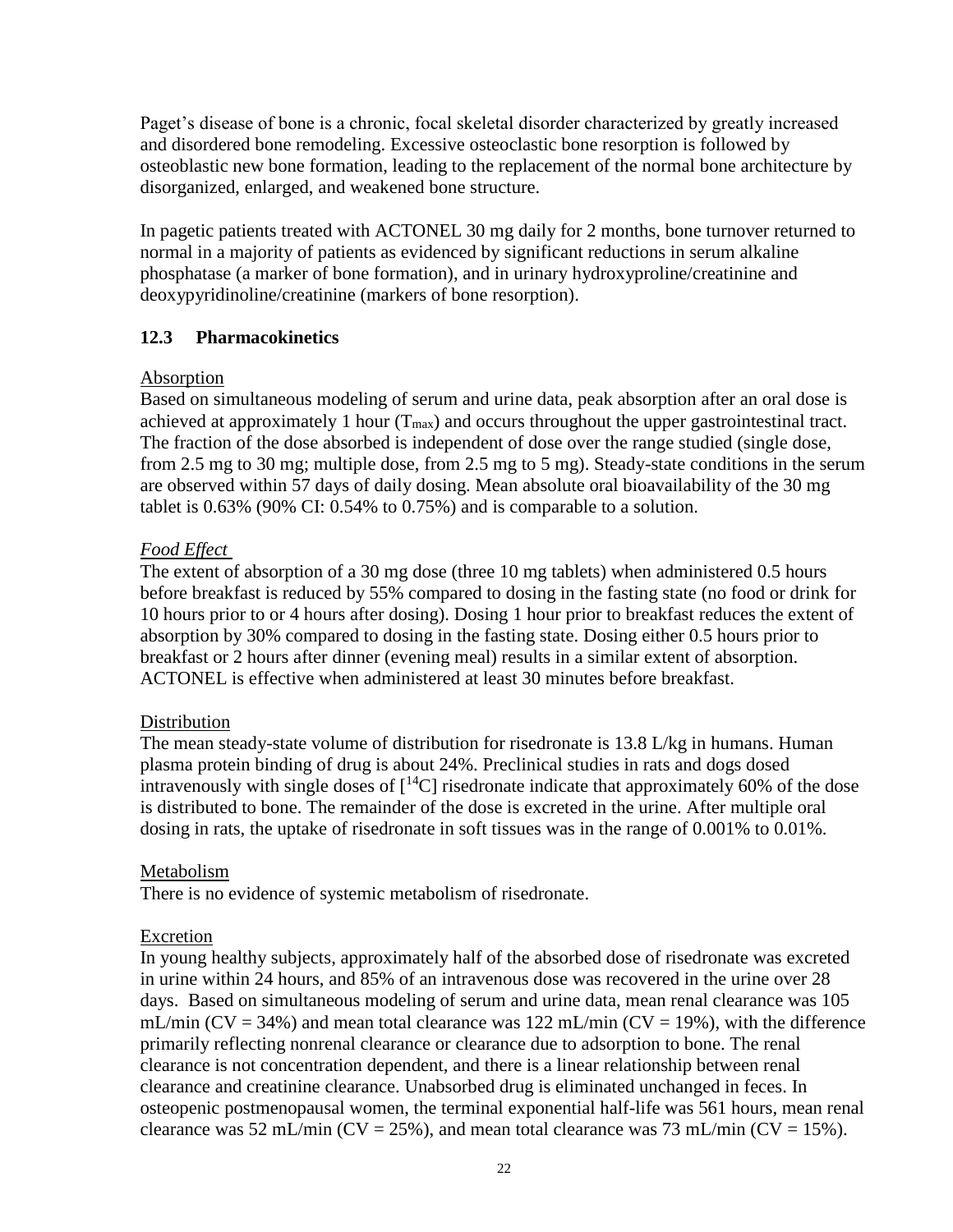### Specific Populations

*Pediatric*: ACTONEL is not indicated for use in pediatric patients [see *[Pediatric Use \(8.4\)](#page-17-0)*].

*Gender*: Bioavailability and pharmacokinetics following oral administration are similar in men and women.

*Geriatric*: Bioavailability and disposition are similar in elderly (greater than 60 years of age) and younger subjects. No dosage adjustment is necessary.

*Race*: Pharmacokinetic differences due to race have not been studied.

*Renal Impairment*: Risedronate is excreted unchanged primarily via the kidney. As compared to persons with normal renal function, the renal clearance of risedronate was decreased by about 70% in patients with creatinine clearance of approximately 30 mL/min. ACTONEL is not recommended for use in patients with severe renal impairment (creatinine clearance less than 30 mL/min) because of lack of clinical experience. No dosage adjustment is necessary in patients with a creatinine clearance greater than or equal to 30 mL/min.

*Hepatic Impairment*: No studies have been performed to assess risedronate's safety or efficacy in patients with hepatic impairment. Risedronate is not metabolized in rat, dog, and human liver preparations. Insignificant amounts (less than 0.1% of intravenous dose) of drug are excreted in the bile in rats. Therefore, dosage adjustment is unlikely to be needed in patients with hepatic impairment.

*Drug Interactions*: No specific drug-drug interaction studies were performed. Risedronate is not metabolized and does not induce or inhibit hepatic microsomal drug-metabolizing enzymes (Cytochrome P450) [*see [Drug Interactions \(7\)](#page-15-1)*].

# <span id="page-22-0"></span>**13 NONCLINICAL TOXICOLOGY**

## <span id="page-22-1"></span>**13.1 Carcinogenesis, Mutagenesis, Impairment of Fertility**

## **Carcinogenesis**

In a 104-week carcinogenicity study, rats were administered daily oral doses up to approximately 8 times the maximum recommended human daily dose. There were no significant drug-induced tumor findings in male or female rats. The high dose male group was terminated early in the study (Week 93) due to excessive toxicity, and data from this group were not included in the statistical evaluation of the study results. In an 80-week carcinogenicity study, mice were administered daily oral doses approximately 6.5 times the human dose. There were no significant drug-induced tumor findings in male or female mice.

## Mutagenesis

Risedronate did not exhibit genetic toxicity in the following assays: *In vitro* bacterial mutagenesis in *Salmonella* and *E. coli* (Ames assay), mammalian cell mutagenesis in CHO/HGPRT assay, unscheduled DNA synthesis in rat hepatocytes and an assessment of chromosomal aberrations *in vivo* in rat bone marrow. Risedronate was positive in a chromosomal aberration assay in CHO cells at highly cytotoxic concentrations (greater than 675 mcg/mL,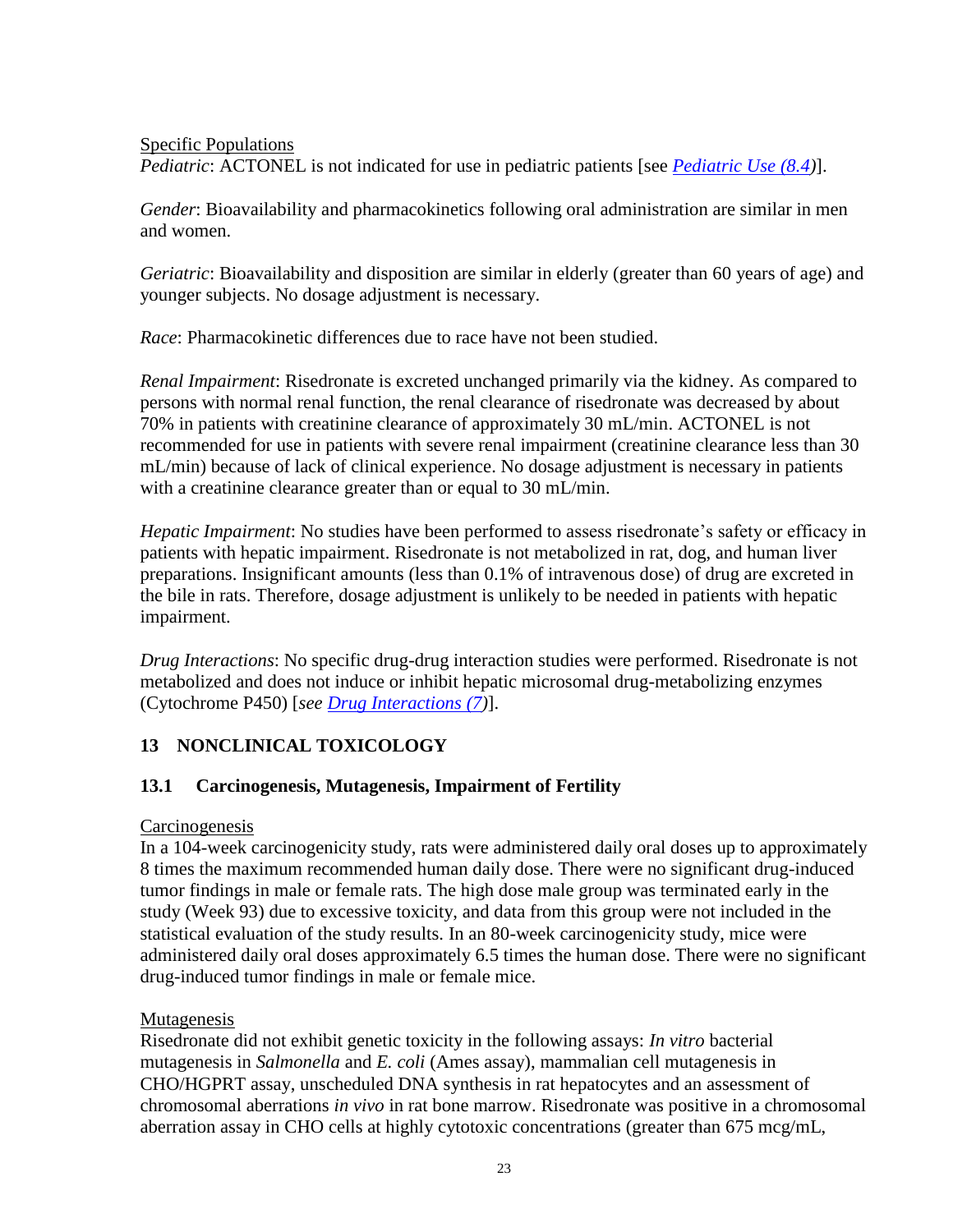survival of 6% to 7%). When the assay was repeated at doses exhibiting appropriate cell survival (29%), there was no evidence of chromosomal damage.

# Impairment of Fertility

In female rats, ovulation was inhibited at an oral dose approximately 5 times the human dose. Decreased implantation was noted in female rats treated with doses approximately 2.5 times the human dose. In male rats, testicular and epididymal atrophy and inflammation were noted at approximately 13 times the human dose. Testicular atrophy was also noted in male rats after 13 weeks of treatment at oral doses approximately 5 times the human dose. There was moderate-tosevere spermatid maturation block after 13 weeks in male dogs at an oral dose approximately 8 times the human dose. These findings tended to increase in severity with increased dose and exposure time.

Dosing multiples provided above are based on the recommended human dose of 30 mg/day and normalized using body surface area (mg/m<sup>2</sup>). Actual doses were 24 mg/kg/day in rats, 32 mg/kg/day in mice, and 8, 16 and 40 mg/kg/day in dogs.

# <span id="page-23-0"></span>**13.2 Animal Toxicology and/or Pharmacology**

Risedronate demonstrated potent anti-osteoclast, antiresorptive activity in ovariectomized rats and minipigs. Bone mass and biomechanical strength were increased dose-dependently at daily oral doses up to 4 and 25 times the human recommended oral dose of 5 mg for rats and minipigs, respectively. Risedronate treatment maintained the positive correlation between BMD and bone strength and did not have a negative effect on bone structure or mineralization. In intact dogs, risedronate induced positive bone balance at the level of the bone remodeling unit at oral doses ranging from 0.5 to 1.5 times the 5 mg/day human daily dose.

In dogs treated with an oral dose approximately 5 times the human daily dose, risedronate caused a delay in fracture healing of the radius. The observed delay in fracture healing is similar to other bisphosphonates. This effect did not occur at a dose approximately 0.5 times the human daily dose.

The Schenk rat assay, based on histologic examination of the epiphyses of growing rats after drug treatment, demonstrated that risedronate did not interfere with bone mineralization even at the highest dose tested, which was approximately 3500 times the lowest antiresorptive dose in this model (1.5 mcg/kg/day) and approximately 800 times the human daily dose of 5 mg. This indicates that ACTONEL administered at the therapeutic dose is unlikely to induce osteomalacia.

Dosing multiples provided above are based on the recommended human dose of 5 mg/day and normalized using body surface area  $(mg/m<sup>2</sup>)$ .

# <span id="page-23-1"></span>**14 CLINICAL STUDIES**

# <span id="page-23-2"></span>**14.1 Treatment of Osteoporosis in Postmenopausal Women**

The fracture efficacy of ACTONEL 5 mg daily in the treatment of postmenopausal osteoporosis was demonstrated in 2 large, randomized, placebo-controlled, double-blind studies that enrolled a total of almost 4000 postmenopausal women under similar protocols. The Multinational study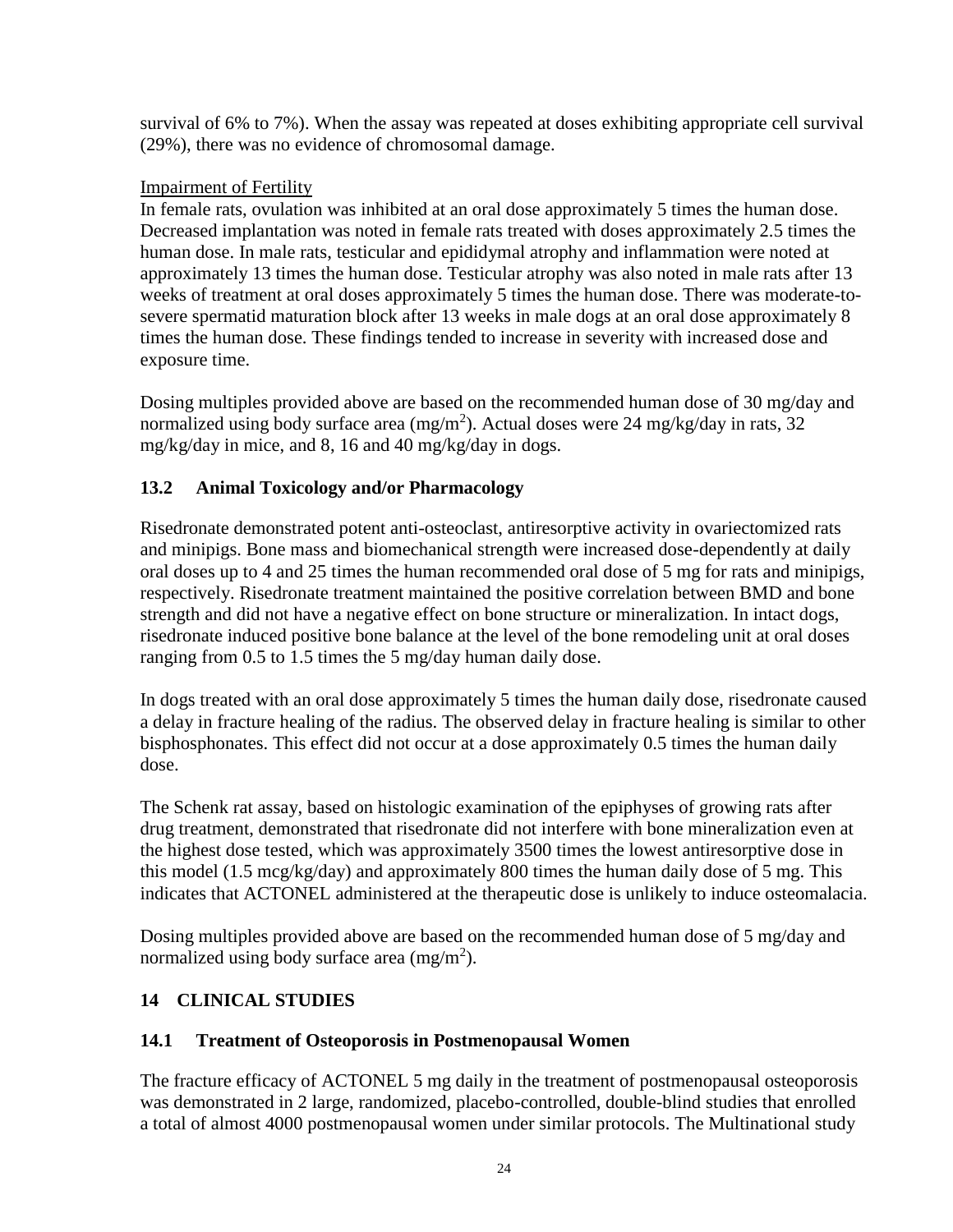(VERT MN) (ACTONEL 5 mg,  $N = 408$ ) was conducted primarily in Europe and Australia; a second study was conducted in North America (VERT NA) (ACTONEL 5 mg,  $N = 821$ ). Patients were selected on the basis of radiographic evidence of previous vertebral fracture, and therefore, had established disease. The average number of prevalent vertebral fractures per patient at study entry was 4 in VERT MN, and 2.5 in VERT NA, with a broad range of baseline BMD levels. All patients in these studies received supplemental calcium 1000 mg/day. Patients with low 25-hydroxyvitamin  $D_3$  levels (approximately 40 nmol/L or less) also received supplemental vitamin D 500 international units/day.

#### Effect on Vertebral Fractures

Fractures of previously undeformed vertebrae (new fractures) and worsening of pre-existing vertebral fractures were diagnosed radiographically; some of these fractures were also associated with symptoms (that is, clinical fractures). Spinal radiographs were scheduled annually and prospectively planned analyses were based on the time to a patient's first diagnosed fracture. The primary endpoint for these studies was the incidence of new and worsening vertebral fractures across the period of 0 to 3 years. ACTONEL 5 mg daily significantly reduced the incidence of new and worsening vertebral fractures and of new vertebral fractures in both VERT NA and VERT MN at all time points [\(Table](#page-25-0) 3). The reduction in risk seen in the subgroup of patients who had 2 or more vertebral fractures at study entry was similar to that seen in the overall study population.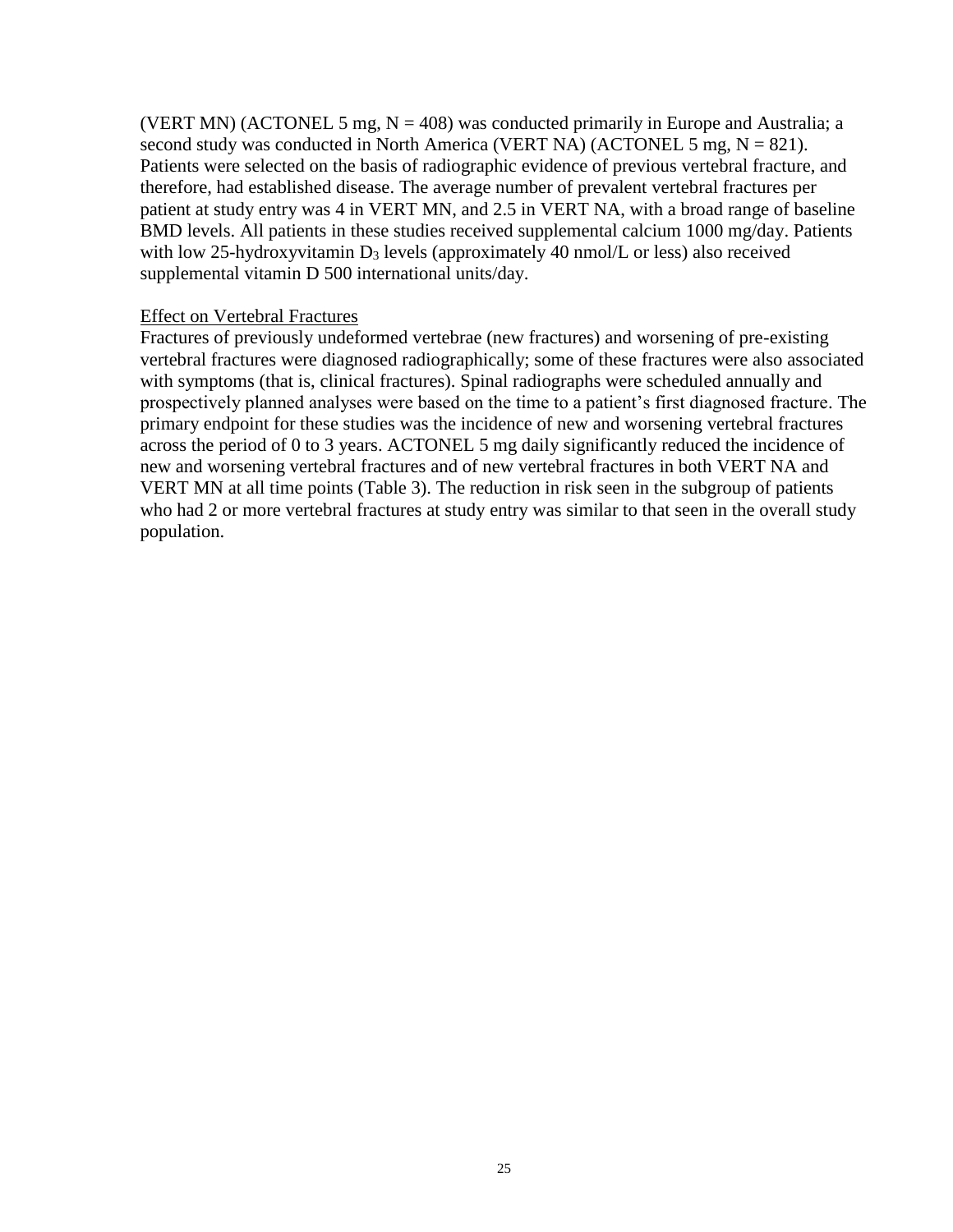<span id="page-25-0"></span>

| Table 3<br>The Effect of ACTONEL on the Risk of Vertebral Fractures |                        |                        |                      |                      |  |  |
|---------------------------------------------------------------------|------------------------|------------------------|----------------------|----------------------|--|--|
|                                                                     |                        |                        |                      |                      |  |  |
|                                                                     | Proportion of Patients |                        |                      |                      |  |  |
|                                                                     |                        | with Fracture $(\%)^a$ |                      |                      |  |  |
|                                                                     | Placebo                | ACTONEL 5 mg           | Absolute Risk        | <b>Relative Risk</b> |  |  |
| VERT NA                                                             | $N = 678$              | $N = 696$              | Reduction (%)        | Reduction (%)        |  |  |
| New and Worsening                                                   |                        |                        |                      |                      |  |  |
| $0 - 1$ Year                                                        | 7.2                    | 3.9                    | 3.3                  | 49                   |  |  |
| $0 - 2$ Years                                                       | 12.8                   | 8.0                    | 4.8                  | 42                   |  |  |
| $0 - 3$ Years                                                       | 18.5                   | 13.9                   | 4.6                  | 33                   |  |  |
| <b>New</b>                                                          |                        |                        |                      |                      |  |  |
| $0 - 1$ Year                                                        | 6.4                    | 2.4                    | 4.0                  | 65                   |  |  |
| $0 - 2$ Years                                                       | 11.7                   | 5.8                    | 5.9                  | 55                   |  |  |
| $0 - 3$ Years                                                       | 16.3                   | 11.3                   | 5.0                  | 41                   |  |  |
|                                                                     | Placebo                | <b>ACTONEL 5 mg</b>    | <b>Absolute Risk</b> | <b>Relative Risk</b> |  |  |
| <b>VERT MN</b>                                                      | $N = 346$              | $N = 344$              | Reduction (%)        | Reduction (%)        |  |  |
| New and Worsening                                                   |                        |                        |                      |                      |  |  |
| $0 - 1$ Year                                                        | 15.3                   | 8.2                    | 7.1                  | 50                   |  |  |
| $0 - 2$ Years                                                       | 28.3                   | 13.9                   | 14.4                 | 56                   |  |  |
| $0 - 3$ Years                                                       | 34.0                   | 21.8                   | 12.2                 | 46                   |  |  |
| <b>New</b>                                                          |                        |                        |                      |                      |  |  |
| $0 - 1$ Year                                                        | 13.3                   | 5.6                    | 7.7                  | 61                   |  |  |
| $0 - 2$ Years                                                       | 24.7                   | 11.6                   | 13.1                 | 59                   |  |  |
| $0 - 3$ Years                                                       | 29.0                   | 18.1                   | 10.9                 | 49                   |  |  |
| a Calculated by Kaplan-Meier methodology.                           |                        |                        |                      |                      |  |  |

Effect on Osteoporosis-Related Nonvertebral Fractures

In VERT MN and VERT NA, a prospectively planned efficacy endpoint was defined consisting of all radiographically confirmed fractures of skeletal sites accepted as associated with osteoporosis. Fractures at these sites were collectively referred to as osteoporosis-related nonvertebral fractures. ACTONEL 5 mg daily significantly reduced the incidence of nonvertebral osteoporosis-related fractures over 3 years in VERT NA (8% versus 5%; relative risk reduction 39%) and reduced the fracture incidence in VERT MN from 16% to 11%. There was a significant reduction from 11% to 7% when the studies were combined, with a corresponding 36% reduction in relative risk. [Figure 1](#page-26-0) shows the overall results as well as the results at the individual skeletal sites for the combined studies.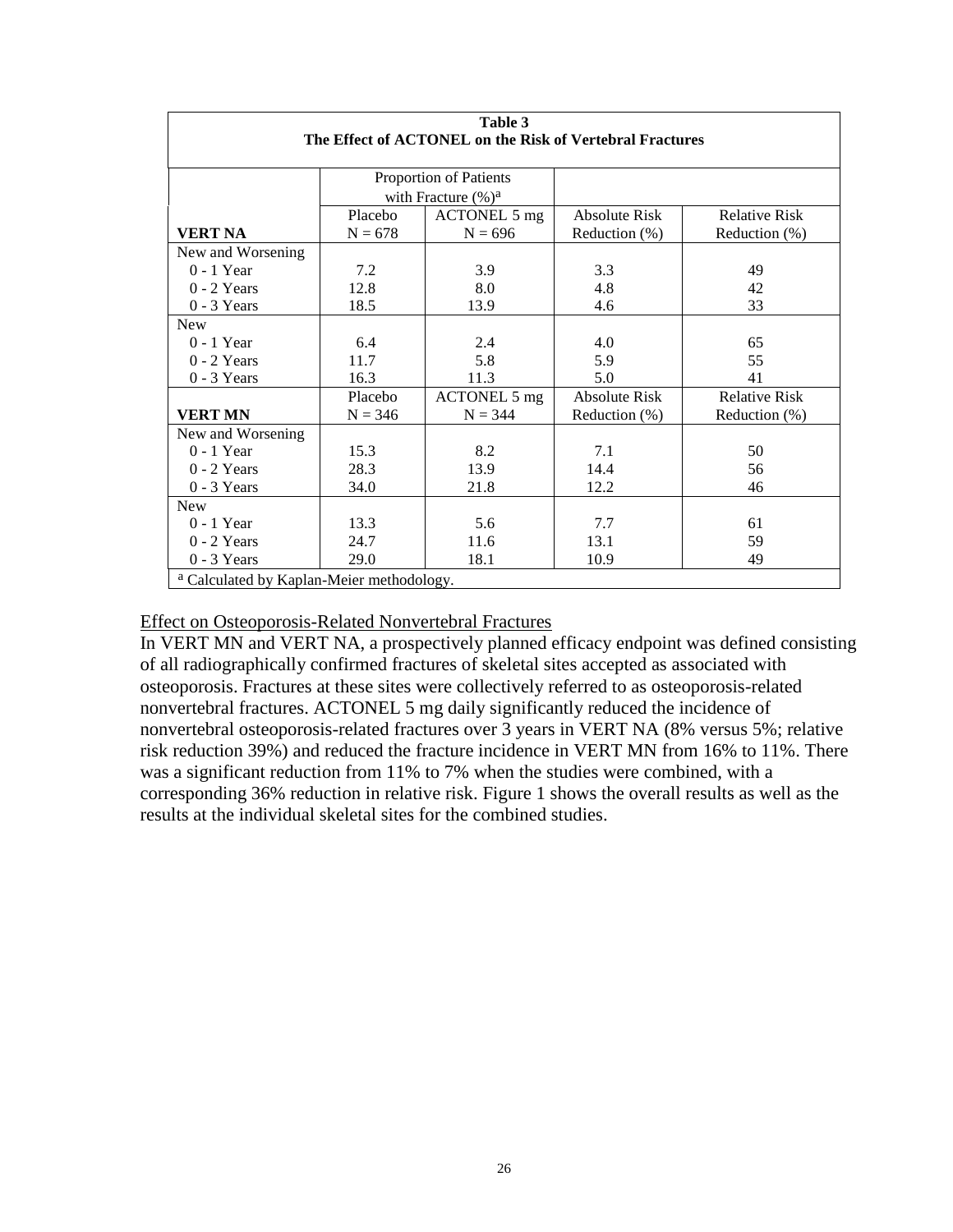<span id="page-26-0"></span>

## Effect on Bone Mineral Density

The results of 4 randomized, placebo-controlled trials in women with postmenopausal osteoporosis (VERT MN, VERT NA, BMD MN, BMD NA) demonstrate that ACTONEL 5 mg daily increases BMD at the spine, hip, and wrist compared to the effects seen with placebo. [Table](#page-26-1) 4 displays the significant increases in BMD seen at the lumbar spine, femoral neck, femoral trochanter, and midshaft radius in these trials compared to placebo. In both VERT studies (VERT MN and VERT NA), ACTONEL 5 mg daily produced increases in lumbar spine BMD that were progressive over the 3 years of treatment and were statistically significant relative to baseline and to placebo at 6 months and at all later time points.

<span id="page-26-1"></span>

| Table 4<br><b>Mean Percent Increase in BMD from Baseline in Patients</b><br>Taking ACTONEL 5 mg or Placebo at Endpoint <sup>a</sup>                                                                          |                                              |                |           |                     |                  |                     |               |                |
|--------------------------------------------------------------------------------------------------------------------------------------------------------------------------------------------------------------|----------------------------------------------|----------------|-----------|---------------------|------------------|---------------------|---------------|----------------|
|                                                                                                                                                                                                              | VERT NA <sup>b</sup><br>VERT MN <sup>b</sup> |                |           | BMD MN <sup>c</sup> |                  | BMD NA <sup>c</sup> |               |                |
|                                                                                                                                                                                                              | Placebo                                      | $5 \text{ mg}$ | Placebo   | $5 \text{ mg}$      | Placebo          | $5 \text{ mg}$      | Placebo       | $5 \text{ mg}$ |
|                                                                                                                                                                                                              | $N = 323$                                    | $N = 323$      | $N = 599$ | $N = 606$           | $N = 161$        | $N = 148$           | $N = 191$     | $N = 193$      |
| Lumbar Spine                                                                                                                                                                                                 | 1.0                                          | 6.6            | 0.8       | 5.0                 | 0.0              | 4.0                 | $0.2^{\circ}$ | 4.8            |
| <b>Femoral Neck</b>                                                                                                                                                                                          | $-1.4$                                       | 1.6            | $-1.0$    | 1.4                 | $-1.1$           | 1.3                 | 0.1           | 2.4            |
| Femoral                                                                                                                                                                                                      | $-1.9$                                       | 3.9            | $-0.5$    | 3.0                 | $-0.6$           | 2.5                 | 1.3           | 4.0            |
| Trochanter                                                                                                                                                                                                   |                                              |                |           |                     |                  |                     |               |                |
| Midshaft Radius                                                                                                                                                                                              | $-1.5*$                                      | $0.2*$         | $-1.2*$   | $0.1*$              | <b>ND</b><br>ND. |                     |               |                |
| 2.73<br>$\mathbf{1}$ , $\mathbf{1}$ , $\mathbf{1}$ , $\mathbf{1}$ , $\mathbf{1}$ , $\mathbf{1}$ , $\mathbf{1}$ , $\mathbf{1}$ , $\mathbf{1}$ , $\mathbf{1}$<br>$\sim$ $\sim$ 11 $\sim$ 1 1 1 $\sim$ 1 $\sim$ |                                              |                |           |                     |                  |                     |               |                |

aThe endpoint value is the value at the study's last time point for all patients who had BMD measured at that time; otherwise the last post-baseline BMD value prior to the study's last time point is used.

<sup>b</sup>The duration of the studies was 3 years.

cThe duration of the studies was 1.5 to 2 years.

\*BMD of the midshaft radius was measured in a subset of centers in VERT MN (placebo,  $N = 222$ ; 5 mg,  $N = 214$ ) and VERT NA (placebo,  $N = 310$ ; 5 mg,  $N = 306$ ).

 $ND =$  analysis not done

ACTONEL 35 mg once-a-week ( $N = 485$ ) was shown to be non-inferior to ACTONEL 5 mg daily  $(N = 480)$  in a 1-year, double-blind, multicenter study of postmenopausal women with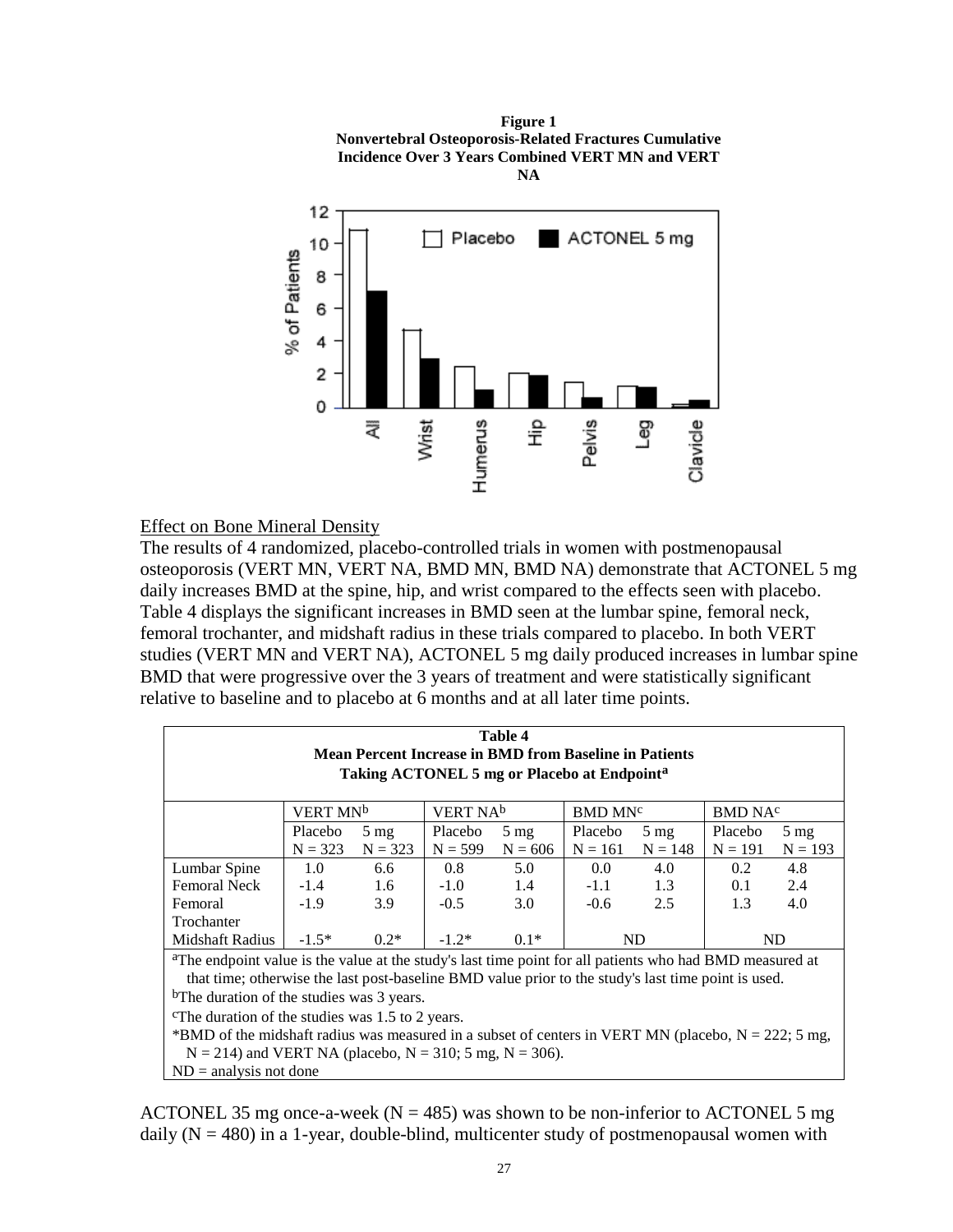osteoporosis. In the primary efficacy analysis of completers, the mean increases from baseline in lumbar spine BMD at 1 year were 4.0% (3.7, 4.3; 95% confidence interval [CI]) in the 5 mg daily group ( $N = 391$ ) and 3.9% (3.6, 4.3; 95% CI) in the 35 mg once-a-week group ( $N = 387$ ) and the mean difference between 5 mg daily and 35 mg once-a-week was 0.1% (-0.4, 0.6; 95% CI). The results of the intent-to-treat analysis with the last observation carried forward were consistent with the primary efficacy analysis of completers. The 2 treatment groups were also similar with regard to BMD increases at other skeletal sites.

In a double-blind, multicenter study of postmenopausal women with osteoporosis, treatment with ACTONEL 75 mg two consecutive days per month ( $N = 616$ ) was shown to be non-inferior to ACTONEL 5 mg daily ( $N = 613$ ). In the primary efficacy analysis of completers, the mean increases from baseline in lumbar spine BMD at 1 year were 3.6% (3.3, 3.9; 95% CI) in the 5 mg daily group ( $N = 527$ ) and 3.4% (3.1, 3.7; 95% CI) in the 75 mg two days per month group ( $N =$ 524) with a mean difference between groups being 0.2% (-0.2, 0.6; 95% CI). The results of the intent-to-treat analysis with the last observation carried forward were consistent with the primary efficacy analysis of completers. The 2 treatment groups were also similar with regard to BMD increases at other skeletal sites.

ACTONEL 150 mg once-a-month ( $N = 650$ ) was shown to be non-inferior to ACTONEL 5 mg daily  $(N = 642)$  in a 1-year, double-blind, multicenter study of postmenopausal women with osteoporosis. The primary efficacy analysis was conducted in all randomized patients with baseline and post-baseline lumbar spine BMD values (modified intent-to-treat population) using last observation carried forward. The mean increases from baseline in lumbar spine BMD at 1 year were 3.4% (3.0, 3.8; 95% CI) in the 5 mg daily group ( $N = 561$ ), and 3.5% (3.1, 3.9; 95% CI) in the 150 mg once-a-month group ( $N = 578$ ) with a mean difference between groups being -0.1% (-0.5, 0.3; 95% CI). The results of the completers analysis were consistent with the primary efficacy analysis. The 2 treatment groups were also similar with regard to BMD increases at other skeletal sites.

#### Histology/Histomorphometry

Bone biopsies from 110 postmenopausal women were obtained at endpoint. Patients had received placebo or daily ACTONEL (2.5 mg or 5 mg) for 2 to 3 years. Histologic evaluation (N = 103) showed no osteomalacia, impaired bone mineralization, or other adverse effects on bone in ACTONEL-treated women. These findings demonstrate that bone formed during ACTONEL administration is of normal quality. The histomorphometric parameter mineralizing surface, an index of bone turnover, was assessed based upon baseline and post-treatment biopsy samples from 21 treated with placebo and 23 patients treated with ACTONEL 5 mg. Mineralizing surface decreased moderately in ACTONEL-treated patients (median percent change: placebo, -21%; ACTONEL 5 mg, -74%), consistent with the known effects of treatment on bone turnover.

### Effect on Height

In the two 3-year osteoporosis treatment studies, standing height was measured yearly by stadiometer. Both ACTONEL and placebo-treated groups lost height during the studies. Patients who received ACTONEL had a statistically significantly smaller loss of height than those who received placebo. In VERT MN, the median annual height change was -2.4 mm/yr in the placebo group compared to -1.3 mm/yr in the ACTONEL 5 mg daily group. In VERT NA, the median annual height change was -1.1 mm/yr in the placebo group compared to -0.7 mm/yr in the ACTONEL 5 mg daily group.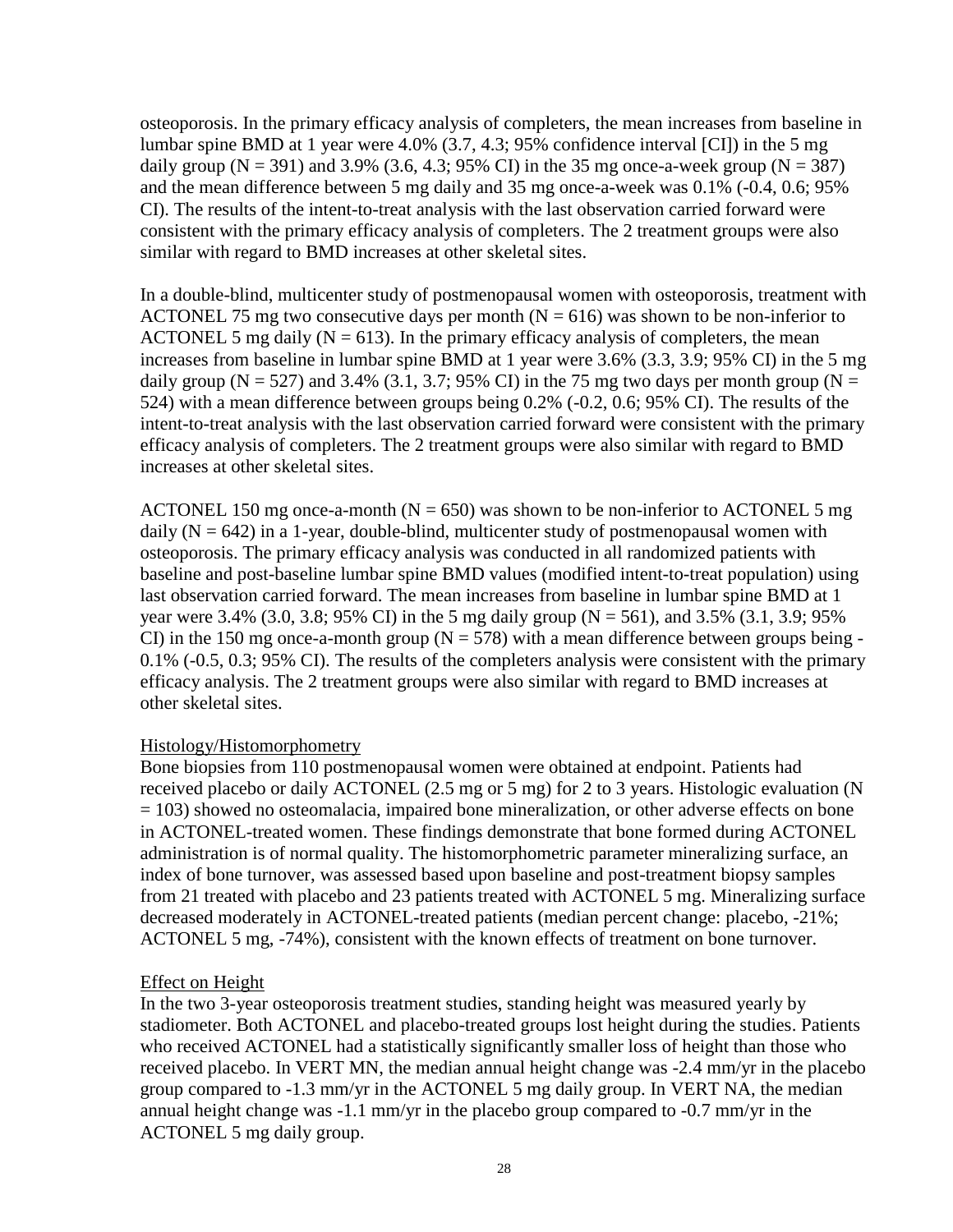#### <span id="page-28-0"></span>**14.2 Prevention of Osteoporosis in Postmenopausal Women**

The safety and effectiveness of ACTONEL 5 mg daily for the prevention of postmenopausal osteoporosis were demonstrated in a 2-year, double-blind, placebo-controlled study of 383 postmenopausal women (age range 42 to 63 years) within three years of menopause (ACTONEL  $5$  mg,  $N = 129$ ). All patients in this study received supplemental calcium 1000 mg/day. Increases in BMD were observed as early as 3 months following initiation of ACTONEL treatment. ACTONEL 5 mg daily produced significant mean increases in BMD at the lumbar spine, femoral neck, and trochanter compared to placebo at the end of the study [\(Figure 2\)](#page-28-1). ACTONEL 5 mg daily was also effective in patients with lower baseline lumbar spine BMD (more than 1 SD below the premenopausal mean) and in those with normal baseline lumbar spine BMD. Bone mineral density at the distal radius decreased in both ACTONEL and placebo-treated women following 1 year of treatment.

<span id="page-28-1"></span>

The safety and effectiveness of ACTONEL 35 mg once-a-week for the prevention postmenopausal osteoporosis were demonstrated in a 1-year, double-blind, placebo-controlled study of 278 patients (ACTONEL 35 mg,  $N = 136$ ). All patients were supplemented with 1000 mg elemental calcium and 400 international units vitamin D per day. The primary efficacy measure was the percent change in lumbar spine BMD from baseline after 1 year of treatment using LOCF (last observation carried forward). ACTONEL 35 mg once-a-week resulted in a statistically significant mean difference from placebo in lumbar spine BMD of +2.9% (least square mean for placebo -1.05%; risedronate +1.83%). ACTONEL 35 mg once-a-week also showed a statistically significant mean difference from placebo in BMD at the total proximal femur of  $+1.5\%$  (placebo  $-0.53\%$ ; risedronate  $+1.01\%$ ), femoral neck of  $+1.2\%$  (placebo  $-1.00\%$ ; risedronate  $+0.22\%$ ), and trochanter of  $+1.8\%$  (placebo  $-0.74\%$ ; risedronate  $+1.07\%$ ).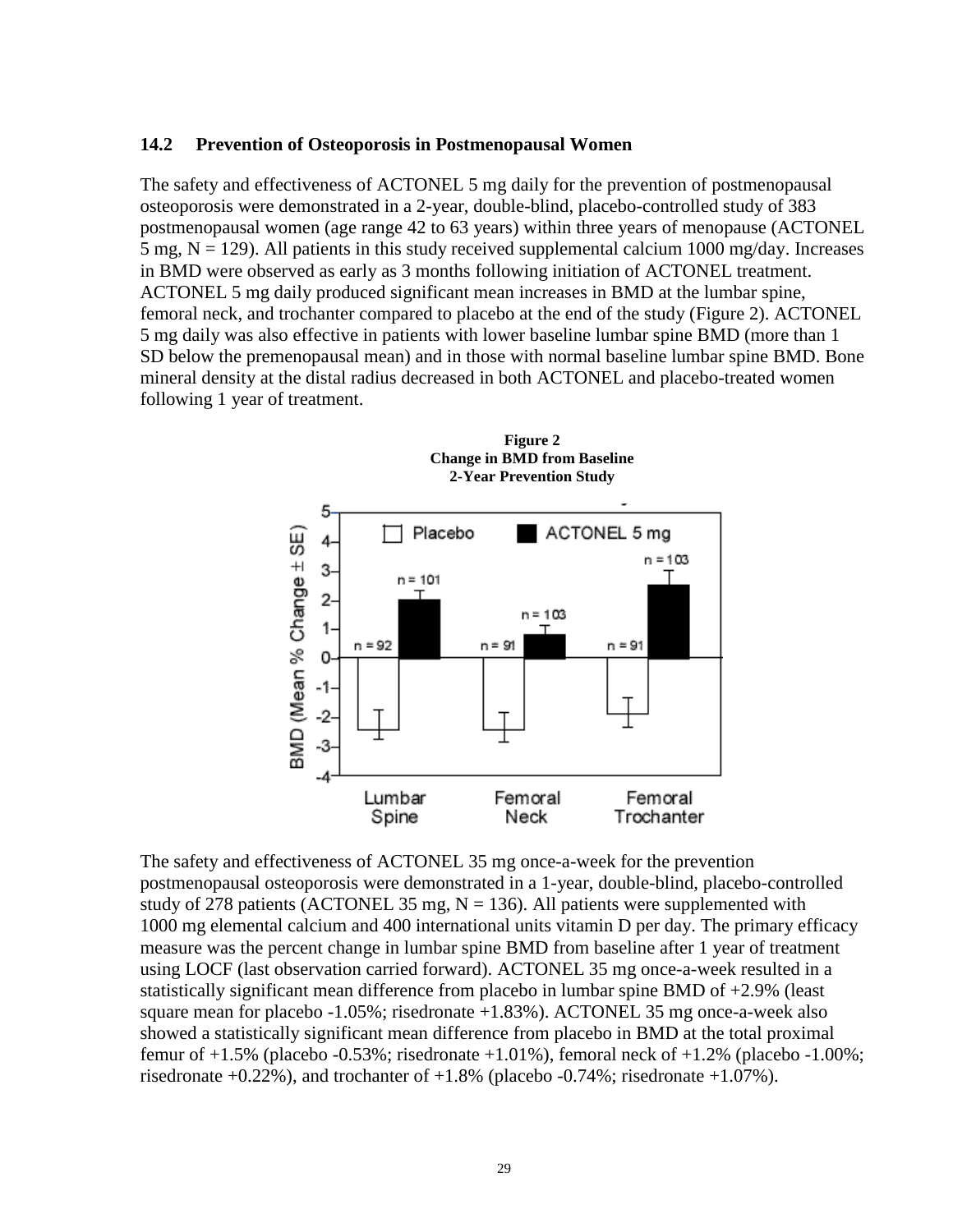### Combined Administration with Hormone Replacement Therapy

The effects of combining ACTONEL 5 mg daily with conjugated estrogen 0.625 mg daily ( $N =$ 263) were compared to the effects of conjugated estrogen alone ( $N = 261$ ) in a 1-year, randomized, double-blind study of women ages 37 to 82 years, who were on average 14 years postmenopausal. The BMD results for this study are presented in [Table 5.](#page-29-1)

<span id="page-29-1"></span>

| Table 5<br><b>Percent Change from Baseline in BMD</b><br><b>After 1 Year of Treatment</b> |                   |                                   |  |  |  |
|-------------------------------------------------------------------------------------------|-------------------|-----------------------------------|--|--|--|
|                                                                                           |                   | $\text{ACTONEL } 5 \text{ mg } +$ |  |  |  |
|                                                                                           | Estrogen 0.625 mg | Estrogen 0.625 mg                 |  |  |  |
|                                                                                           | $N = 261$         | $N = 263$                         |  |  |  |
| Lumbar Spine                                                                              | $4.6 \pm 0.20$    | $5.2 \pm 0.23$                    |  |  |  |
| <b>Femoral Neck</b>                                                                       | $1.8 \pm 0.25$    | $2.7 \pm 0.25$                    |  |  |  |
| Femoral Trochanter                                                                        | $3.2 \pm 0.28$    | $3.7 \pm 0.25$                    |  |  |  |
| Midshaft Radius                                                                           | $0.4 \pm 0.14$    | $0.7 \pm 0.17$                    |  |  |  |
| Distal Radius                                                                             | $1.7 \pm 0.24$    | $1.6 \pm 0.28$                    |  |  |  |
| Values shown are mean $(\pm$ SEM) percent change from baseline.                           |                   |                                   |  |  |  |

### Histology/Histomorphometry

Bone biopsies from 53 postmenopausal women were obtained at endpoint. Patients had received ACTONEL 5 mg plus estrogen or estrogen-alone once daily for 1 year. Histologic evaluation (N  $=$  47) demonstrated that the bone of patients treated with ACTONEL plus estrogen was of normal lamellar structure and normal mineralization. The histomorphometric parameter mineralizing surface, a measure of bone turnover, was assessed based upon baseline and posttreatment biopsy samples from 12 patients treated with ACTONEL plus estrogen and 12 treated with estrogen-alone. Mineralizing surface decreased in both treatment groups (median percent change: ACTONEL plus estrogen, -79%; estrogen-alone, -50%), consistent with the known effects of these agents on bone turnover.

## <span id="page-29-0"></span>**14.3 Men with Osteoporosis**

The effects of ACTONEL 35 mg once-a-week on BMD were examined in a 2-year, doubleblind, placebo-controlled, multinational study in 285 men with osteoporosis (ACTONEL,  $N =$ 192). The patients had a mean age of 61 years (range 36 to 84 years) and 95% were Caucasian. At baseline, mean lumbar spine T-score was -3.2 and mean femoral neck T-score was -2.4. All patients in the study had either, 1) a BMD T-score less than or equal to -2 at the femoral neck and less than or equal to -1 at the lumbar spine, or 2) a BMD T-score less than or equal to -1 at the femoral neck and less than or equal to -2.5 at the lumbar spine. All patients were supplemented with calcium 1000 mg/day and vitamin D 400 to 500 international units/day. ACTONEL 35 mg once-a-week produced significant mean increases in BMD at the lumbar spine, femoral neck, trochanter, and total hip compared to placebo after 2 years of treatment (treatment difference: lumbar spine, 4.5%; femoral neck, 1.1%; trochanter, 2.2%; total proximal femur, 1.5%).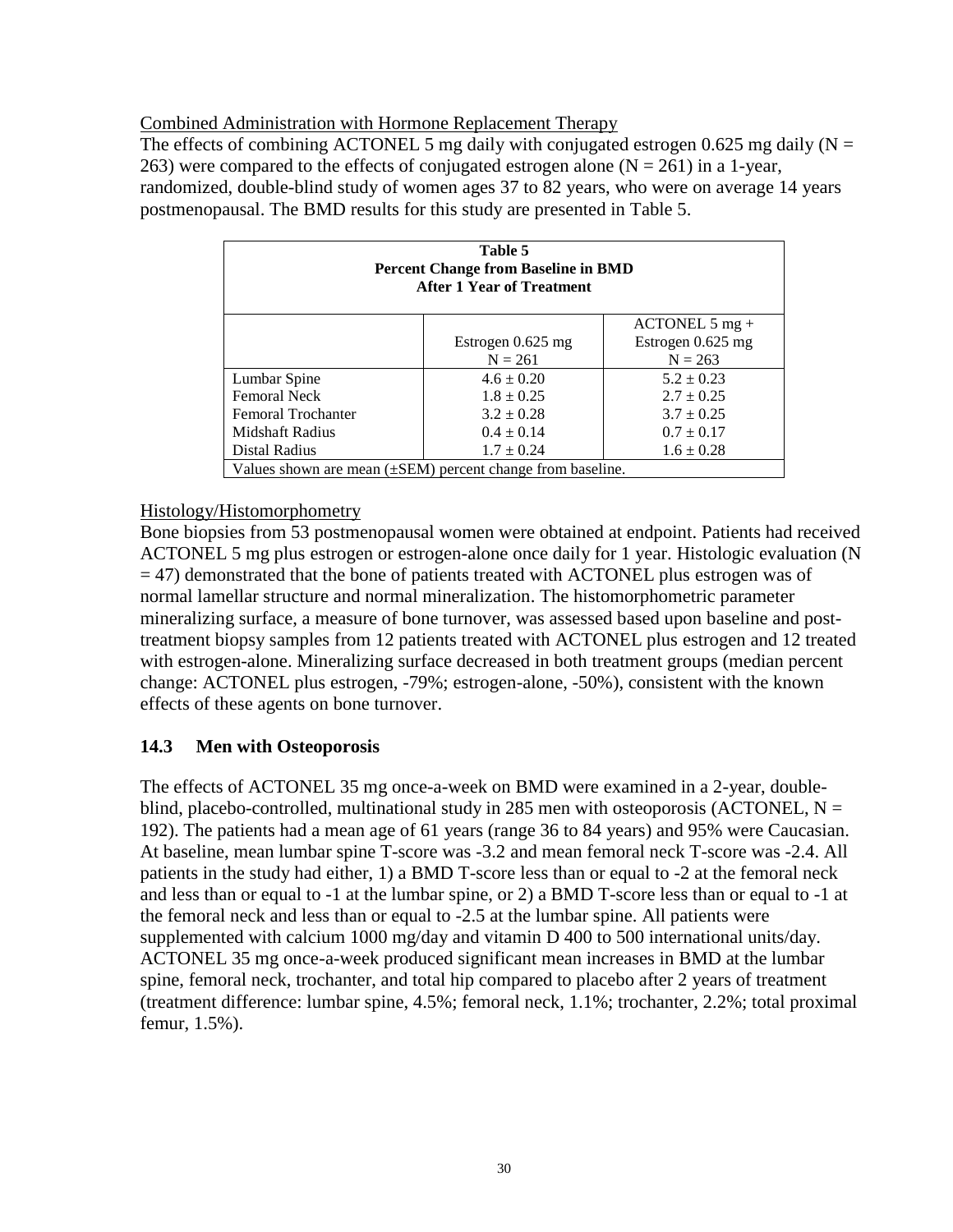### <span id="page-30-0"></span>**14.4 Glucocorticoid-Induced Osteoporosis**

#### Bone Mineral Density

Two 1-year, double-blind, placebo-controlled trials in patients who were taking greater than or equal to 7.5 mg/day of prednisone or equivalent demonstrated that ACTONEL 5 mg daily was effective in the prevention and treatment of glucocorticoid-induced osteoporosis in men and women who were either initiating or continuing glucocorticoid therapy. The efficacy of ACTONEL therapy for glucocorticoid-induced osteoporosis beyond one year has not been studied.

The prevention study enrolled 228 patients (ACTONEL 5 mg,  $N = 76$ ) (18 to 85 years of age), each of whom had initiated glucocorticoid therapy (mean daily dose of prednisone 21 mg) within the previous 3 months (mean duration of use prior to study 1.8 months) for rheumatic, skin, and pulmonary diseases. The mean lumbar spine BMD was normal at baseline (average T-score - 0.7). All patients in this study received supplemental calcium 500 mg/day. By the third month of treatment, and continuing through the year-long treatment, the placebo group experienced losses in BMD at the lumbar spine, femoral neck, and trochanter, while BMD was maintained or increased in the ACTONEL 5 mg group. At each skeletal site there were statistically significant differences between the placebo group and the ACTONEL 5 mg group at all timepoints (Months 3, 6, 9, and 12). The treatment differences increased with continued treatment. Although BMD increased at the distal radius in the ACTONEL 5 mg group compared to the placebo group, the difference was not statistically significant. The differences between placebo and ACTONEL 5 mg after 1 year were 3.8% at the lumbar spine, 4.1% at the femoral neck, and 4.6% at the trochanter, as shown in [Figure 3.](#page-31-0) The results at these skeletal sites were similar to the overall results when the subgroups of men and postmenopausal women, but not premenopausal women, were analyzed separately. ACTONEL was effective at the lumbar spine, femoral neck, and trochanter regardless of age (less than 65 vs. greater than or equal to 65), gender, prior and concomitant glucocorticoid dose, or baseline BMD. Positive treatment effects were also observed in patients taking glucocorticoids for a broad range of rheumatologic disorders, the most common of which were rheumatoid arthritis, temporal arteritis, and polymyalgia rheumatica.

The treatment study of similar design enrolled 290 patients (ACTONEL 5 mg,  $N = 100$ ) (19 to 85 years of age) with continuing, long-term (greater than or equal to 6 months) use of glucocorticoids (mean duration of use prior to study 60 months; mean daily dose of prednisone 15 mg) for rheumatic, skin, and pulmonary diseases. The baseline mean lumbar spine BMD was low (1.63 SD below the young healthy population mean), with 28% of the patients more than 2.5 SD below the mean. All patients in this study received supplemental calcium 1000 mg/day and vitamin D 400 international units/day.

After 1 year of treatment, the BMD of the placebo group was within 1% of baseline levels at the lumbar spine, femoral neck, and trochanter. ACTONEL 5 mg increased BMD at the lumbar spine (2.9%), femoral neck (1.8%), and trochanter (2.4%). The differences between ACTONEL and placebo were 2.7% at the lumbar spine, 1.9% at the femoral neck, and 1.6% at the trochanter as shown in [Figure 4.](#page-31-1) The differences were statistically significant for the lumbar spine and femoral neck, but not at the femoral trochanter. ACTONEL was similarly effective on lumbar spine BMD regardless of age (less than 65 vs. greater than or equal to 65), gender, or pre-study glucocorticoid dose. Positive treatment effects were also observed in patients taking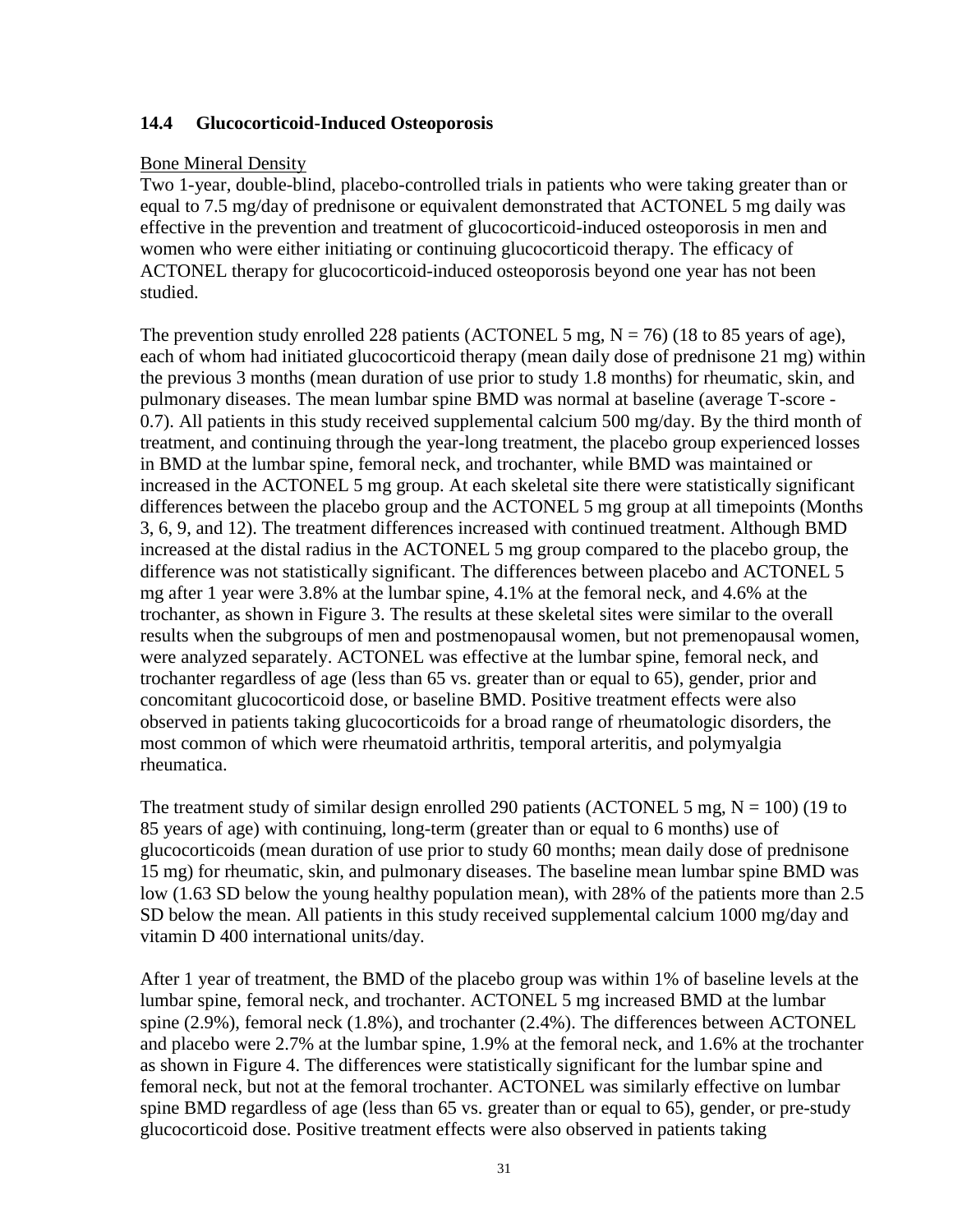<span id="page-31-0"></span>glucocorticoids for a broad range of rheumatologic disorders, the most common of which were rheumatoid arthritis, temporal arteritis, and polymyalgia rheumatica.

<span id="page-31-1"></span>



### Vertebral Fractures

In the prevention study of patients initiating glucocorticoids, the incidence of vertebral fractures at 1 year was reduced from 17% in the placebo group to 6% in the ACTONEL group. In the treatment study of patients continuing glucocorticoids, the incidence of vertebral fractures was reduced from 15% in the placebo group to 5% in the ACTONEL group [\(Figure 5\)](#page-32-1). The statistically significant reduction in vertebral fracture incidence in the analysis of the combined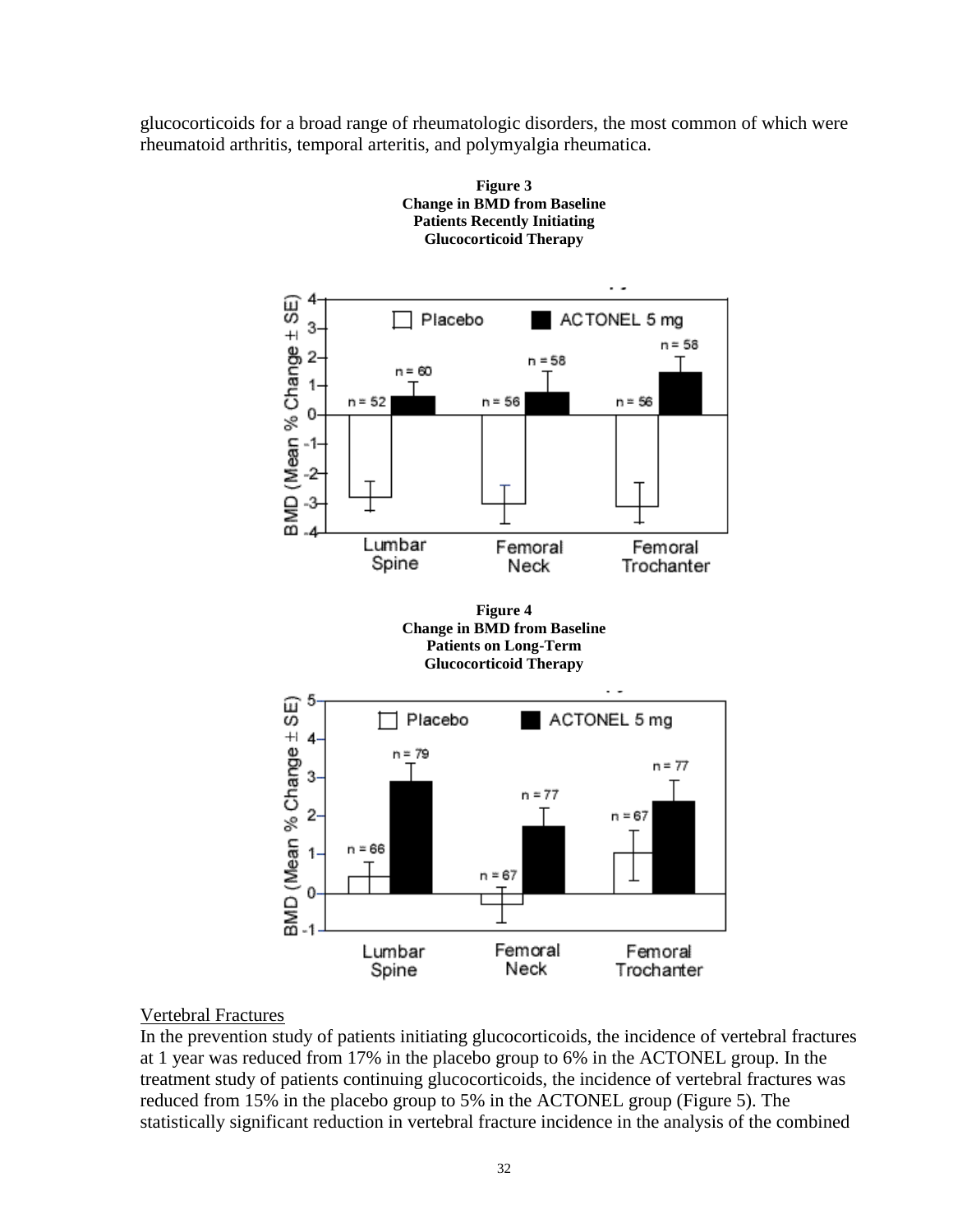<span id="page-32-1"></span>studies corresponded to an absolute risk reduction of 11% and a relative risk reduction of 70%. All vertebral fractures were diagnosed radiographically; some of these fractures also were associated with symptoms (that is, clinical fractures).





## Histology/Histomorphometry

Bone biopsies from 40 patients on glucocorticoid therapy were obtained at endpoint. Patients had received placebo or daily ACTONEL (2.5 mg or 5 mg) for 1 year. Histologic evaluation ( $N = 33$ ) showed that bone formed during treatment with ACTONEL was of normal lamellar structure and normal mineralization, with no bone or marrow abnormalities observed. The histomorphometric parameter mineralizing surface, a measure of bone turnover, was assessed based upon baseline and post-treatment biopsy samples from 10 patients treated with ACTONEL 5 mg. Mineralizing surface decreased 24% (median percent change) in these patients. Only a small number of placebo-treated patients had both baseline and post-treatment biopsy samples, precluding a meaningful quantitative assessment.

# <span id="page-32-0"></span>**14.5 Treatment of Paget's Disease**

The efficacy of ACTONEL was demonstrated in 2 clinical studies involving 120 men and 65 women. In a double-blind, active-controlled study of patients with moderate-to-severe Paget's disease (serum alkaline phosphatase levels of at least 2 times the upper limit of normal), patients were treated with ACTONEL 30 mg daily for 2 months or Didronel (etidronate disodium) 400 mg daily for 6 months. At Day 180, 77% (43/56) of ACTONEL-treated patients achieved normalization of serum alkaline phosphatase levels, compared to 10.5% (6/57) of patients treated with Didronel (p less than 0.001). At Day 540, 16 months after discontinuation of therapy, 53% (17/32) of ACTONEL-treated patients and 14% (4/29) of Didronel-treated patients with available data remained in biochemical remission.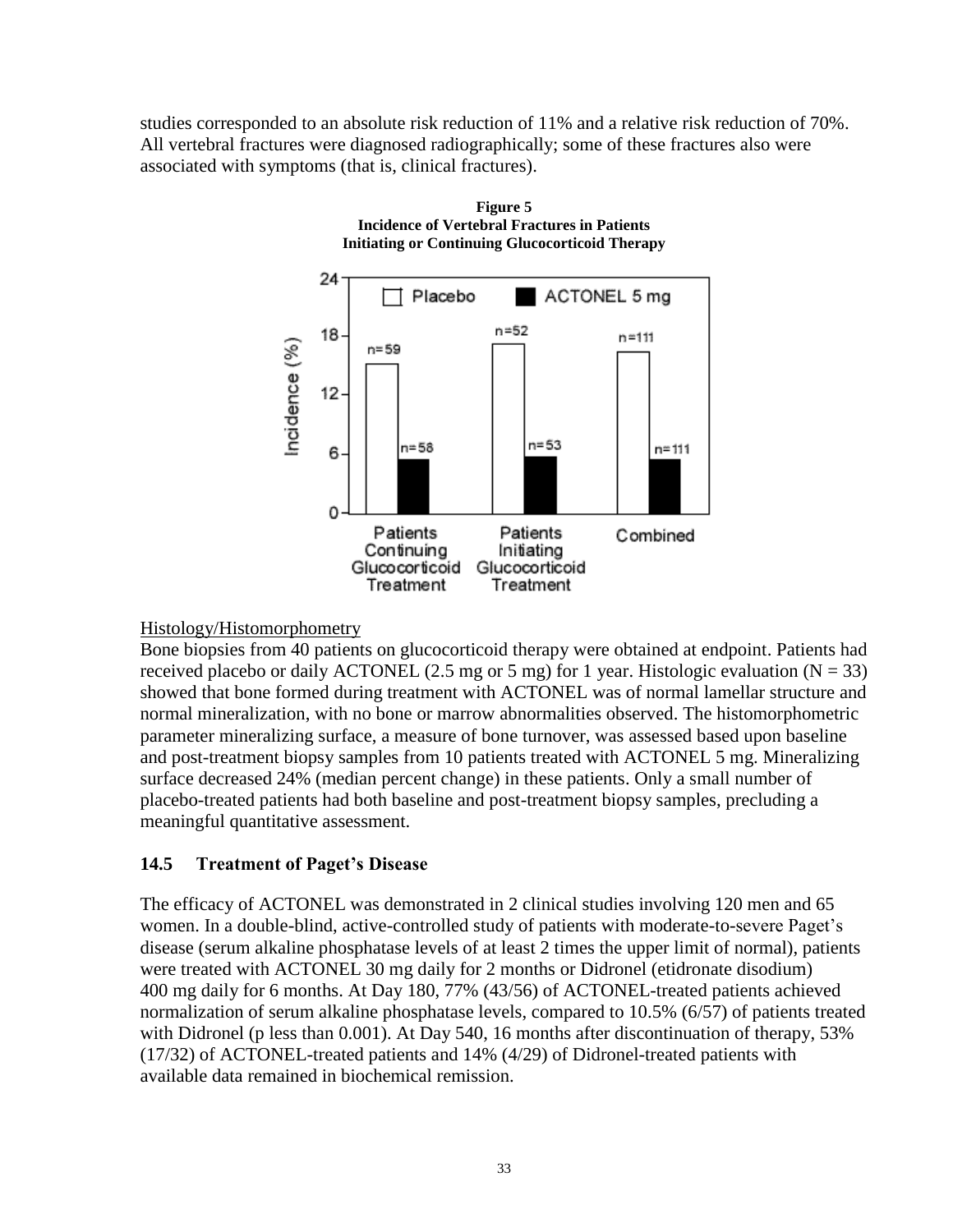During the first 180 days of the active-controlled study, 85% (51/60) of ACTONEL-treated patients demonstrated a greater than or equal to 75% reduction from baseline in serum alkaline phosphatase excess (difference between measured level and midpoint of the normal range) with 2 months of treatment compared to 20% (12/60) in the Didronel-treated group with 6 months of treatment (p less than 0.001). Changes in serum alkaline phosphatase excess over time (shown in [Figure 6\)](#page-33-0) were significant following only 30 days of treatment, with a 36% reduction in serum alkaline phosphatase excess at that time compared to only a 6% reduction seen with Didronel treatment at the same time point (p less than 0.01).

> **Figure 6 Mean Percent Change from Baseline in**

<span id="page-33-0"></span>

Response to ACTONEL therapy was similar in patients with mild to very severe Paget's disease. [Table 6](#page-33-1) shows the mean percent reduction from baseline at Day 180 in excess serum alkaline phosphatase in patients with mild, moderate, or severe disease.

<span id="page-33-1"></span>

| Table 6<br><b>Mean Percent Reduction from Baseline at Day 180 in</b><br><b>Total Serum Alkaline Phosphatase Excess by Disease Severity</b> |               |                     |           |    |                     |           |  |
|--------------------------------------------------------------------------------------------------------------------------------------------|---------------|---------------------|-----------|----|---------------------|-----------|--|
|                                                                                                                                            | ACTONEL 30 mg |                     |           |    | Didronel 400 mg     |           |  |
| Subgroup:                                                                                                                                  |               | <b>Baseline</b>     |           |    | <b>Baseline</b>     |           |  |
| <b>Baseline Disease</b>                                                                                                                    |               | Serum               | Mean %    |    | Serum               | Mean %    |  |
| Severity (AP)                                                                                                                              | n             | $AP (U/L)^*$        | Reduction | n  | $AP (U/L)*$         | Reduction |  |
| greater than 2,                                                                                                                            | 32            | $271.6 \pm 5.3$     | $-88.1$   | 22 | $277.9 \pm 7.45$    | $-44.6$   |  |
| less than $3x$ ULN<br>greater than or<br>equal to 3, less                                                                                  | 14            | $475.3 \pm 28.8$    | $-87.5$   | 25 | $480.5 \pm 26.44$   | $-35.0$   |  |
| than 7x ULN<br>greater than or<br>equal to 7x ULN                                                                                          | 8             | $1336.5 \pm 134.19$ | $-81.8$   | 6  | $1331.5 \pm 167.58$ | $-47.2$   |  |
| *Values shown are mean $\pm$ SEM; ULN = upper limit of normal.                                                                             |               |                     |           |    |                     |           |  |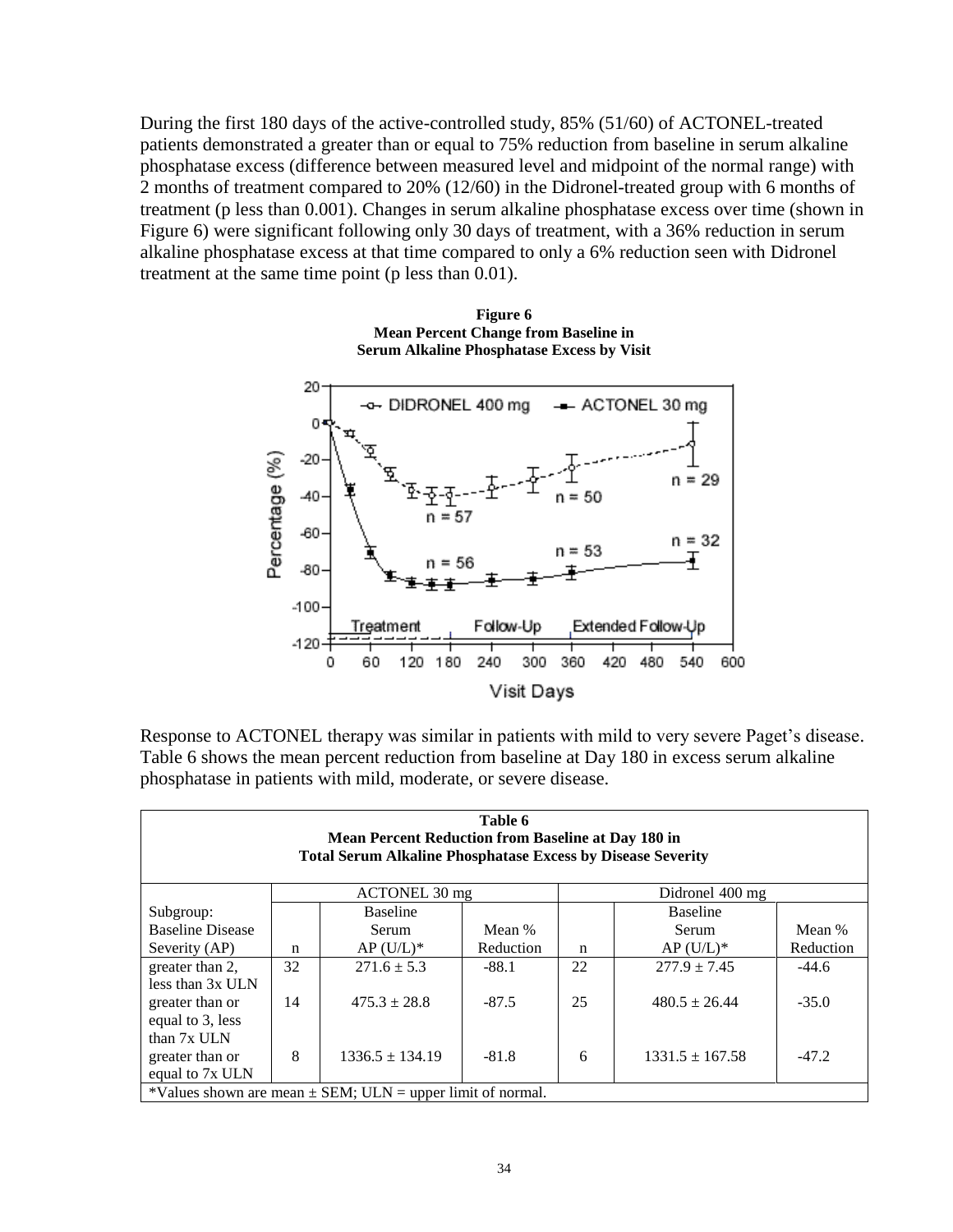Response to ACTONEL therapy was similar between patients who had previously received antipagetic therapy and those who had not. In the active-controlled study, 4 patients previously nonresponsive to 1 or more courses of anti-pagetic therapy (calcitonin, Didronel) responded to treatment with ACTONEL 30 mg daily (defined by at least a 30% change from baseline). Each of these patients achieved at least 90% reduction from baseline in serum alkaline phosphatase excess, with 3 patients achieving normalization of serum alkaline phosphatase levels.

Histomorphometry of the bone was studied in 14 patients with bone biopsies: 9 patients had biopsies from pagetic bone lesions and 5 patients from non-pagetic bone. Bone biopsy results in non-pagetic bone did not reveal osteomalacia, impairment of bone remodeling, or induction of a significant decline in bone turnover in patients treated with ACTONEL.

## <span id="page-34-0"></span>**16 HOW SUPPLIED/STORAGE AND HANDLING**

ACTONEL® is available as follows:

5 mg film-coated, oval, yellow tablets with RSN on 1 face and 5 mg on the other. NDC 0430-0471-15 bottle of 30

30 mg film-coated, oval, white tablets with RSN on 1 face and 30 mg on the other. NDC 0430-0470-15 bottle of 30

35 mg film-coated, oval, orange tablets with RSN on 1 face and 35 mg on the other. NDC 0430-0472-03 dose pack of 4 NDC 0430-0472-07 dose pack of 12

75 mg film-coated, oval, pink tablets with RSN on 1 face and 75 mg on the other. NDC 0430-0477-02 dose pack of 2

150 mg film-coated, oval, blue tablets with RSN on 1 face and 150 mg on the other. NDC 0430-0478-01 dose pack of 1 NDC 0430-0478-02 dose pack of 3

Store at controlled room temperature  $20^{\circ}$  to  $25^{\circ}$  C (68° to  $77^{\circ}$  F) [see USP].

## <span id="page-34-1"></span>**17 PATIENT COUNSELING INFORMATION**

See FDA-approved patient labeling (Medication Guide)

Instruct patients to read the Medication Guide before starting therapy with ACTONEL and to reread it each time the prescription is renewed.

Instruct patients that Atelvia and ACTONEL contain the same active ingredient and if they are taking Atelvia, they should not take ACTONEL [see *[Warnings and Precautions \(5.1\)](#page-4-1)*].

Instruct patients to pay particular attention to the dosing instructions as clinical benefits may be compromised by failure to take the drug according to instructions. Specifically, ACTONEL should be taken at least 30 minutes before the first food or drink of the day other than water.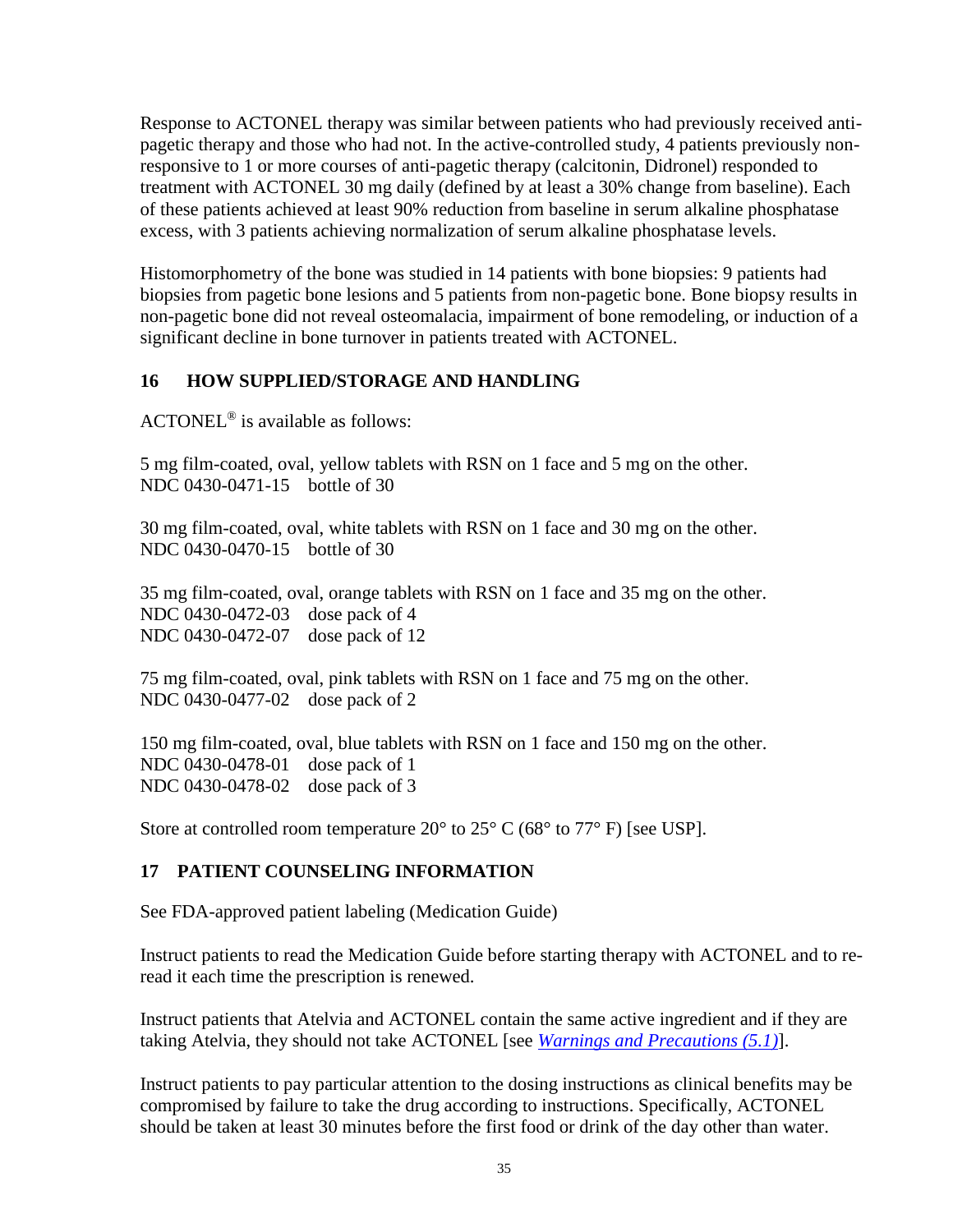Instruct patients to take ACTONEL while in an upright position (sitting or standing) with a full glass of plain water (6 to 8 ounces) to facilitate delivery to the stomach, and thus reduce the potential for esophageal irritation.

Instruct patients not to lie down for 30 minutes after taking the medication [*see [Warnings and](#page-4-1)  [Precautions \(5.1\)](#page-4-1)*].

Instruct patients not to chew or suck on the tablet because of a potential for oropharyngeal irritation.

Instruct patients that if they develop symptoms of esophageal disease (such as difficulty or pain upon swallowing, retrosternal pain or severe persistent or worsening heartburn) they should consult their physician before continuing ACTONEL.

Instruct patients about missing ACTONEL doses as follows:

- If a dose of ACTONEL 35 mg once-a-week is missed, they should take 1 tablet on the morning after they remember and return to taking 1 tablet once-a-week, as originally scheduled on their chosen day. Patients should not take 2 tablets on the same day.
- If one or both tablets of ACTONEL 75 mg on two consecutive days per month are missed, and the next month's scheduled doses are more than 7 days away, the patient should be instructed as follows:
	- o If both tablets are missed, take one ACTONEL 75 mg tablet in the morning after the day it is remembered and then the other tablet on the next consecutive morning.
	- o If only one ACTONEL 75 mg tablet is missed, take the missed tablet in the morning after the day it is remembered.
	- o Patients should then return to taking their ACTONEL 75 mg on two consecutive days per month as originally scheduled. Patients should not take more than two 75 mg tablets within 7 days.
- If one or both tablets of ACTONEL 75 mg on two consecutive days per month are missed, and the next month's scheduled doses are within 7 days, patients should wait until their next month's scheduled doses and then continue taking ACTONEL 75 mg on two consecutive days per month as originally scheduled.
- If the dose of ACTONEL 150 mg once-a-month is missed, and the next month's scheduled dose is more than 7 days away, the patient should be instructed to take the missed tablet in the morning after the day it is remembered. Patients should then return to taking their ACTONEL 150 mg once-a-month as originally scheduled. Patients should not take more than one 150 mg tablet within 7 days.
- If the dose of ACTONEL 150 mg once-a-month is missed, and the next month's scheduled dose is within 7 days, patients should wait until their next month's scheduled dose and then continue taking ACTONEL 150 mg once-a-month as originally scheduled.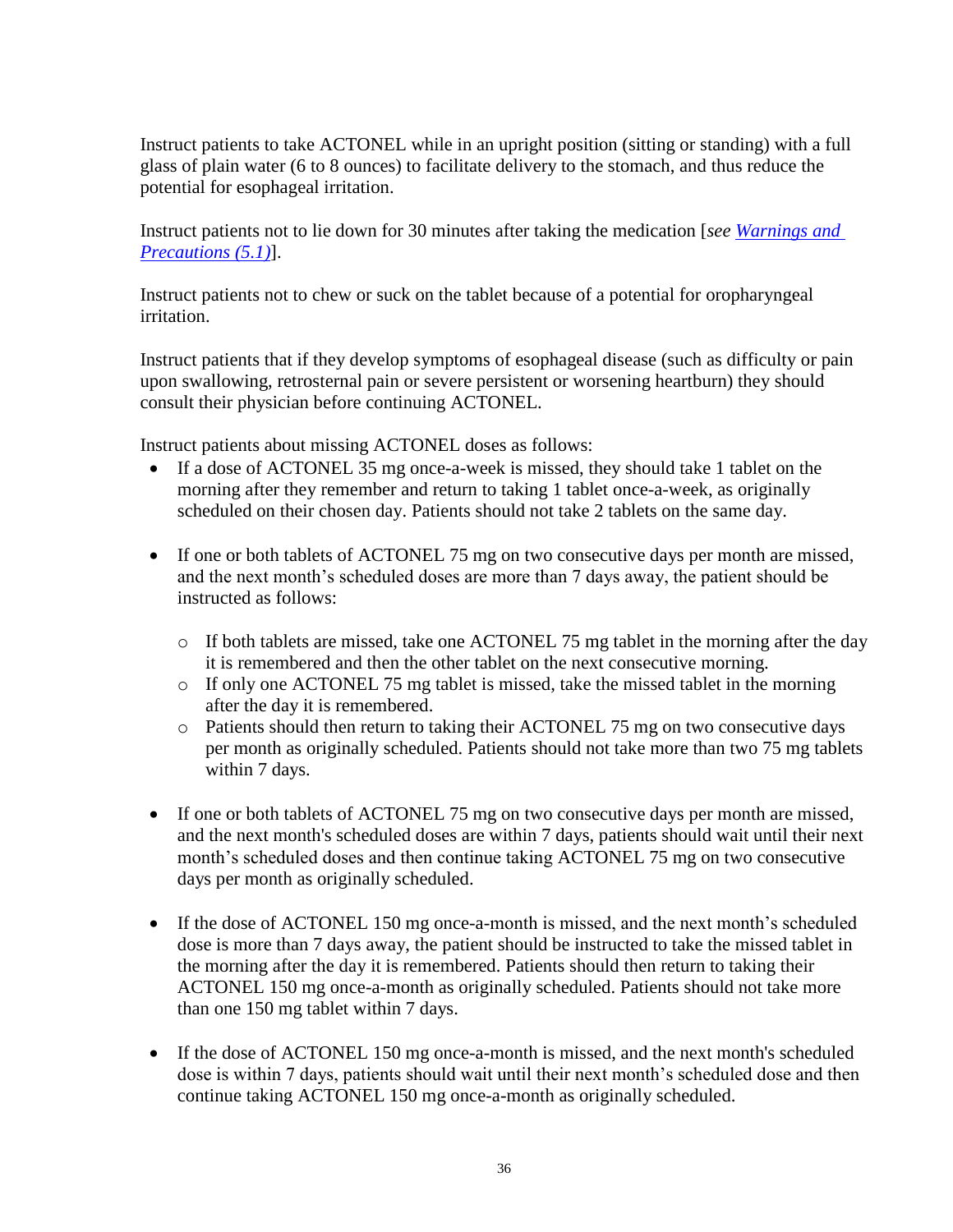Instruct patients to take supplemental calcium and vitamin D if dietary intake is inadequate [*see [Warnings and Precautions \(5.3\)](#page-5-0)*]. Weight-bearing exercise should be considered along with the modification of certain behavioral factors, such as excessive cigarette smoking, and/or alcohol consumption, if these factors exist.

Instruct patients to take calcium supplements or calcium-, aluminum-, and magnesiumcontaining medications at a different time of the day than ACTONEL as these medications may interfere with the absorption of ACTONEL.

Remind patients to give all of their healthcare providers an accurate medication history. Instruct patients to tell all of their healthcare providers that they are taking ACTONEL. Patients should be instructed that any time they have a medical problem they think may be from ACTONEL, they should talk to their doctor.

Distributed by: Allergan USA, Inc. Madison, NJ 07940 © 2019 Allergan. All rights reserved. All trademarks are the property of their respective owners.

v1.0USPI0471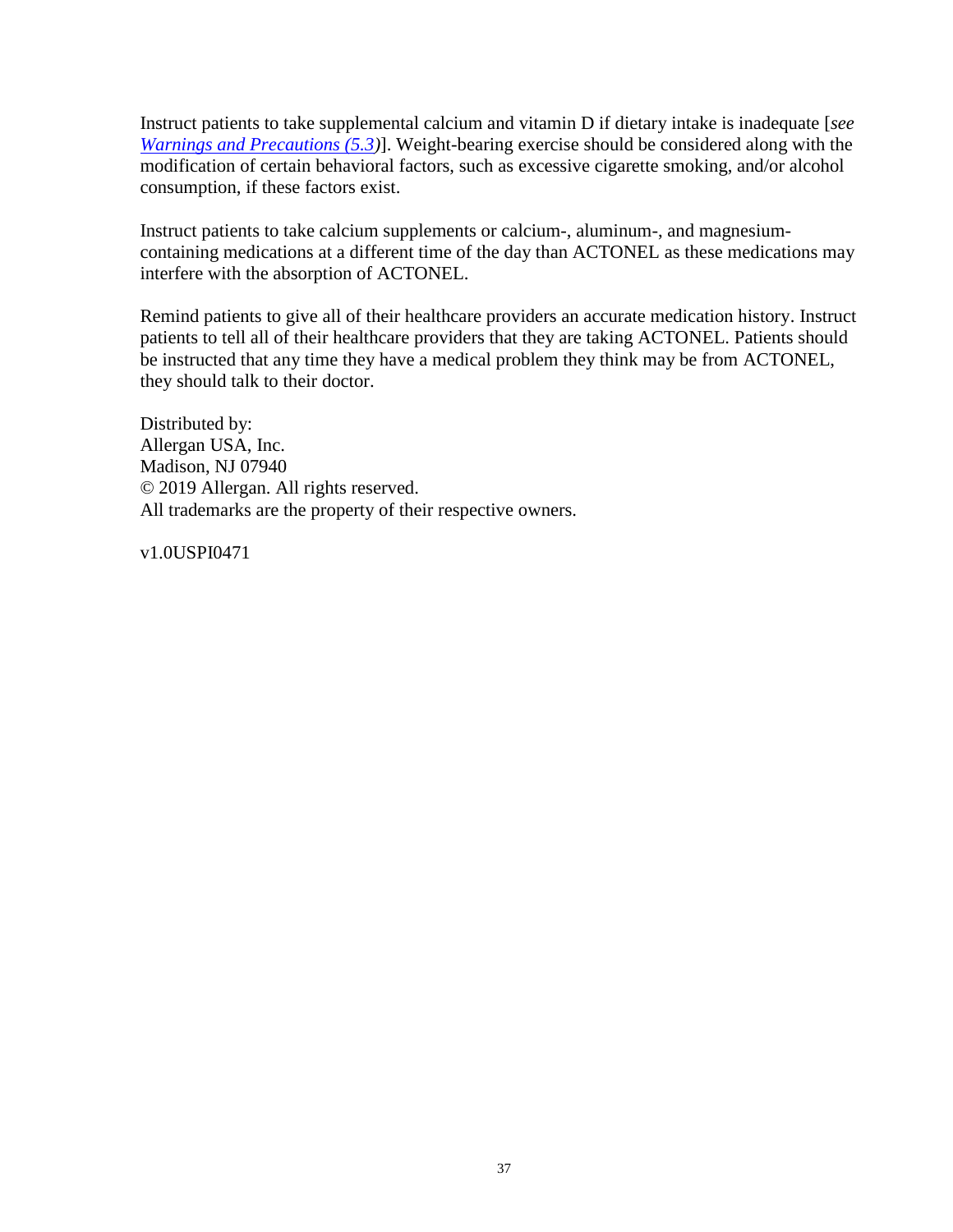# **Medication Guide ACTONEL® (AK-toh-nel) (risedronate sodium) Tablets**

Read the Medication Guide that comes with ACTONEL® before you start taking it and each time you get a refill. There may be new information. This Medication Guide does not take the place of talking with your doctor about your medical condition or your treatment. Talk to your doctor if you have any questions about ACTONEL, there may be new information about it.

What is the most important information I should know about ACTONEL?

# **ACTONEL can cause serious side effects including**:

- 1. Esophagus problems
- 2. Low calcium levels in your blood (hypocalcemia)
- 3. Severe jaw bone problems (osteonecrosis)
- 4. Bone, joint, or muscle pain
- 5. Unusual thigh bone fractures

# **1. Esophagus problems.**

**Some people who take ACTONEL may develop problems in the esophagus (the tube that connects the mouth and the stomach). These problems include irritation, inflammation, or ulcers of the esophagus which may sometimes bleed.**

- **It is important that you take ACTONEL exactly as prescribed to help lower your chance of getting esophagus problems. (See the section "How should I take ACTONEL?")**
- **Stop taking ACTONEL and call your doctor right away if you get chest pain, new or worsening heartburn, or have trouble or pain when you swallow.**

# **2. Low calcium levels in your blood (hypocalcemia).**

ACTONEL may lower the calcium levels in your blood. If you have low blood calcium before you start taking ACTONEL, it may get worse during treatment. Your low blood calcium must be treated before you take ACTONEL. Most people with low blood calcium levels do not have symptoms, but some people may have symptoms. Call your doctor right away if you have symptoms of low blood calcium such as:

- Spasms, twitches, or cramps in your muscles
- Numbness or tingling in your fingers, toes, or around your mouth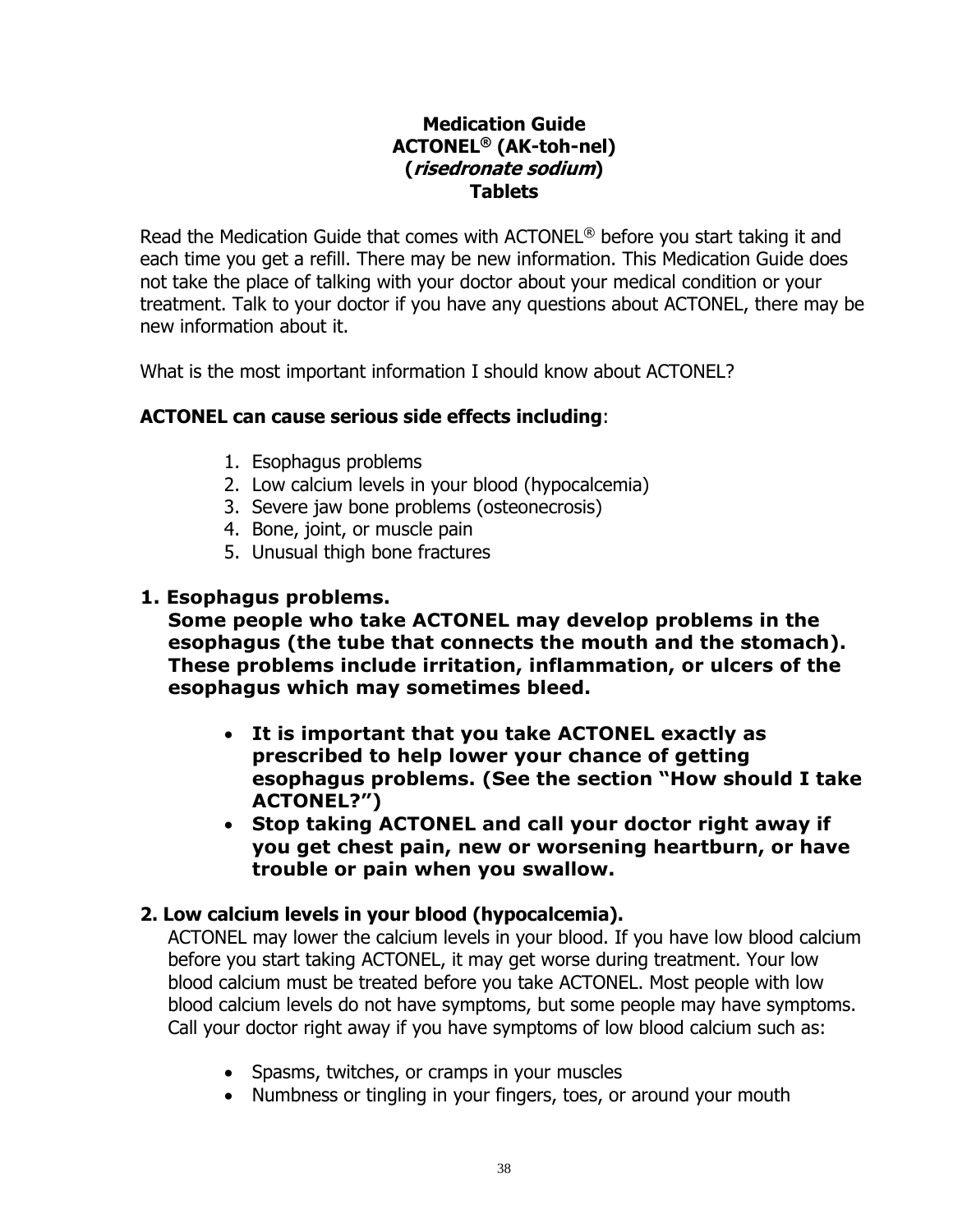Your doctor may prescribe calcium and vitamin D to help prevent low calcium levels in your blood, while you take ACTONEL. Take calcium and vitamin D as your doctor tells you to.

# **3. Severe jaw bone problems (osteonecrosis).**

Severe jaw bone problems may happen when you take ACTONEL. Your doctor should examine your mouth before you start ACTONEL. Your doctor may tell you to see your dentist before you start ACTONEL. It is important for you to practice good mouth care during treatment with ACTONEL.

# **4. Bone, joint, or muscle pain.**

Some people who take ACTONEL develop severe bone, joint, or muscle pain.

# **5. Unusual thigh bone fractures.**

Some people have developed unusual fractures in their thigh bone. Symptoms of a fracture may include new or unusual pain in your hip, groin, or thigh.

# **Call your doctor right away if you have any of these side effects.**

# **What is ACTONEL?**

ACTONEL is a prescription medicine used to:

- Treat or prevent osteoporosis in women after menopause. ACTONEL helps increase bone mass and helps reduce the chance of having a spinal or non-spinal fracture (break).
- Increase bone mass in men with osteoporosis.
- Treat or prevent osteoporosis in either men or women who are taking corticosteroid medicines.
- Treat certain men and women who have Paget's disease of the bone.

It is not known how long ACTONEL works for the treatment and prevention of osteoporosis. You should see your doctor regularly to determine if ACTONEL is still right for you.

ACTONEL is not for use in children.

# **Who should not take ACTONEL? Do not take ACTONEL if you:**

- Have certain problems with your esophagus, the tube that connects your mouth with your stomach
- Cannot stand or sit upright for at least 30 minutes
- Have low levels of calcium in your blood
- Are allergic to ACTONEL or any of its ingredients. A list of ingredients is at the end of this leaflet.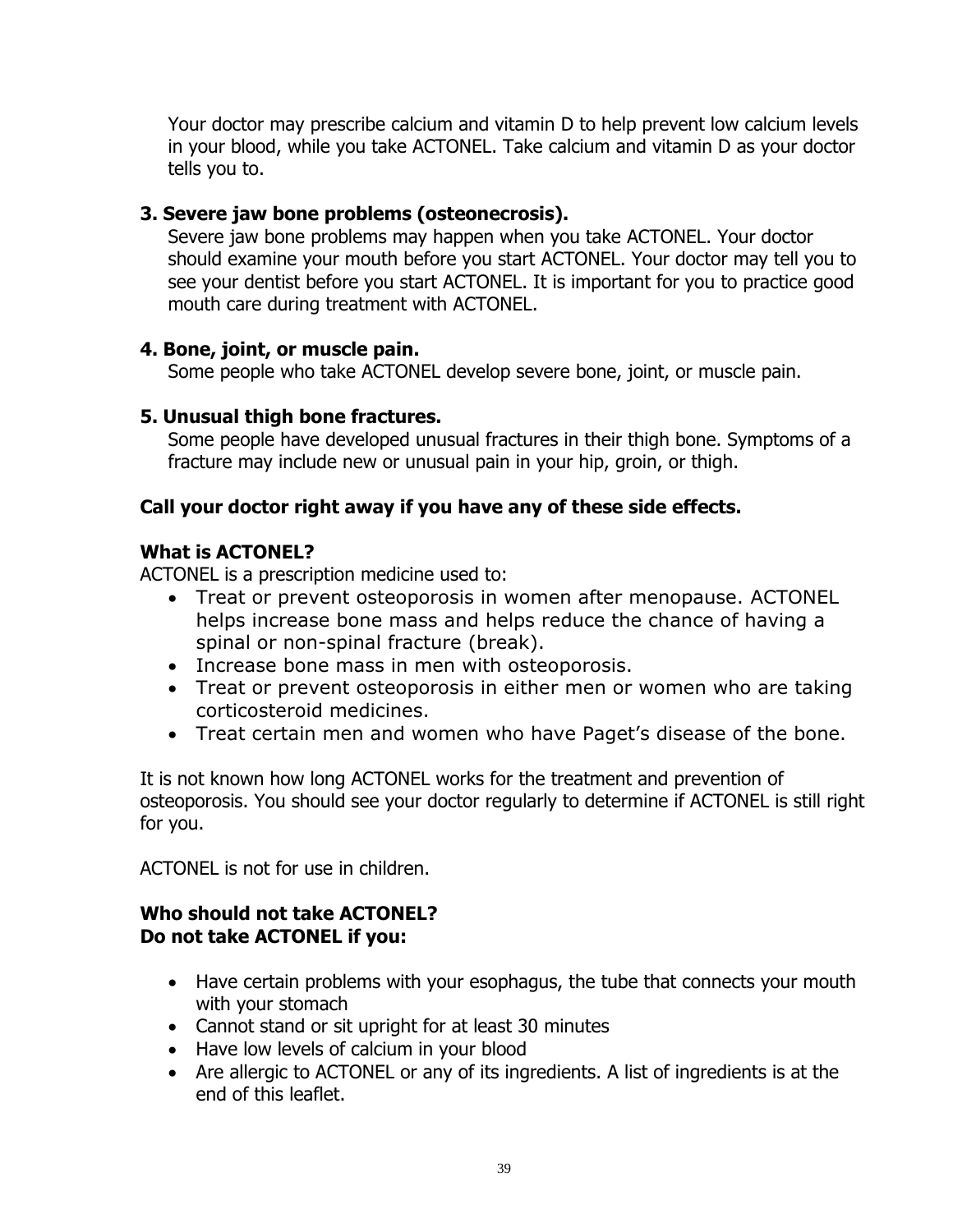# **What should I tell my doctor before taking ACTONEL? Before you start ACTONEL, be sure to talk to your doctor if you:**

- Have problems with swallowing
- Have stomach or digestive problems
- Have low blood calcium
- Plan to have dental surgery or teeth removed
- Have kidney problems
- Have been told you have trouble absorbing minerals in your stomach or intestines (malabsorption syndrome)
- Are pregnant, plan to become pregnant, or suspect that you are pregnant. **If you become pregnant while taking ACTONEL, stop taking it and contact your doctor**. It is not known if ACTONEL can harm your unborn baby.
- Are breastfeeding or plan to breastfeed. It is not known if ACTONEL passes into your milk and may harm your baby.

Especially tell your doctor if you take:

- antacids
- aspirin
- Nonsteroidal Anti-Inflammatory (NSAID) medicines

**Tell your doctor about all the medicines you take,** including prescription and nonprescription medicines, vitamins and herbal supplements. Certain medicines may affect how ACTONEL works.

Know the medicines you take. Keep a list of them and show it to your doctor and pharmacist each time you get a new medicine.

# **How should I take ACTONEL?**

- Take ACTONEL exactly as your doctor tells you. Your doctor may change your dose of ACTONEL if needed.
- **ACTONEL works only if taken on an empty stomach.**
- Take 1 ACTONEL tablet, after you get up for the day and before taking your first food, drink, or other medicine.
- Take ACTONEL while you are sitting or standing.
- **Do not chew or suck on a tablet of ACTONEL**.
- Swallow ACTONEL tablet with a full glass (6 to 8 ounces) of plain water only.
- Do **not** take ACTONEL with mineral water, coffee, tea, soda, or juice.

After swallowing ACTONEL tablet, wait at least 30 minutes:

- Before you lie down. You may sit, stand or walk, and do normal activities like reading.
- Before you take your first food or drink except for plain water.
- Before you take other medicines, including antacids, calcium, and other supplements and vitamins.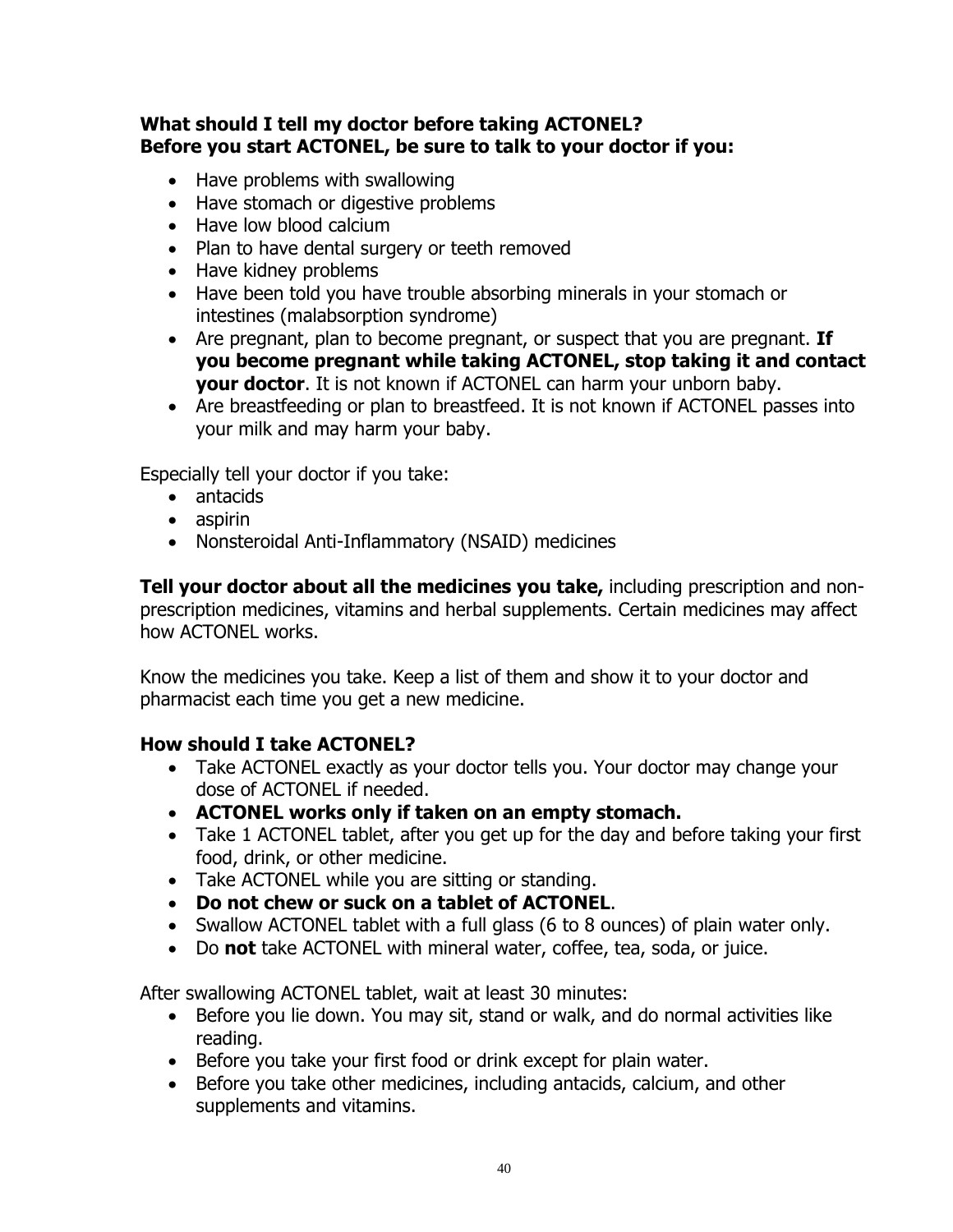# **Do not lie down for at least 30 minutes after you take ACTONEL and after you eat your first food of the day.**

If you miss a dose of ACTONEL, do not take it later in the day. Take your missed dose the next morning and then return to your normal schedule. Do not take 2 doses at the same time.

If you miss more than 2 doses of ACTONEL in a month, call your doctor for instructions.

If you take too much ACTONEL, call your doctor. Do not try to vomit. Do not lie down.

# **What are the possible side effects of ACTONEL?**

ACTONEL may cause serious side effects:

• See **"What is the most important information I should know about ACTONEL?"**

# **The most common side effects of ACTONEL are:**

- pain, including back and joint pain
- stomach area (abdominal) pain
- heartburn

You may get allergic reactions, such as hives, swelling of your face, lips, tongue, or throat.

Tell your doctor if you have any side effect that bothers you or that does not go away.

These are not all the possible side effects of ACTONEL. For more information, ask your doctor or pharmacist.

Call your doctor for medical advice about side effects. You may report side effects to FDA at 1-800-FDA-1088.

## **How should I store ACTONEL?**

• Store ACTONEL at room temperature,  $68^{\circ}$  F to  $77^{\circ}$  F (20 $^{\circ}$  C to 25 $^{\circ}$  C).

# **Safely throw away medicine that is out of date or no longer needed.**

## **Keep ACTONEL and all medicines out of the reach of children.**

# **General information about the safe and effective use of ACTONEL.**

Medicines are sometimes prescribed for purposes other than those listed in a Medication Guide. Do not use ACTONEL for a condition for which it was not prescribed.